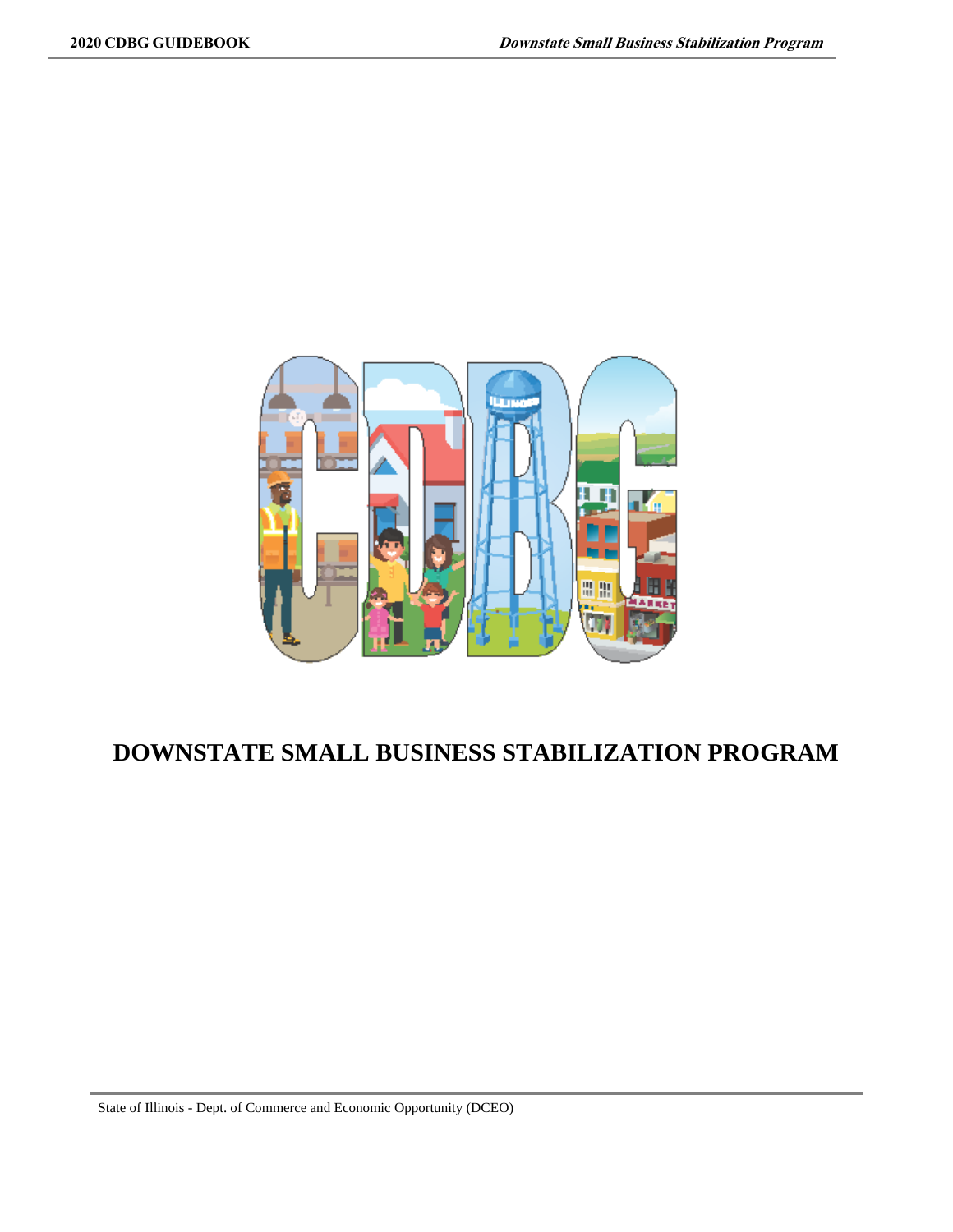### **FUNDING OPPORTUNITY INFORMATION**

In 2019, the Department of Commerce and Economic Opportunity allocated \$4,000,000 for Economic Development funding from the U.S. Department of Housing and Urban Development's Community Development Block Grant Program. With the outbreak of the COVID-19 virus and its detrimental impact on small businesses, the State is invoking its option to adjust allocations to address specific needs to benefit Illinois' non-entitlement communities in case of unforeseen circumstances, as included in the Consolidated and Action Plans. This allocation, along with unspent and recaptured funds from previous allocations will be made eligible in a total of \$20,000,000 for the DOWNSTATE SMALL BUSINESS STABILIZATION PROGRAM.

This Application is for the use of federal Community Development Block Grant (CDBG) Funds through the State of Illinois' Department of Commerce and Economic Opportunity (DCEO), Office of Community Development.

CATALOG OF FEDERAL DOMESTIC ASSISTANCE (CFDA) NUMBER: 14.228 CFDA TITLE: COMMUNITY DEVELOPMENT BLOCK GRANTS/STATES CATALOG OF STATE FINANCIAL ASSISTANCE (CSFA) NUMBER: 420-75-2398 CSFA TITLE: DOWNSTATE SMALL BUSINESS STABLIZATION PROGRAM DCEO FUNDING OPPORTUNITY NUMBER: 24-4 DCEO FUNDING OPPORTUNITY TITLE: CDBG ECONOMIC DEVELOPMENT DOWNSTATE SMALL BUSINESS STABLIZATION PROGRAM

Applications may be submitted based on the published Guidebook and awarded until the allocated funds are exhausted. The Guidebook and required supporting documentation for the application can be found at: [www.Illinois.gov/DCEO.](http://www.illinois.gov/DCEO)

### **ECONOMIC DEVELOPMENT DOWNSTATE SMALL BUSINESS STABILIZATION COMPONENT REQUIREMENTS**

### **A. FEDERAL AND STATE PROGRAM OBJECTIVES**

The Community Development Block Grant (CDBG) Program was established by the federal Housing and Community Development Act of 1974 (Act). Administered nationally by the U.S. Department of Housing and Urban Development (HUD), the Act combined eight existing categorical programs into a single block grant program. In 1981, Congress amended the Act to allow states to directly administer the block grant for small cities. At the designation of the Governor, the Department of Commerce and Economic Opportunity (Department) assumed operation of the State of Illinois CDBG – Small Cities Program in the same year. Through this program, funds are available to assist Illinois communities to meet their greatest economic and community development needs, with an emphasis on helping persons of low-to-moderate income.

State of Illinois - Dept. of Commerce and Economic Opportunity (DCEO)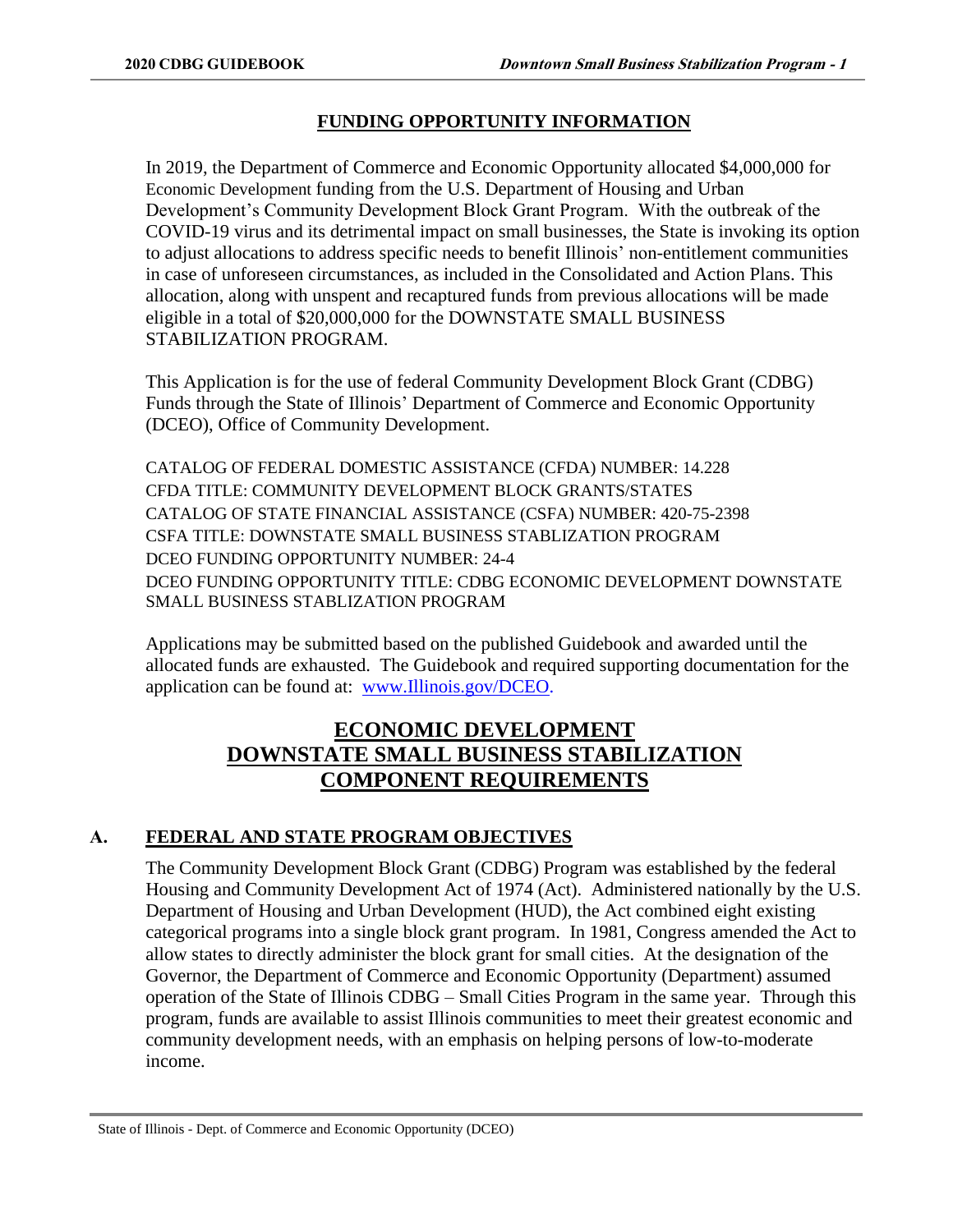To ensure that the State-administered program meets the intent of the federal Housing and Community Development Act of 1974, as amended, Economic Development Small Business Stabilization Grantees must meet the national objective of Urgent Need.

The Economic Development Downstate Small Business Stabilization component has been established to provide working capital funds to community's businesses economically impacted by the COVID-19 virus. The program component makes funds available for 60 days of verifiable working capital up to a grant ceiling of \$25,000 and is available for businesses that employ 50 people or less. Number of employees includes the business owner(s).

CDBG Economic Development funds may be used to assist private for-profit small retail and service businesses, or businesses considered non-essential by the Governor's Executive Order without the ability for employees to work remotely.

Funds are available to all eligible applicants meeting program component requirements until all funds allocated to this component have been distributed. All awards in this category are predicated upon a demonstrated need for funds. This will include a review of all sources and uses of funds, an analysis of the recipient's ability to comply with the terms of the program, and a determination that CDBG participation is appropriate.

Only applicants that can demonstrate an Urgent Need in relation to the COVID-19 emergency will be funded. Projects should have solid commitments to retain permanent jobs.

CDBG grant funds are granted to communities to be provided as financial assistance to a private for-profit entity which must document the need for grant assistance.

Businesses must enter into a financial assistance agreement, referred to as the "Participation Agreement", at agreed upon terms. The Department has provided a boilerplate of the agreement in the application forms. The agreement language can be altered but must be preapproved prior to the application.

### **B. ELIGIBLE APPLICANTS**

Only units of local government recognized by the Illinois Constitution and able to support economic development activities on a sufficient scale are eligible to apply for Economic Development grant funding. This includes cities, villages, and counties. Municipalities must not be a HUD direct Entitlement community or be located in an urban county that receives "entitlement" funds.

Under the Grant Accountability & Transparency Act (GATA), all applicants must register with the State of Illinois via the "Grantee Portal" at [www.grants.illinois.gov](http://www.grants.illinois.gov/) and be pre-qualified prior to application. **Failure to register prior to application will result in a determination of "Do Not Fund".** The applicant is required to complete the Internal Controls Questionnaire (ICQ) for Fiscal Year 2020. If the ICQ is not completed prior to application, it must be completed before the grant can be awarded.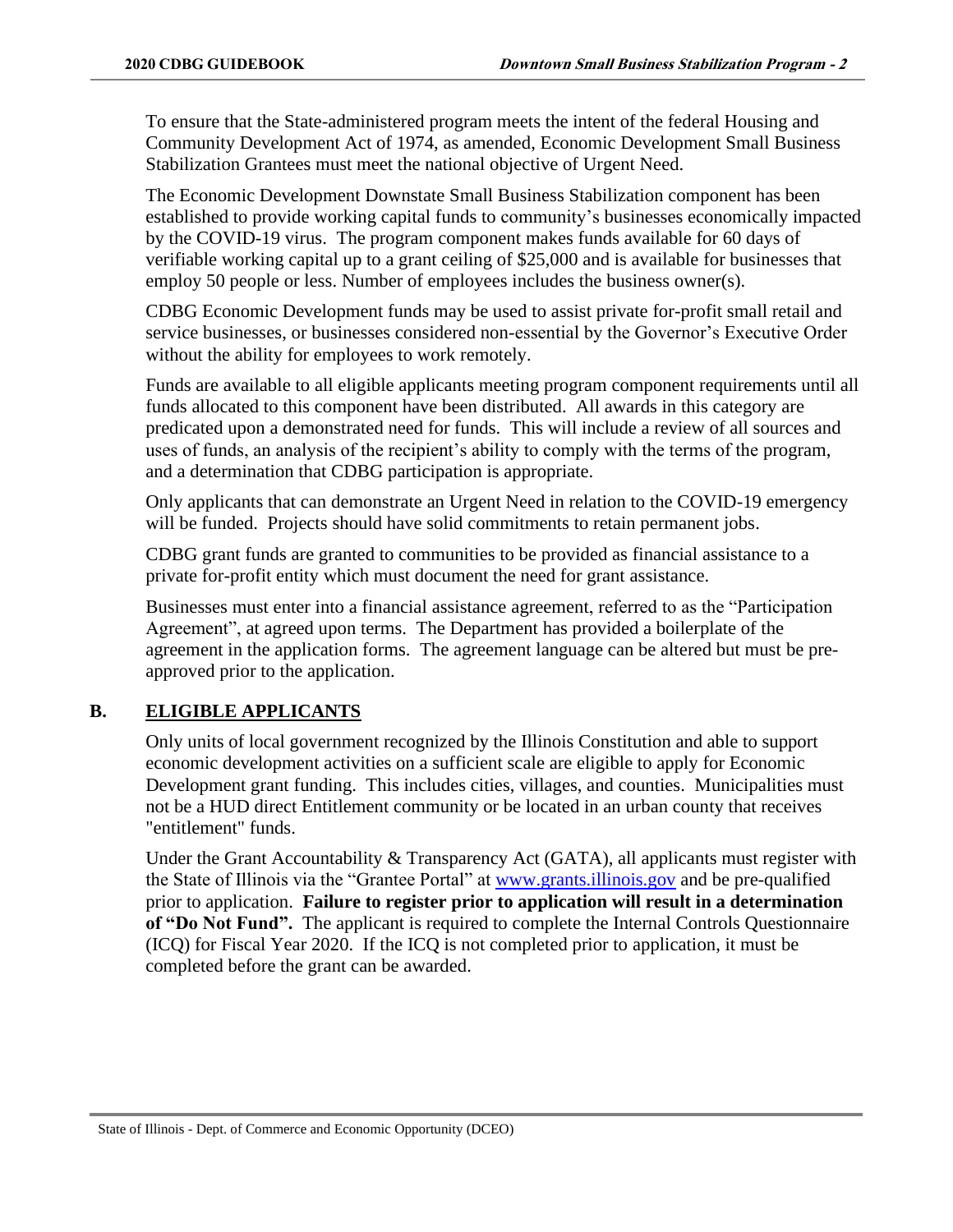### **C. INELIGIBLE COMMUNITIES**

Communities receiving an annual allocation directly from HUD on an entitlement (formula) basis are not eligible to apply for the State's CDBG funding. In 2019, Illinois had 33 metropolitan cities and eight urban counties named as Entitlements. They are:

### **Urban Counties**

| <b>Madison County</b>   |
|-------------------------|
| <b>McHenry County</b>   |
| <b>St. Clair County</b> |
| Will County             |
|                         |

**Metropolitan Cities**

|                          | <b>NEUROPOHILAN</b> CILIES |                       |             |  |  |  |  |
|--------------------------|----------------------------|-----------------------|-------------|--|--|--|--|
| <b>Arlington Heights</b> | DeKalb                     | <b>Mount Prospect</b> | Rantoul     |  |  |  |  |
| Aurora                   | Des Plaines                | Naperville            | Rockford    |  |  |  |  |
| Berwyn                   | Elgin                      | Normal                | Rock Island |  |  |  |  |
| Bloomington              | Evanston                   | Oak Lawn              | Schaumburg  |  |  |  |  |
| Champaign                | <b>Hoffman Estates</b>     | Oak Park              | Skokie      |  |  |  |  |
| Chicago                  | Joliet                     | Palatine              | Springfield |  |  |  |  |
| Cicero                   | Kankakee                   | Pekin                 | Urbana      |  |  |  |  |
| Danville                 | Moline                     | Peoria                | Waukegan    |  |  |  |  |
| Decatur                  |                            |                       |             |  |  |  |  |

### **D. ELIGIBLE ACTIVITIES**

The business may use funds for working capital expenses (employee salaries, general operating expenses, inventory and advertising/marketing expenses).

### **E**. **INELIGIBLE ACTIVITIES**

Only Working Capital Expenses are eligible grant activities. No other activities are eligible. As this grant is federally funded, businesses that involve the use of cannabis for medical and/or recreational purposes are not eligible to apply.

### **F**. **REQUIREMENTS, DISCLAIMERS, FEDERAL AND STATE COMPLIANCE AREAS**

The following requirements apply to all applications submitted for consideration under the CDBG Program.

- 1. Costs incurred prior to the date of grant award are not reimbursable under this grant program.
- 2. The Department reserves the right to reject any or all applications received and/or negotiate or cancel in part or in entirety grants resulting from application awards if it is in the Department's best interest to do so.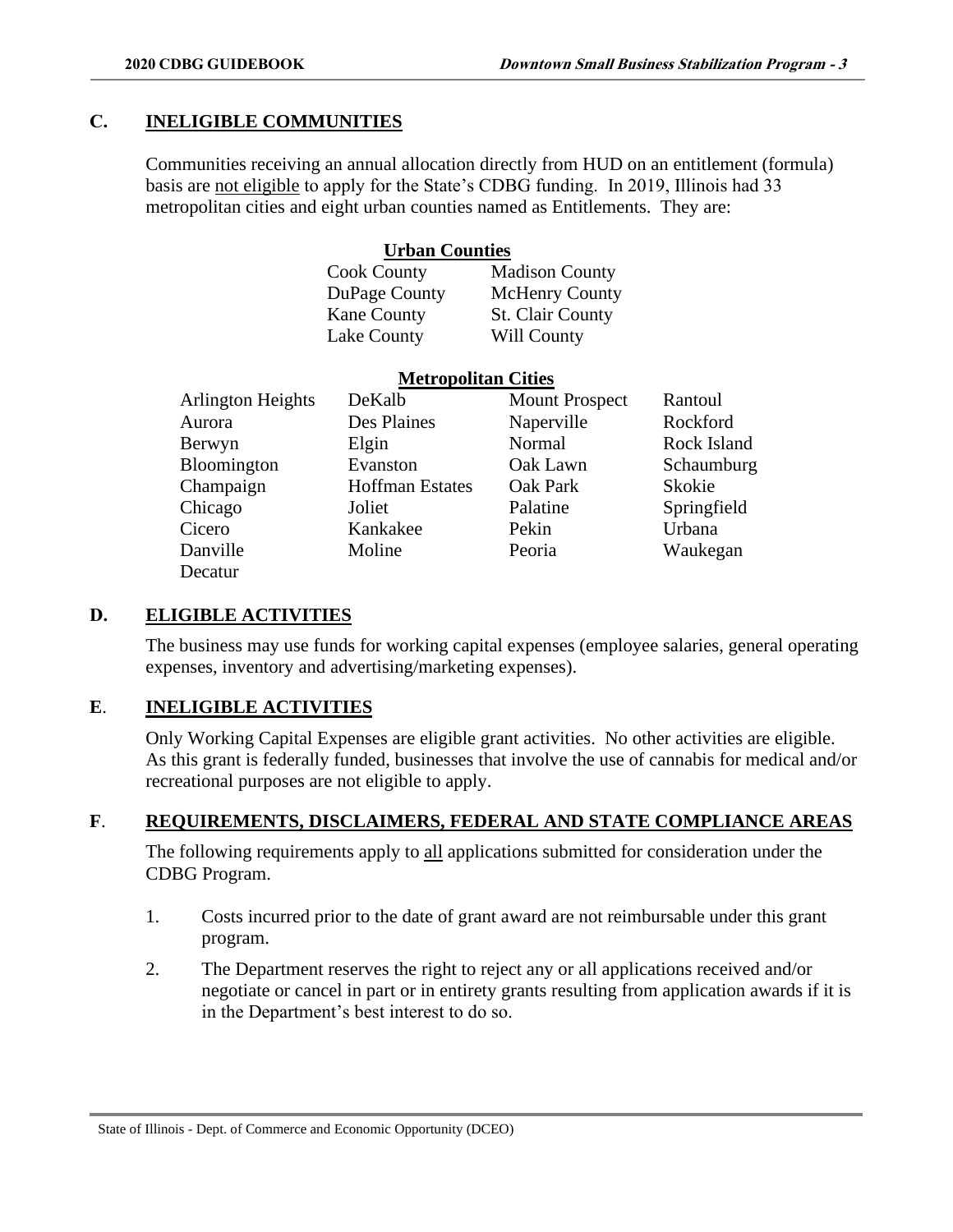- 3. The Department reserves the right to establish the amount of grant funds awarded, raise the individual grant ceilings, and to award funds to the next highest rated applicant(s) should funds become available due to de-obligations, etc.
- 4. The Department reserves the right to deny funding when submitted applications involve eligible units of government with serious unresolved audit or monitoring findings related to performance.
- 5. A grant agreement will be issued for a contract period of twelve months. All grants must have met the National Objective of retaining permanent jobs primarily benefiting low-to-moderate income persons by the end of the twelve-month grant term. If circumstances beyond a grantee's control are apparent and impact the project, a grantee may apply for an extension, which may, or may not be granted. No more than one sixmonth extension may be considered. Requests for Modifications must be presented to the Department and approved prior to any changes.
- 6. If the National Objective is not met by the benefiting business, then the grantee (unit of local government) will be required to repay the entire amount of the grant to the State. With enforcement of the Participation Agreement, the benefiting business will be required to repay the entire amount of the grant to the unit of local government.
- 7. Each applicant must agree to comply with all applicable federal and state requirements. **This includes 2 CFR 200, 24 CFR 570, Part 85, and the Grantee Accountability & Transparency Act (GATA).**
- 8. Equal Opportunity and Fair Housing Accessibility Laws require that CDBG grantees administer their project in a manner that affirmatively furthers equal opportunity and fair housing. All CDBG grantees will be required to undertake specific activities to further fair housing. CDBG grantees must assure all activities and services are accessible to persons with disabilities.
- 9. A HUD Exempt/Categorically Excluded not subject to 58.5 Environmental Review form, signed and dated by the community's environmental review preparer and chief elected official must be included with the application.
- 10. A copy of the current FEMA FIRMette obtained from FEMA's Map Service Center [\(https://msc.fema.gov.portal.home\)](https://msc.fema.gov.portal.home/) with the proposed business's location clearly marked must be included with the application. If the business is located in a denoted prohibited Floodway, then the business would be ineligible for assistance unless the business is a functionally dependent use of the floodway (e.g., a riverside marina or boat repair shop).
- 11. A Certificate of Good Standing from the Illinois Secretary of State and the Illinois Department of Revenue must accompany the application.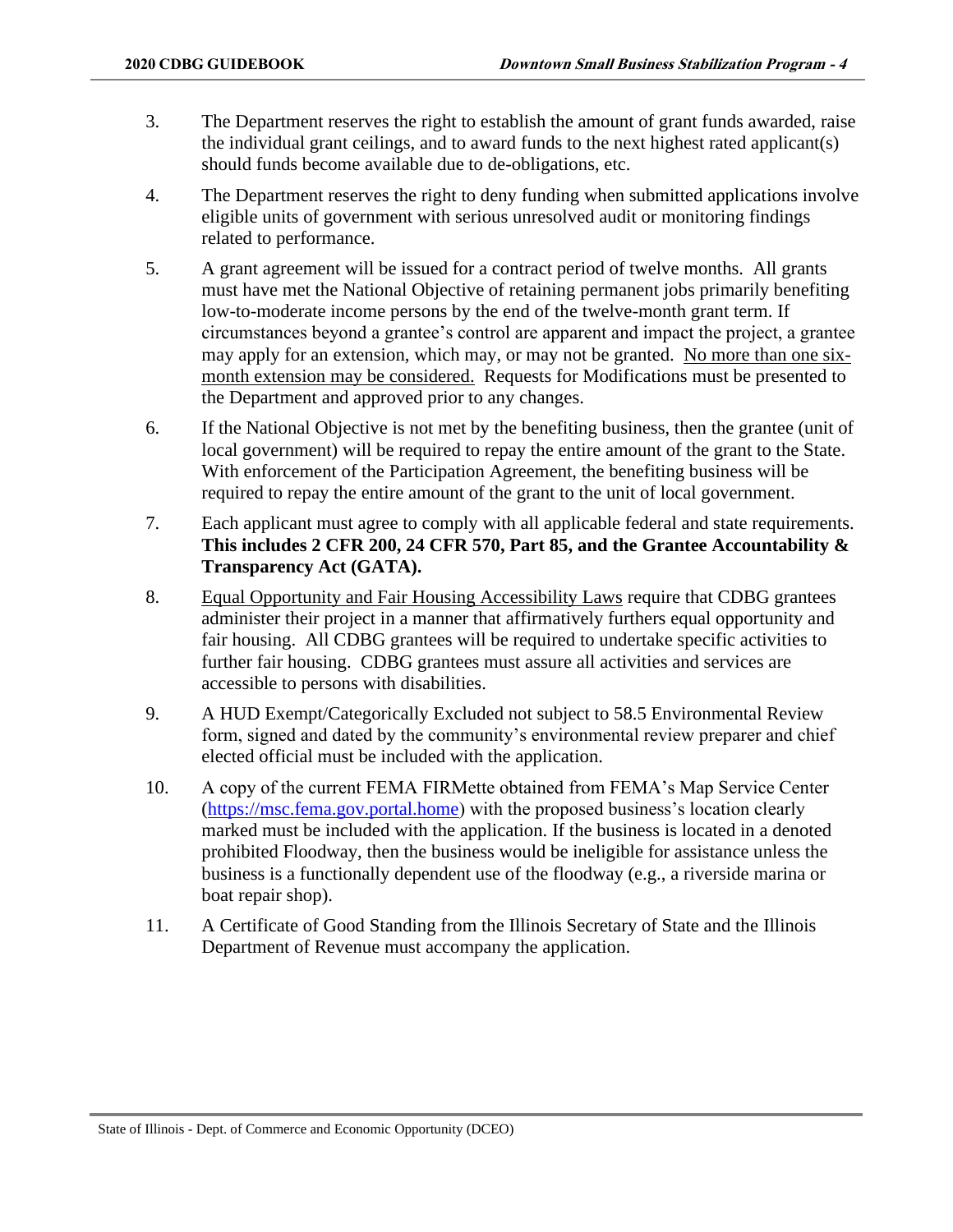#### **G. SPECIAL REQUIREMENTS FOR ECONOMIC DEVELOPMENT**

The following requirements, in addition to those listed in above, apply to applications submitted for consideration under the CDBG-Economic Development component.

- 1. Grant Costs and Funding Information. All applications are assessed to determine whether CDBG funding is appropriate. The business must submit supporting financial data as indicated in Section K. The Department will review each cost element to determine whether funding is appropriate and whether the activity complies with the guidelines for evaluating project costs and financial feasibility set forth in 24 CFR 570.209(a). A financial review will be conducted to ensure that CDBG funds are not being substituted for available private debt financing or equity capital.
- 2. The amount of CDBG grant assistance provided to a business will be limited to the amount, with appropriate terms and conditions, sufficient to allow continuity of the business for 60 days or the grant ceiling, whichever is less, without substituting CDBG funds for available private debt or cash equity.
- 3. The Department will conduct an analysis of the assisted company in relation to the grant request and assess the risk. The Department may approve the project if it determines that the risk is reasonable.
- 4. The following will be required for all businesses as a condition of a CDBG grant award:
	- The business must identify their net income for the last three fiscal years ending December 31, 2019. Net income can be obtained from the Profit and Loss statement, generally the last item on that statement. In the event that Profit and Loss statements cannot be found, net income can be derived from total sales minus total expenses. In addition, cash balances must be provided. This will be either the first line item on the balance sheet or bank statements as of the last day of each fiscal year. Three years of ending cash balances must be provided for each fiscal year.
	- A copy of the most current bank statement for the business.
	- If available, other forms of documentation to demonstrate the lack of permanent working capital in support of operating expenses. Such evidence may include shutoff utility notices, delinquent bills, denied loan applications, etc.
	- A listing of all employees as of January 1, 2020, employees hired since then, and their current status.
	- A Participation Agreement between the unit of local government and the business that will receive funding.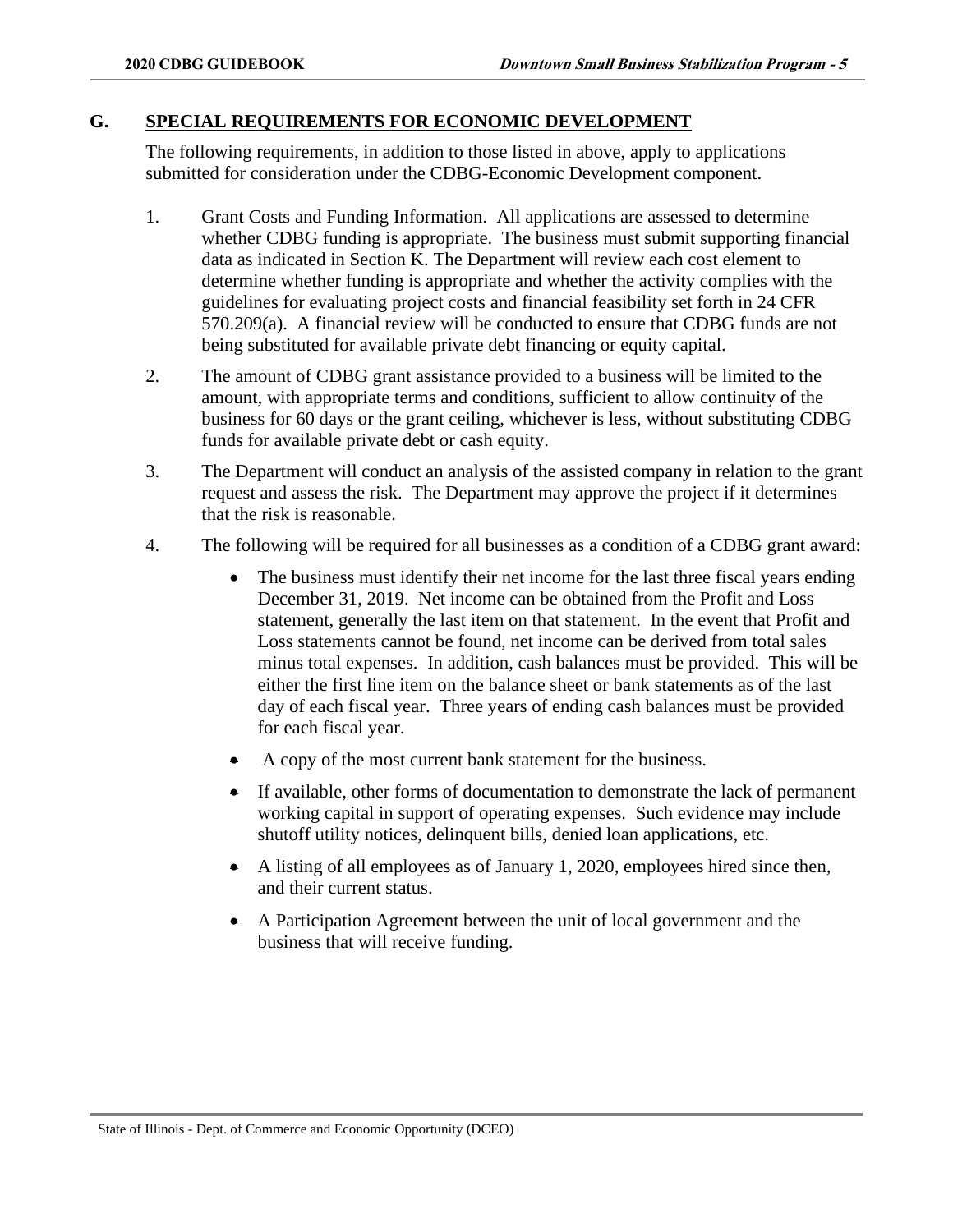### **H. RESIDENT PARTICIPATION**

A public hearing must be held prior to submission of an application and prior to passage of a local council resolution of support by the local governing body.

**NOTE: To reduce the potential for spread of COVID-19, public hearings may be held via web-based applications that allow for call-in, or via a conference call number. This information must be part of the Public Notice. A roll call may be taken or some other remote method of obtaining the names of those in attendance may replace a sign-in sheet.** 

Public Participation

 All applicants **must** provide for public participation. All residents must be given reasonable access to the community's application and reasonable time to review the application prior to the public hearing.

Public Notice

- A Notice of Public Hearing **must** be published at least once in a newspaper of general circulation at least seven calendar days (excluding the date of publication *and* the date of the hearing) prior to the public hearing.
- All project information must be available for viewing on the first date of publication at a location within the community.

Conducting the Public Hearing

- Public Hearings must be facilitated by the applicant's governing body authorized official and certified by the authorized official or clerk.
- Efforts must be made to assure reasonable access to the public hearing by persons with disabilities; as well as be conducted in a manner to meet the needs of non-English speaking residents where a significant number of non-English speaking residents can reasonably be expected to participate.
- Those attending the public hearing must be informed of where and how to access a copy of the application.
- A sign-in sheet must be provided to document attendance. It is suggested that each person attending the public hearing provide his address and identify his role of participation (e.g., resident, elected or appointed official, municipal employee, contractor, grant administrator, business owner, etc.).
- The public hearing must cover:
	- 1. The amount of funds available;
	- 2. The project activities that will be undertaken with grant funding, including amount;
	- 3. The project activities that will be undertaken with additional project funding, including amount;
	- 4. Plans for minimizing displacement as a result of the grant-assisted activities and to assist persons actually displaced, if applicable;
	- 5. A detailed, prioritized list of community development and housing needs; and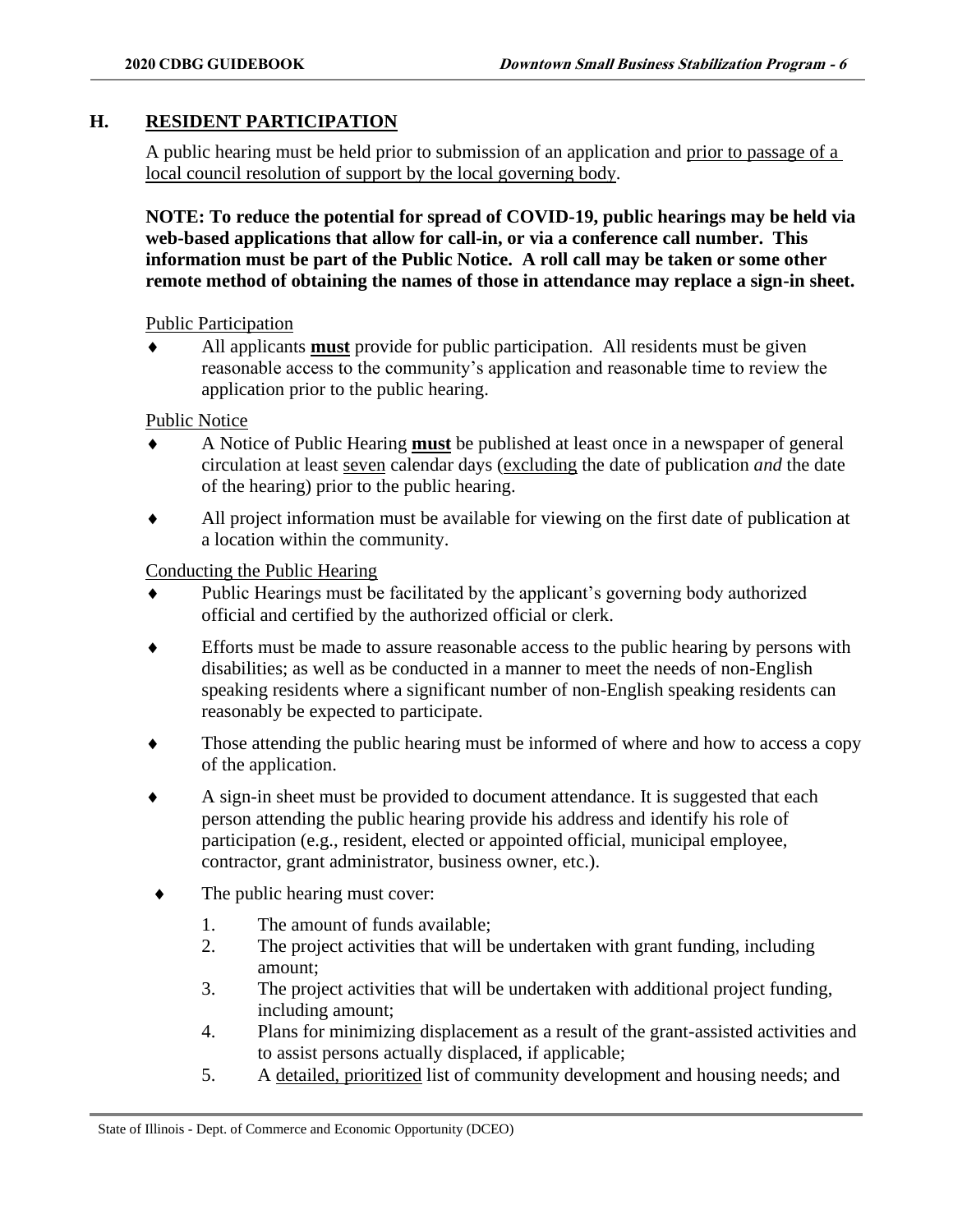- 6. A narrative discussion of the scope of the project including the proposed improvements, costs, benefit area, impact on community finances, etc.
- The minutes of the public hearing must be certified by the chief elected official or other authorized local officials, such as county clerk, city clerk, etc.

### Documenting Resident Participation

The following documents must be submitted with the application.

- ◆ 7-day Notice
- Newspaper Clipping
- Publisher's Certification
- Certified Minutes
- Attendance Sheet

### **As the opportunity for resident participation is a federal requirement, if the publication guideline or public hearing requirements are not met, the application will not be reviewed further nor considered for funding.**

**A sample of a public hearing notice is contained in the Application Forms section.**

### **I**. **INITIAL GRANTEE RESPONSIBILITY**

Successful applicants will receive a **Notice of State Award** (NOSA) which includes information regarding your entity, grant funding, grant terms and conditions, and specific conditions assigned to the grant based on the risk assessments. In order to receive the formal Grant Agreement, the Grantee must indicate agreement to the contents of the NOSA by remitting its acceptance through the grants portal.

### **J. REPORTING**

Grantees will be responsible to complete multiple reports during the term of the grant, and potentially after the grant has closed. This will include but is not limited to quarterly financial and performance reports, closeout report, and documentation of the project's impact including job creation.

### **K. APPLICATION NARRATIVE RESPONSES and INCLUSIONS**

All applications must include the following narrative responses and requested documentation. Please utilize the Submission Checklist contained in the Application Forms section to ensure all required application components are included and for placement in the application submission.

**1. Letter of Transmittal** – must be dated, include the amount requested, a brief project description, and additional funding amount and source; and certify that the application has been approved by the unit of local government named in the application. A sample letter of transmittal is available in the Application Forms section.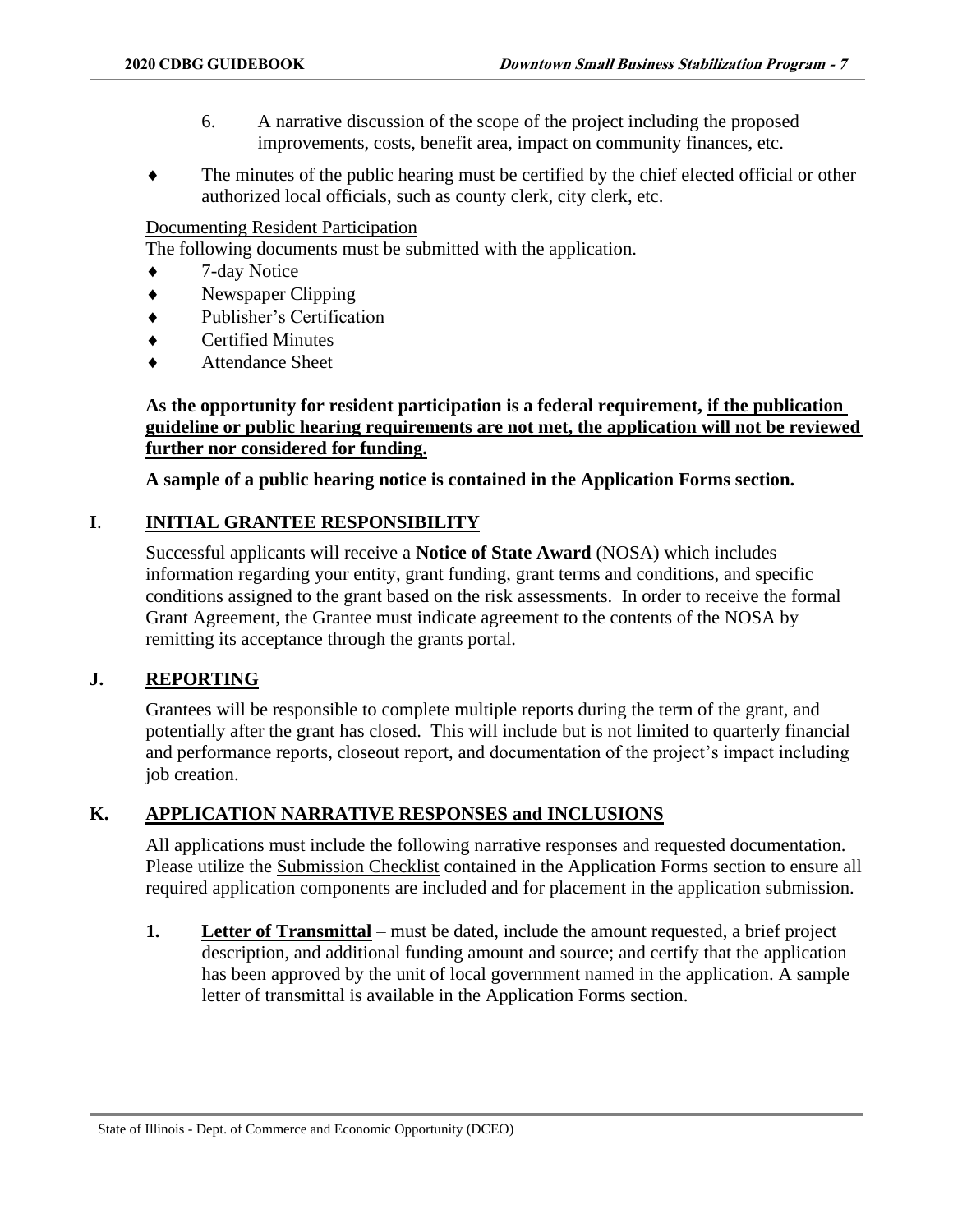- **2. State of Illinois-DCEO Uniform Grant Application** The Uniform Grant Application can be found in the Downstate Small Business Stabilization section at: [https://www2.illinois.gov/dceo/CommunityServices/CommunityInfrastructure/Pages/default.asp](https://www2.illinois.gov/dceo/CommunityServices/CommunityInfrastructure/Pages/default.aspx) [x](https://www2.illinois.gov/dceo/CommunityServices/CommunityInfrastructure/Pages/default.aspx)
- **3. Project Information** Basic details concerning the project (see Application Forms section for form.)
- **4. Uniform GATA Budget** The Uniform GATA Budget can be found in the Downstate Small Business Stabilization section at: [https://www2.illinois.gov/dceo/CommunityServices/CommunityInfrastructure/Pages/default.asp](https://www2.illinois.gov/dceo/CommunityServices/CommunityInfrastructure/Pages/default.aspx) [x](https://www2.illinois.gov/dceo/CommunityServices/CommunityInfrastructure/Pages/default.aspx)
- **5. Project Summary** Provide a summary of the business' present situation. This should include a brief description of the company, e.g., type of firm, its product or service, and how long they have been in business. Describe how the CDBG funds will be used and reasons why they are needed in order for the company to be in a position to retain jobs. Specific needs need to be identified. Explain what circumstances make this project necessary, in maintaining adequate permanent working capital to sustain operating needs.
- **6. Net Income Verification** (form is found in the Application Forms section)
- **7. Employment Documentation** (form is found in the Application Forms section). A listing of all employees as of January 1, 2020, employees hired since then, and their current status.
- **8. Council Resolution of Support**, required for all CDBG funded grant applications. An example can be found in the Application Forms section.
- **9. Resident Participation Public Hearing Documentation** (see Application Checklist for a listing of **all required documentation** and a sample Public Hearing Notice).
- **10. Minority Benefit/Affirmative Housing Statement** (form is found in the Application Forms section).
- **11. Local Government Certifications** as required for all grants. (see Application Forms)
- **12. Business Certifications** required for CDBG funded Economic Development grants**.**
- **13. Mandatory Disclosures** as required for all grants. (see Application Forms)
- **14. Conflict of Interest Disclosure** as required for all grants. (see Application Forms)
- **15. REQUIRED ATTACHMENTS from the Local Government** The following items must be attached to the Application:
	- **Fair Housing Resolution** A copy of the unit of local government's Fair Housing Resolution.
	- **W-9**
	- **SAM Registration (CAGE #)** All grantees are required to be registered in the System for Award Management (SAM) at [www.sam.gov](http://www.sam.gov/) for the purpose of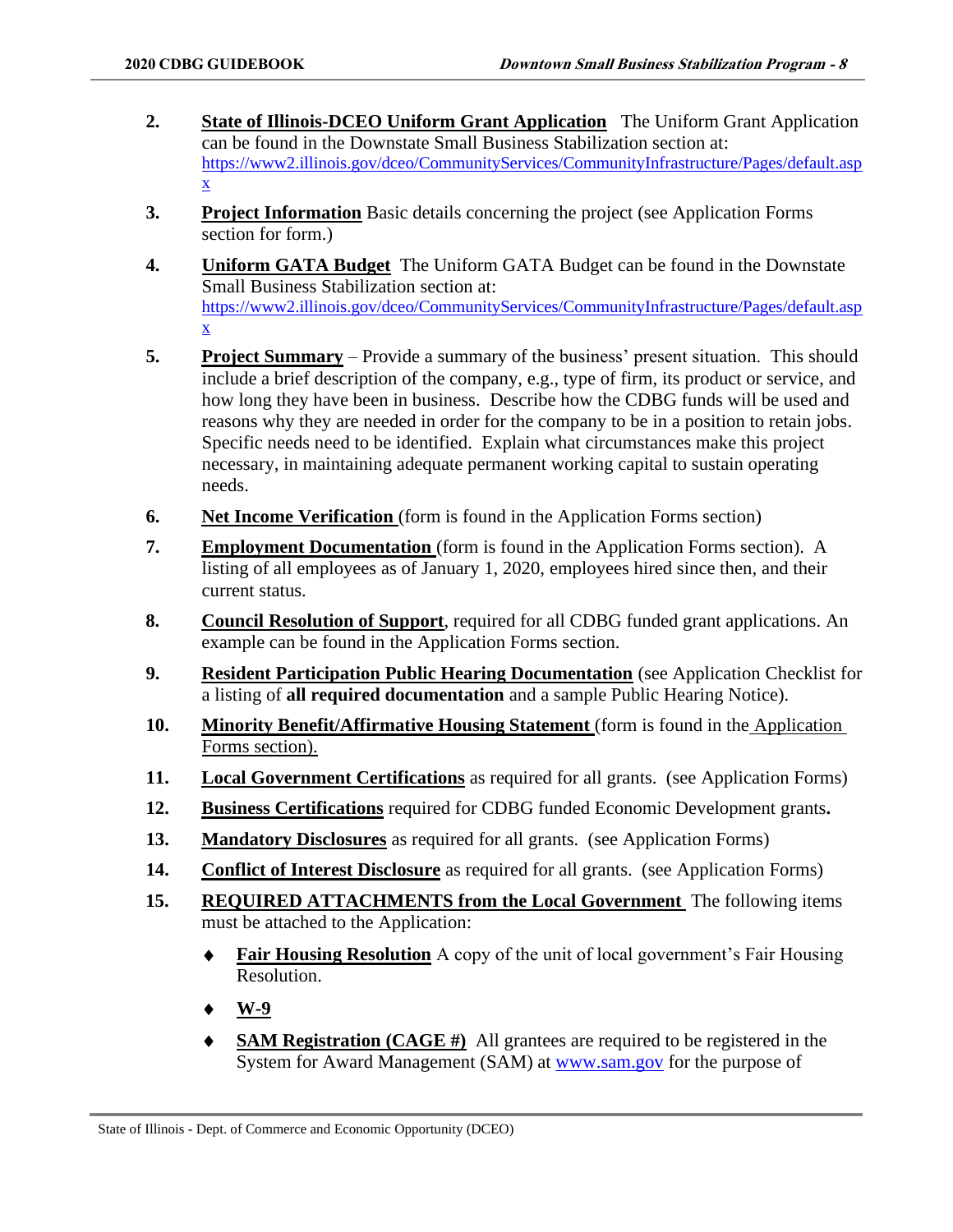obtaining a Commercial or Government Entity (CAGE) Code. The CAGE Code is a unique identifier assigned to government agencies and various organizations. **CAGE** codes provide a standardized method of identifying a given facility at a specific location. **This documentation must be available at the time of grant award if not submitted with the application.**

- **IRS Certification Letter** Include in the application "Letter 147c" or "Letter 4158c" provided by the IRS to verify the Taxpayer Identification Number (TIN) or Federal Employer Identification Number (FEIN) for the applicant. If you do not have a current (dated within five years) copy of an IRS certification letter on file, please call the IRS Business line, **1-800-829-0115**, to request a **"Letter 147C"**, *or*  call **1-877-829-5500** to request a "**Letter 4158c."** Only the applicant is authorized to request a copy of this letter.
- A HUD Exempt/Categorically Excluded not subject to 58.5 **Environmental Review form**, signed and dated by the community's environmental review preparer and chief elected official must be included with the application.
- A copy of the current **FEMA FIRMette** obtained from FEMA's Map Service Center [\(https://msc.fema.gov.portal.home\)](https://msc.fema.gov.portal.home/) with the business's location clearly marked must be included with the application. If the business is located in a denoted prohibited floodway, then the business would be ineligible for assistance unless the business is a functionally dependent use of the floodway (e.g., a riverside marina or boat repair shop).
- A **Participation Agreement** between the unit of local government and the business that will receive funding.
- **16. REQUIRED ATTACHMENTS from the benefiting Business** The following items must be included with the Application:
	- **Certificates of Good Standing** for the benefiting business from the Illinois Secretary of State and the Illinois Department of Revenue must accompany the application.
	- **Most Recent Bank Statement** to verify cash balance.
	- If available, other forms of **documentation to demonstrate the lack of permanent working capital** in support of operating expenses. Such evidence may include shutoff utility notices, delinquent bills, denied loan applications, etc.

### **L. APPLICATION REVIEW AND EVALUATION PROCESS**

The screening and review process for the program is designed to ensure that limited CDBG program funds are awarded to communities for the use of businesses that demonstrate the need for financial assistance and meet the qualifications. The actual number and types of awards will be subject to funding availability. All recommendations are forwarded to the Director's Office, for final funding decisions.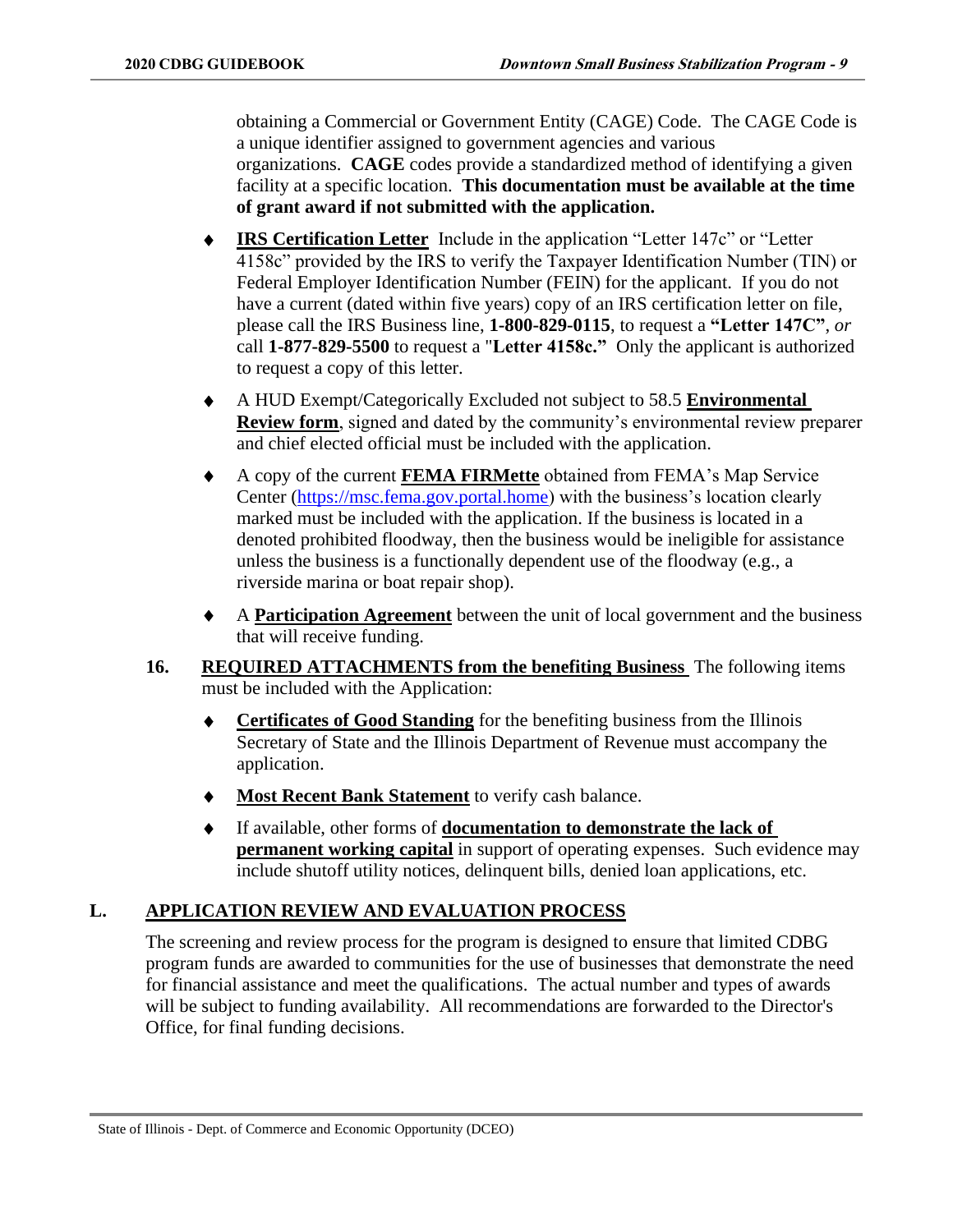The criteria noted below will be used to evaluate all applications requesting funding under the CDBG Economic Development Downstate Small Business Stabilization component, as well as determine the appropriate level of financial assistance:

- 1. Project Benefit
- 2. CDBG National Objectives
- 3. CDBG Dollars
- 1. **Project Benefit** (information to be provided in Project Summary)

Three factors will be considered under this criterion:

a. Project Need – Project need is defined as the inability of the company to maintain sufficient permanent funding to sustain normal operating working capital needs. Describe in sufficient detail the need for the assistance and the specific role of CDBG funding, including any other options which have been pursued.

Evidence of need is demonstrated through a well-developed justification for public financing demonstrating a financial gap argument. The discussion should also address why other financing options could not be obtained or are not feasible and repercussions if funding is denied.

- b. Financial Feasibility Determination must be made as to how CDBG funds can address the company's need to provide adequate permanent working capital in addressing current and future working capital needs, like payroll, operating needs and short-term liabilities. A comparison must be provided as to the existing payroll that existed prior to the outbreak of the COVID-19 virus in January and current payroll. In addition to payroll, the effect of the COVID-19 virus on current and long- term liabilities.
- c. Commitments for Job Retention Provide firm assurances from the borrower (employer) regarding the number of permanent jobs to be retained for low-to-moderate income persons, types of positions, not to exceed 12 months.

### 2. **National Objective – Urgent Need**

The Urgent Need National Objective is defined as assistance to a business designed to alleviate existing conditions. The grant recipient certifies that such conditions pose a serious and immediate threat to the health or welfare of the community, they are of recent origin or recently became urgent, the grant recipient is unable to finance the activity on its own, and other sources of funds are not available. Applicant must demonstrate through information in the Project Summary, financial documentation and employee status that they meet this objective.

### 3. **CDBG Dollars to Full-time Equivalent (FTE) Jobs Ratio**

Funding will not exceed the grant ceiling and may be less depending on business need.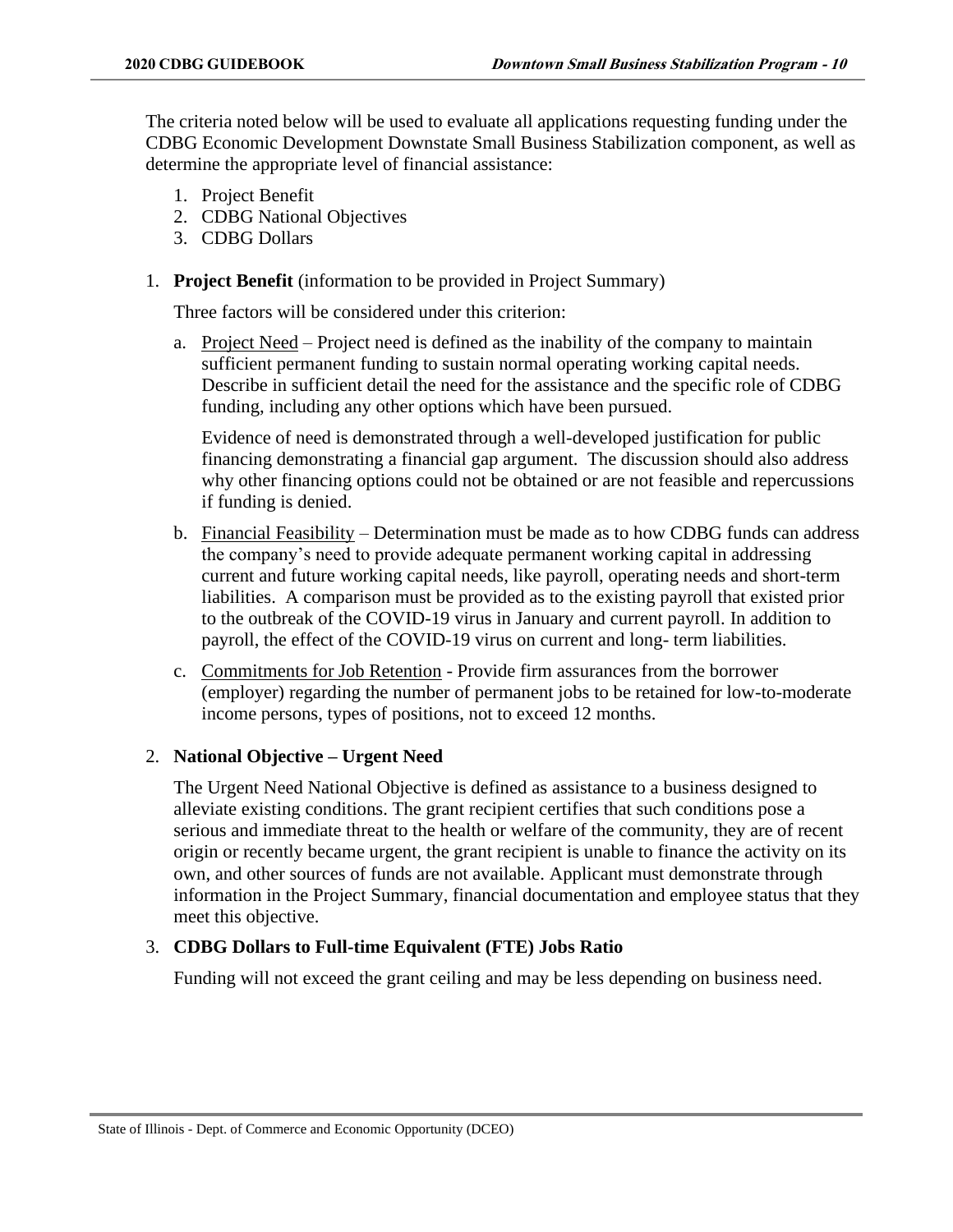### **Application Denial**

For applications that are not funded, denial reasons may include, but are not limited to, the following:

- No justification of the need for funds;
- Projected financial need data, is not documented;
- Evidence that program funds replace sources of capital available to the business and/or community;
- CDBG Economic Development Small Business Stabilization funding has been exhausted.

### **M. SUBMISSION INFORMATION**

Under the Grant Accountability & Transparency Act (GATA), all applicants must register with the State of Illinois via the "Grantee Portal" at [www.grants.illinois.gov](http://www.grants.illinois.gov/) and be pre-qualified prior to application. **Failure to register prior to application will result in a determination of "Do Not Fund".** The applicant is required to complete the Internal Controls Questionnaire (ICQ) for Fiscal Year 2020. If the ICQ is not completed prior to application, it must be completed before the grant can be awarded.

Applications for the Economic Development components may be submitted on an as-needed basis.

All grant application materials **must** be:

- Typed (except for signatures and preprinted materials such as bank statements)
- All application materials requiring a signature from the applicant must be signed by the Chief Elected Official.

**The complete grant package in the order specified on the Submission Checklist**  (Application Forms section) **must be scanned into one document. The document must be emailed as an attachment to: [ceo.ocd@illinois.gov](mailto:ceo.ocd@illinois.gov) with the subject line: SBS Application - Local Government-Business.** For example: SBS Application-Whoville-Pop's Restaurant

### **N. FOR FURTHER INFORMATION and TECHNICAL ASSISTANCE:**

**Call: 217/785-6174 E-Mail: ceo.ocd@illinois.gov**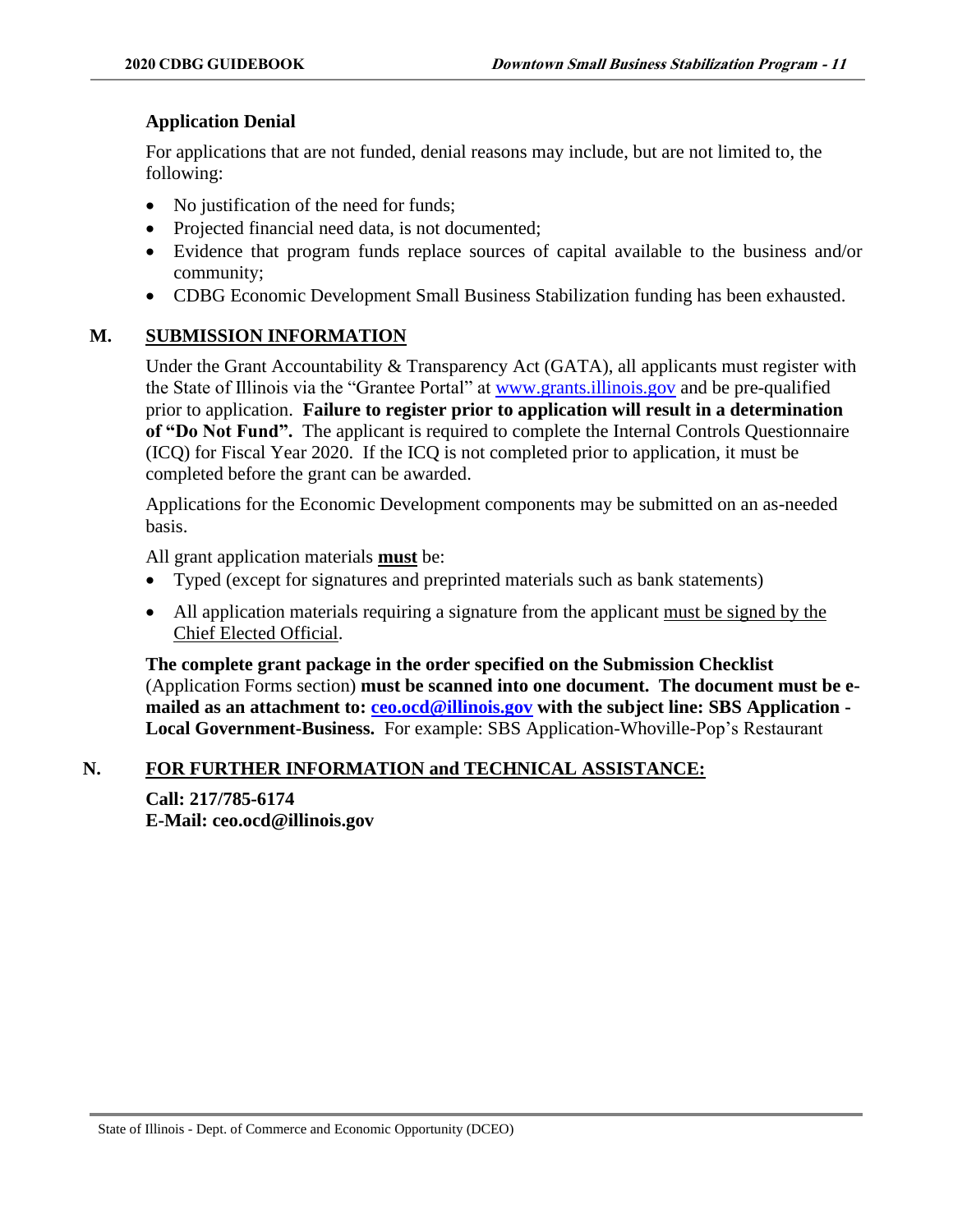### **DOWNSTATE SMALL BUSINESS STABILIZATION PROGRAM**

### **APPLICATION FORMS**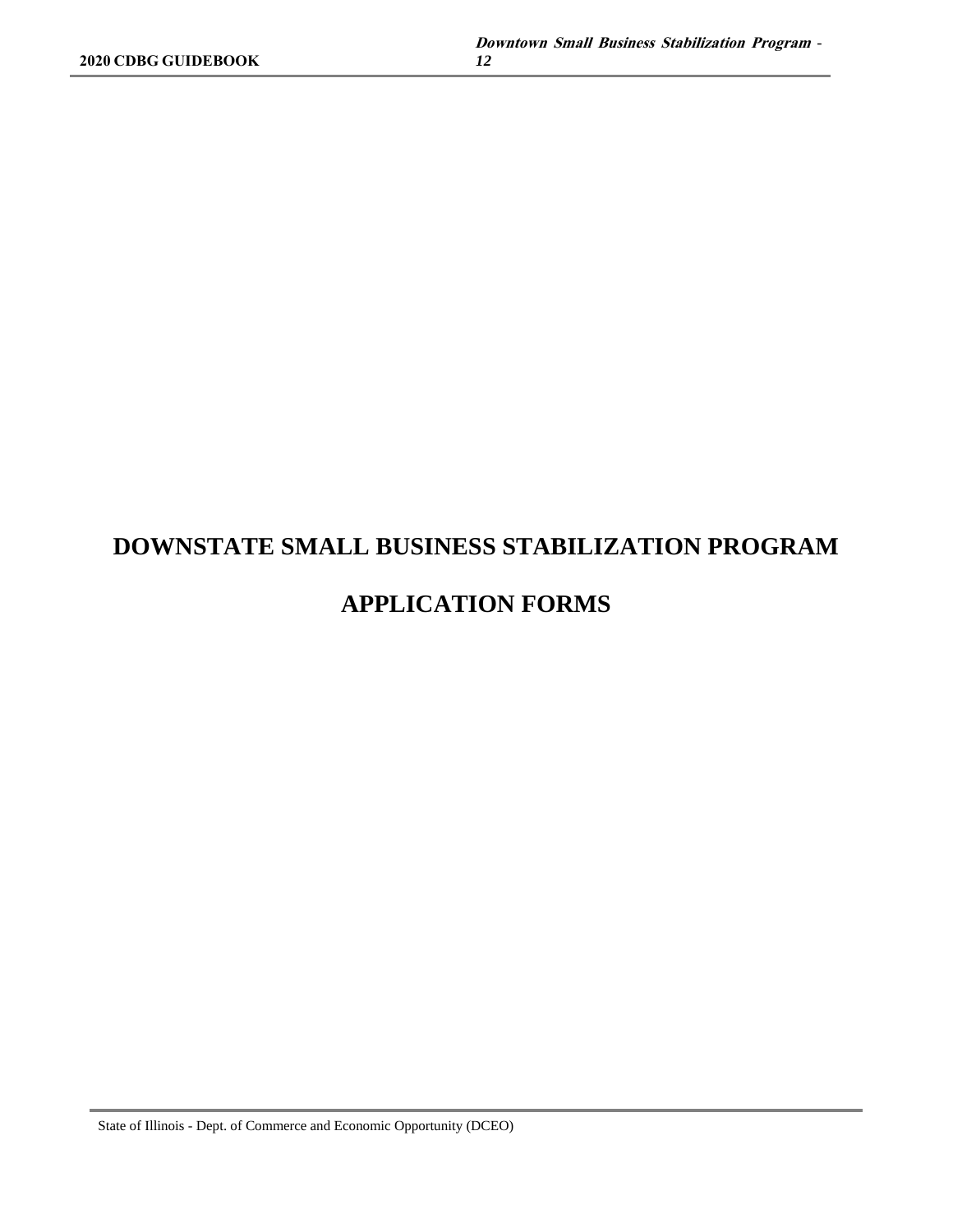### **CDBG Application Submission Checklist**

All CDBG applications will be screened for completeness. Applicants must complete and submit this checklist with the application. **Please ensure your Application includes all of the listed information.**. Use the right-hand column, labeled "Page Number" to indicate the page for each item.

| PROJECT INFORMATION                                                  | <b>PAGE NUMBER</b> |
|----------------------------------------------------------------------|--------------------|
| Completed Submission Checklist (This Page)                           |                    |
| Letter of Transmittal from Chief Elected Official                    |                    |
| State of Illinois - DCEO Uniform Grant Application                   |                    |
| <b>Applicant Project Information</b>                                 |                    |
| Uniform GATA Budget                                                  |                    |
| Project Summary                                                      |                    |
| Net Income Verification                                              |                    |
| Copy of Most Recent Bank Statement                                   |                    |
| <b>Other Supporting Documentation</b>                                |                    |
| Documentation of Employee Status                                     |                    |
| <b>Council Resolution of Support</b>                                 |                    |
| <b>Resident Participation:</b>                                       |                    |
| 7-Day Public Hearing Notice                                          |                    |
| Publisher's certification                                            |                    |
| Certified minutes                                                    |                    |
| Attendance sheet(s)                                                  |                    |
| Minority Benefit/Affirmative Housing Statement                       |                    |
| <b>Local Government Certifications</b>                               |                    |
| <b>Business Certifications</b>                                       |                    |
| <b>Mandatory Disclosures</b>                                         |                    |
| Conflict of Interest                                                 |                    |
| <b>Fair Housing Resolution</b>                                       |                    |
| W-9 (for Local Government)                                           |                    |
| SAM Registration (CAGE # - for Local Government)                     |                    |
| IRS Certification Letter (for Local Government)                      |                    |
| 58.5 Environmental Review Form                                       |                    |
| FEMA FIRMette with business location marked                          |                    |
| <b>Participation Agreement</b>                                       |                    |
| Certificate of Good Standing from the Secretary of State of Illinois |                    |
| Certificate of Good Standing from the Illinois Department of Revenue |                    |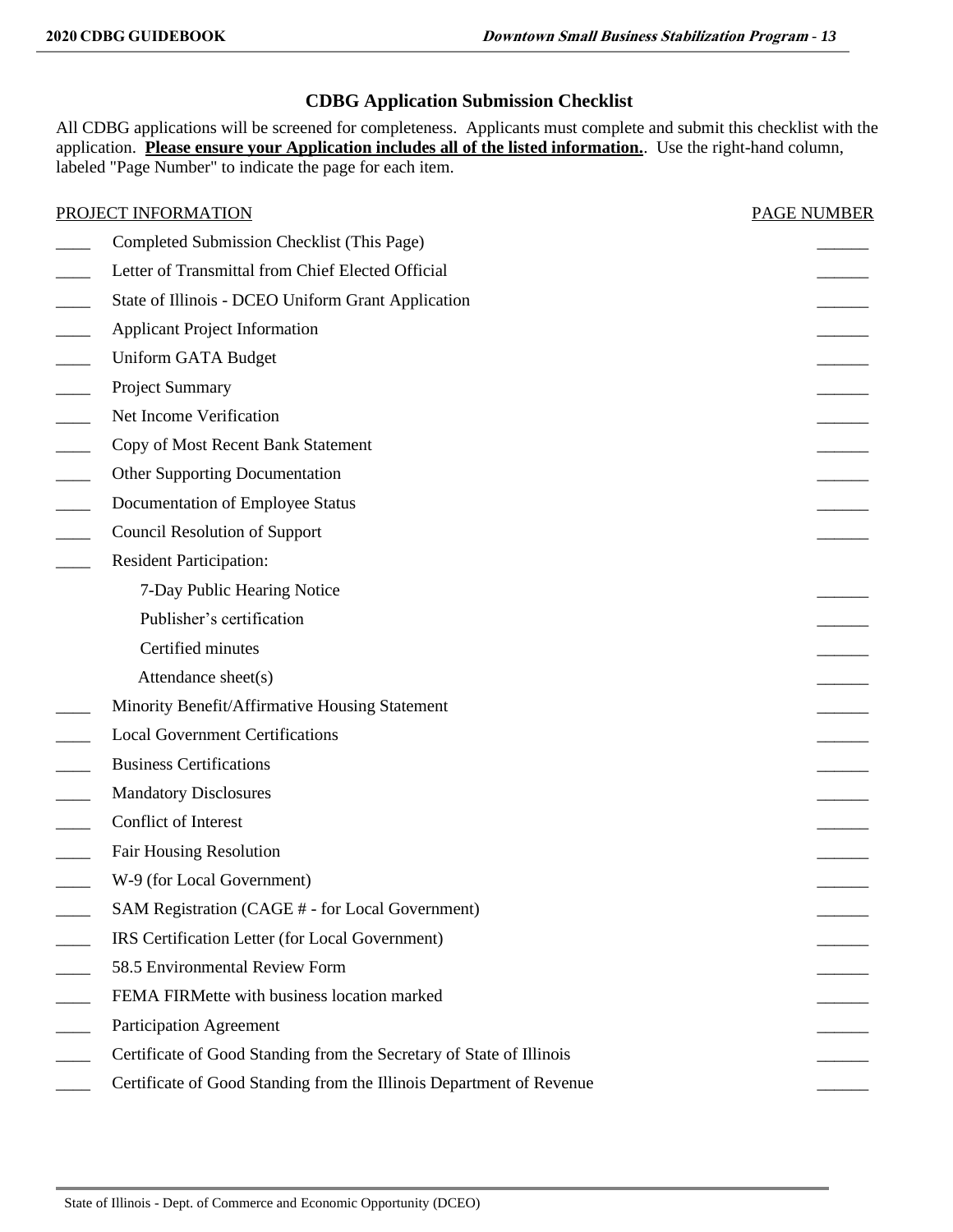### Letter of Transmittal

**Date** 

Director's Office Illinois Department of Commerce and Economic Opportunity 500 East Monroe Springfield, Illinois 62701

Dear Director:

The  $1$ \_\_\_\_\_\_\_\_\_\_\_\_\_\_\_\_\_\_\_\_\_\_\_\_\_\_ is submitting an application for an Economic Development Small Business Stabilization grant under the Community Development Block Grant (CDBG) Program. The grant request is in the amount of  $2\$ capital needs of  $\frac{3}{2}$  The benefit to low-to-moderate income individuals is  $\frac{4}{\sqrt{2}}$ %.

Very truly yours,

5

*– Delete Key prior to Submission –*

<sup>1</sup>Unit of Local Government;

 $^{2}$ Amount Requested;

<sup>3</sup>Benefiting Business

<sup>4</sup>LMI Benefit Percentage;

5 Signature Block (Chief Elected Official)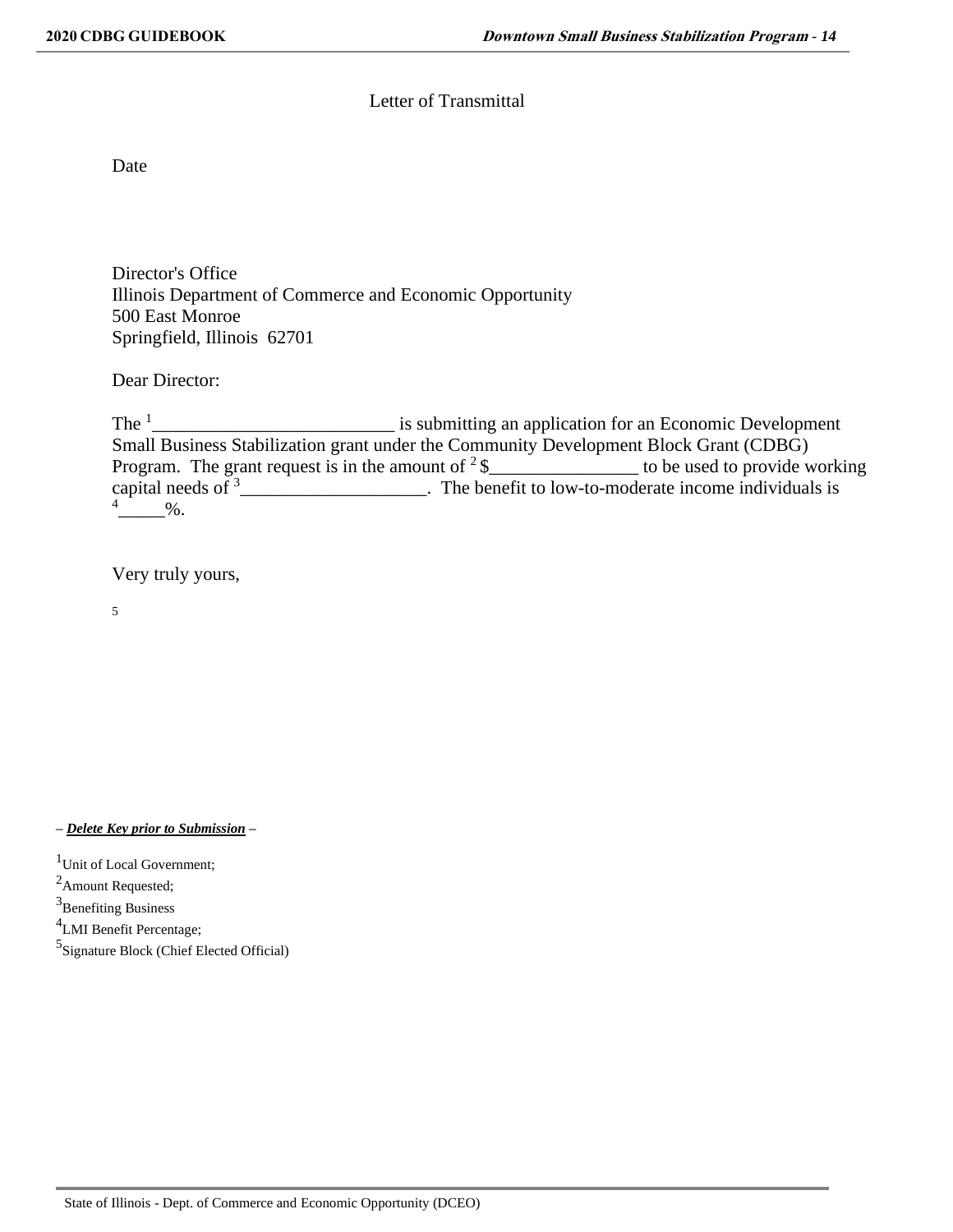### *Insert Uniform Grant Application here.*

The Uniform Grant Application can be found in the Downstate Small Business Stabilization section on the website.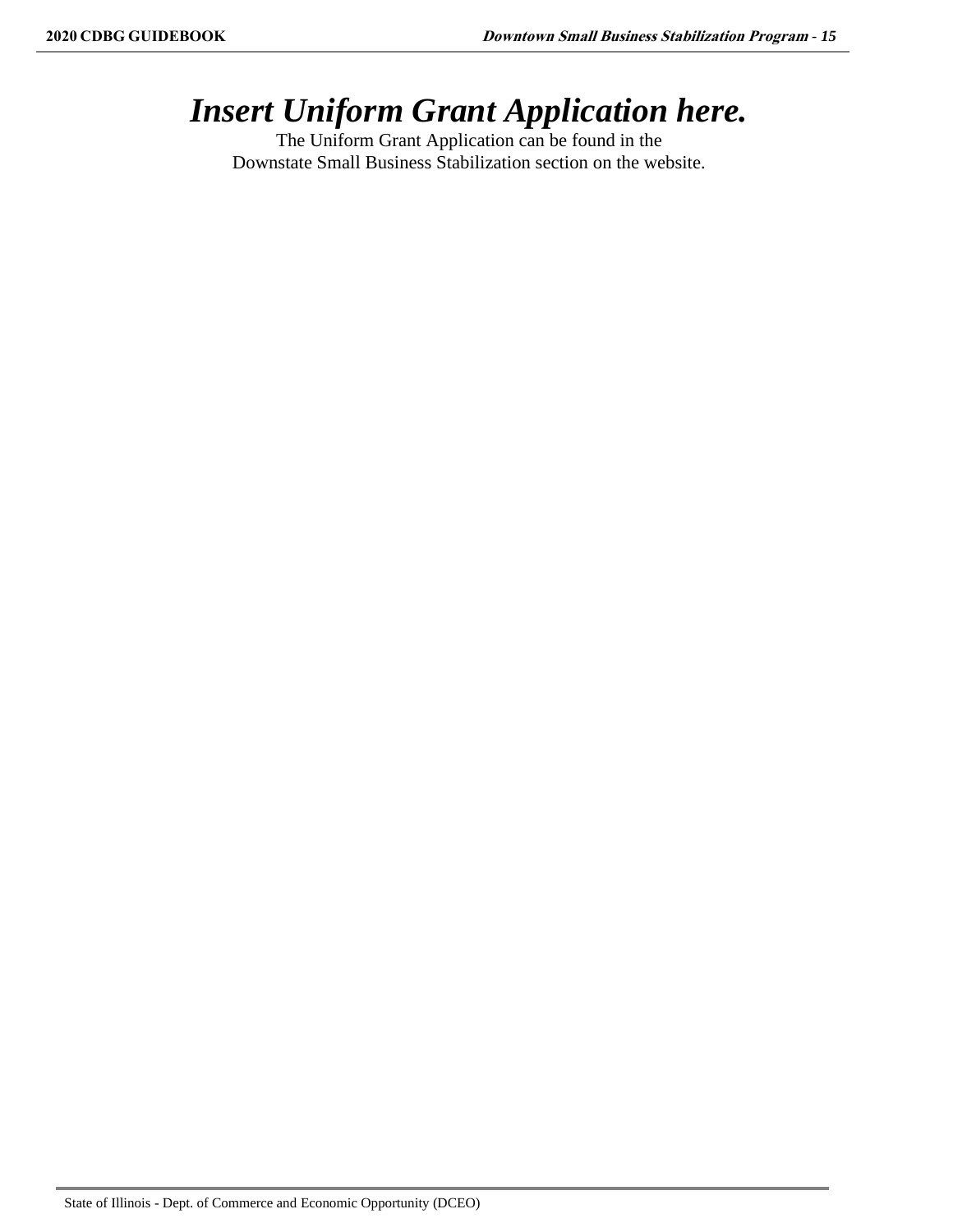### **CDBG APPLICANT PROJECT INFORMATION ECONOMIC DEVELOPMENT COMPONENT**

### **I. PRE-APPLICATION REQUIREMENTS**

DATE APPLICANT COMPLETED REGISTRATION ON GATA PORTAL (www.grants.illinois.gov)

DATE APPLICANT COMPLETED GATA'S "INTERNAL CONTROL QUESTIONNAIRE" (ICQ) Does not need to be completed at time of application but must be prior to grant award.

#### **Council Resolution Information**

| <b>Council Resolution Support Date</b><br>$(MM/YY/DD)$ : |  |
|----------------------------------------------------------|--|
| <b>Resolution Number:</b>                                |  |

### **II. Amount of Funding Request: \$\_\_\_\_\_\_\_\_\_\_\_\_\_\_**

 $\boxtimes$  FINANCING GAP - For Economic Development Grants, this argument will demonstrate that a business can raise only a portion of the financing necessary to complete the project. Banks and other financial institutions must disclose their legal lending units and other circumstances which would prevent them from financing the project without CDBG assistance. Reference the documentation within the application which supports the argument. Written evidence to include bank statements for a period beginning January 1, 2020 and an explanation of the credits and debits. The Department will consider other forms of documentation to demonstrate the lack of permanent working capital in support of operating expenses. Such evidence may include shutoff utility notices, delinquent bills, etc.

### **III. APPLICATION WRITER**

| <b>First Name</b>      |                                        |       |  |
|------------------------|----------------------------------------|-------|--|
| <b>Last Name</b>       |                                        |       |  |
| Title                  |                                        |       |  |
| <b>Agency Name</b>     |                                        |       |  |
| Agency Type            |                                        |       |  |
| <b>Mailing Address</b> |                                        |       |  |
| Telephone              |                                        | Email |  |
|                        | Federal Employer Identification Number |       |  |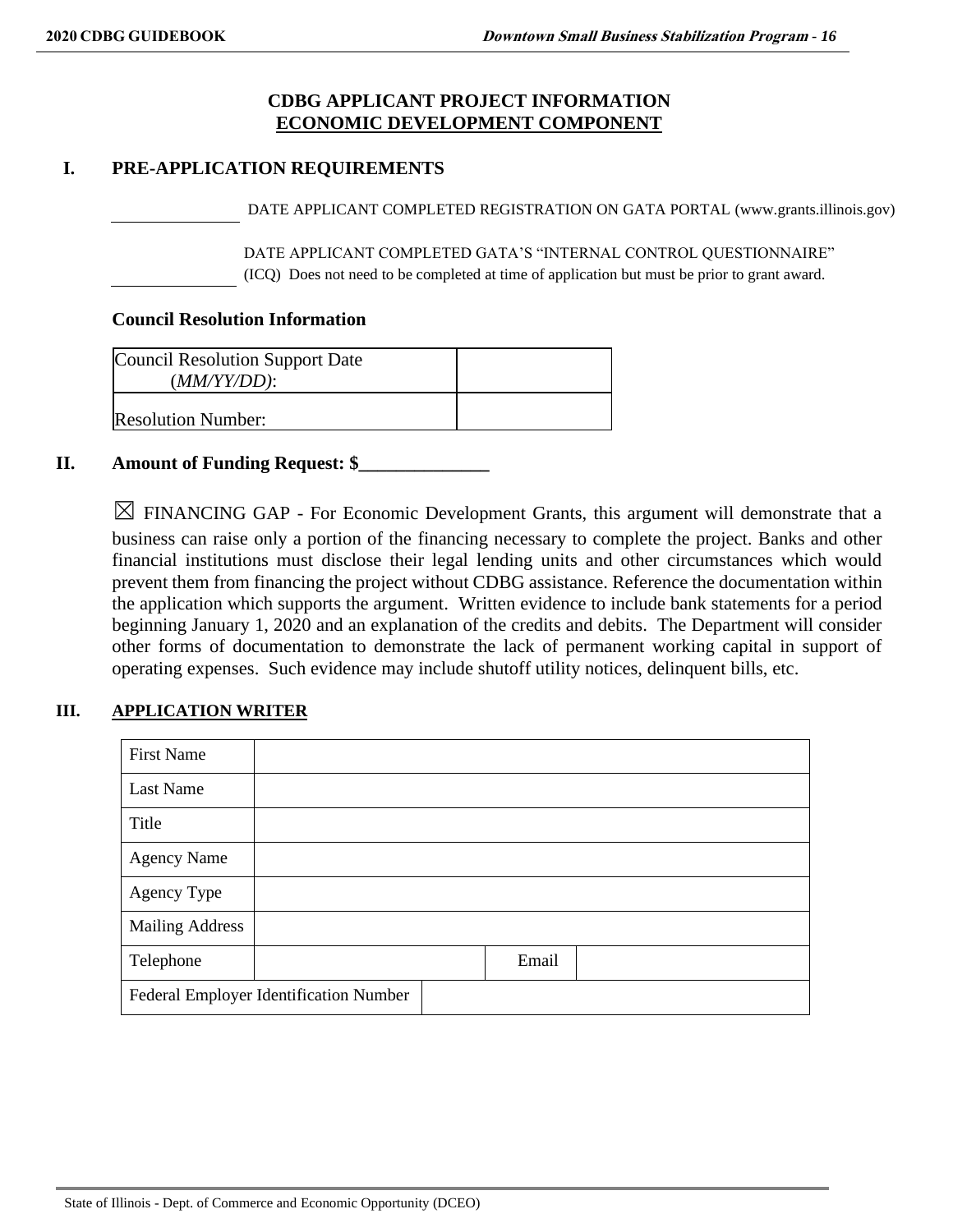| BENEFITING BUSINESS INFORMATION<br>IV.                 |                                                                                                                      |  |
|--------------------------------------------------------|----------------------------------------------------------------------------------------------------------------------|--|
| <b>Business Phone Number</b>                           |                                                                                                                      |  |
| <b>Business E-mail</b>                                 |                                                                                                                      |  |
| <b>Fiscal Year End Date</b>                            | MM / DD                                                                                                              |  |
| Name of Business this application is in support of:    |                                                                                                                      |  |
|                                                        | Supported Company Name of Business: 2008. [1] All the state of Business:                                             |  |
|                                                        |                                                                                                                      |  |
|                                                        |                                                                                                                      |  |
| Supported Company City:                                | <u> 1989 - Johann John Stein, markin fan it ferstjer fan de ferstjer fan it ferstjer fan de ferstjer fan de fers</u> |  |
| <b>Supported Company State:</b>                        | <u> Alexandria de la contrada de la contrada de la contrada de la contrada de la contrada de la contrada de la c</u> |  |
|                                                        | Supported Company Zip: 99999-9999:                                                                                   |  |
|                                                        |                                                                                                                      |  |
|                                                        |                                                                                                                      |  |
|                                                        | Supported Company DUNS:                                                                                              |  |
| <b>Supported Company SIC:</b>                          |                                                                                                                      |  |
|                                                        |                                                                                                                      |  |
| <b>Supported Company Authorized Signatory Contact:</b> |                                                                                                                      |  |
|                                                        |                                                                                                                      |  |
|                                                        |                                                                                                                      |  |
| Title:                                                 | <u> 1980 - Andrea Andrew Maria (h. 1980).</u>                                                                        |  |
|                                                        |                                                                                                                      |  |
|                                                        | Home Phone:                                                                                                          |  |
| E-Mail:                                                |                                                                                                                      |  |

BANKRUPTCY: Has the firm, officers or principals of the firm ever been involved in bankruptcy insolvency procedures?

No Yes

If yes, provide details:

PENDING LAWSUITS: Is the business or any officers or principals of the business involved in any lawsuits?

No Yes

If yes, provide details: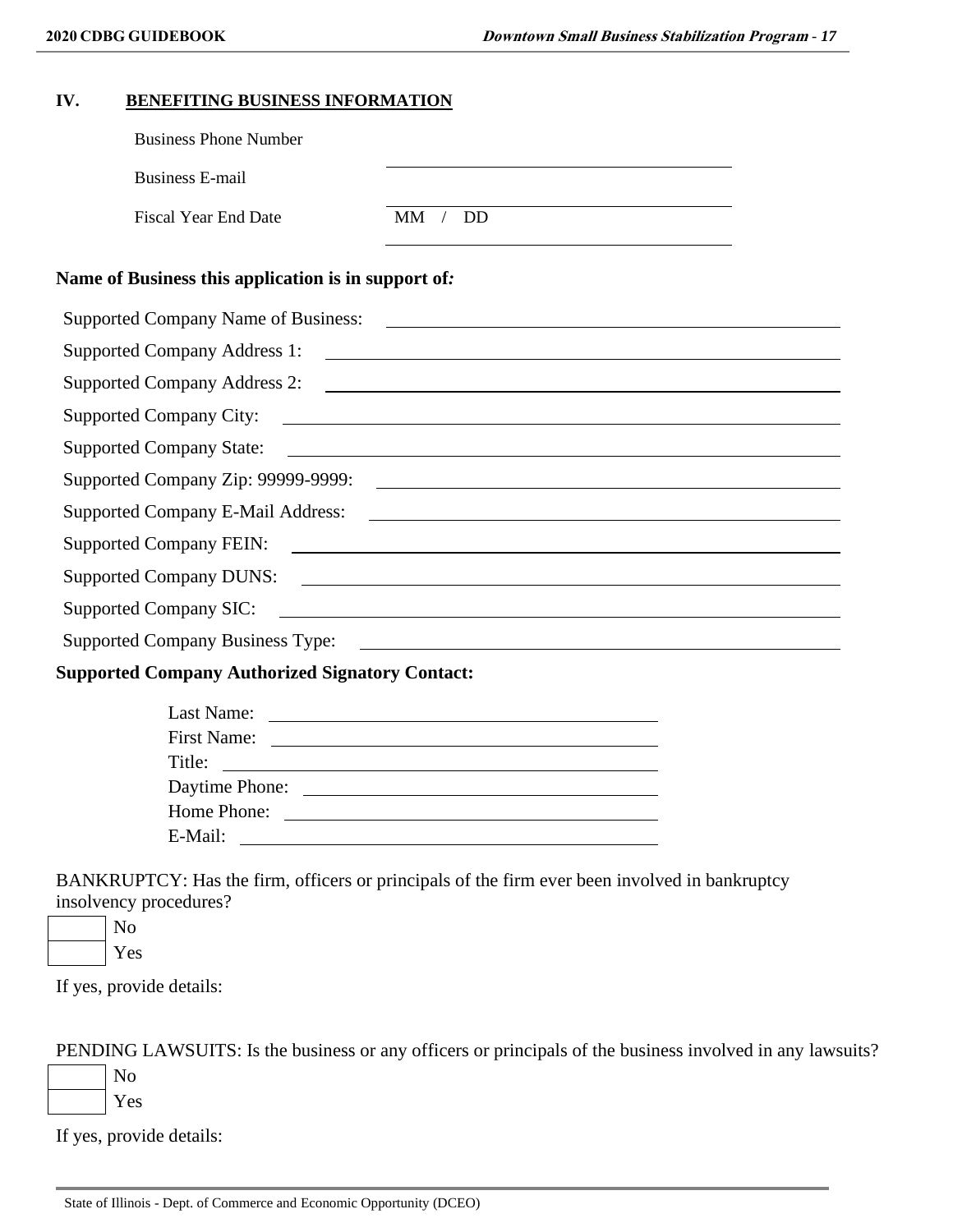# *Insert Uniform GATA Budget here.*

The Uniform GATA Budget can be can be found in the Downstate Small Business Stabilization section the website.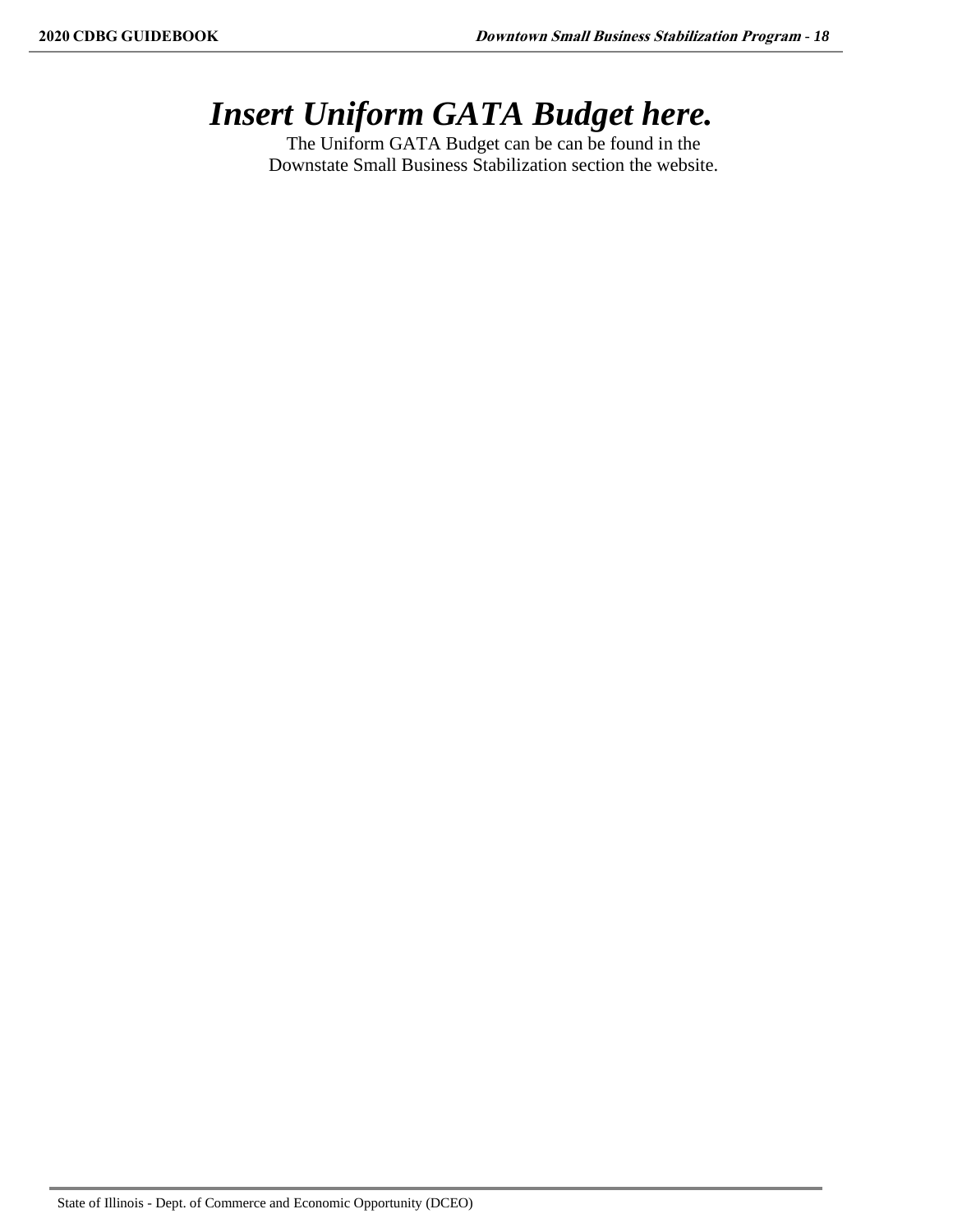### *Insert Project Summary here*

Provide a summary of the business' present situation. This should include a brief description of the company, e.g., type of firm, its product or service, and how long they have been in business. Describe how the CDBG funds will be used and reasons why they are needed in order for the company to be in a position to retain jobs. Specific needs need to be identified. Explain what circumstances make this project necessary, in maintaining adequate permanent working capital to sustain operating needs.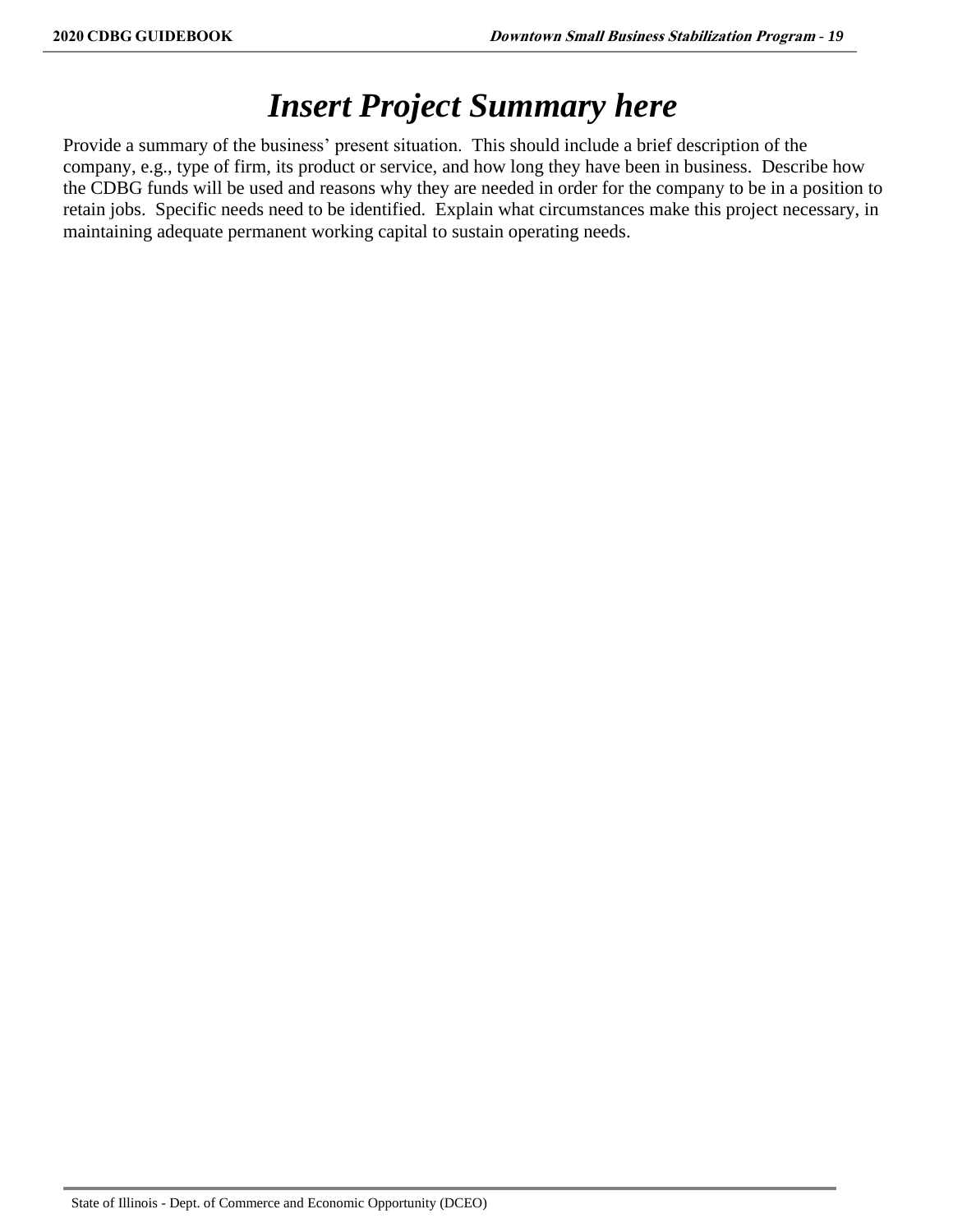### **NET INCOME VERIFICATION**

The business must identify their net income for the last three fiscal years ending December 31, 2019. Net income can be obtained from the Profit and Loss statement, generally the last item on that statement. In the event that the Profit and Loss statements cannot be found, net income can be derived from total sales minus total expenses. In addition, cash balances must be provided. This will be either the first line item on the balance sheet or bank statements as of the last day of each fiscal year. Three years of ending cash balances must be provided for each fiscal year.

| <b>Fiscal Year Ending:</b> | <b>Net Income</b> | <b>Net Income derived</b><br>from Profit/Loss<br><b>Statement?</b><br>(Yes/No) | <b>Net Income</b><br>calculated from<br>total sales - total<br>expenses? (Yes/No) | <b>Cash Balance</b> |
|----------------------------|-------------------|--------------------------------------------------------------------------------|-----------------------------------------------------------------------------------|---------------------|
| December 31, 2017          |                   |                                                                                |                                                                                   |                     |
| December 31, 2018          |                   |                                                                                |                                                                                   |                     |
| December 31,2019           |                   |                                                                                |                                                                                   |                     |
| <b>Current:</b>            |                   |                                                                                |                                                                                   |                     |

### **JANUARY, 2020 MONTHLY BUDGET**

Provide the appropriate information below reflecting your business's monthly budget for January, 2020.

| <b>Budget Item</b>                                                      | <b>Total Monthly Expenditures</b> | <b>Monthly Net Income Computation</b> |
|-------------------------------------------------------------------------|-----------------------------------|---------------------------------------|
| <b>Total Income</b>                                                     |                                   |                                       |
| Personnel (Salary & Wages)                                              |                                   |                                       |
| <b>Fringe Benefits</b>                                                  |                                   |                                       |
| Equipment                                                               |                                   |                                       |
| Inventory                                                               |                                   |                                       |
| <b>Supplies</b>                                                         |                                   |                                       |
| Occupancy (Rent & Utilities)                                            |                                   |                                       |
| Telecommunications                                                      |                                   |                                       |
| Other (Specify)                                                         |                                   |                                       |
| Other (Specify)                                                         |                                   |                                       |
| Other (Specify)                                                         |                                   |                                       |
| <b>Total of All Expenditures</b>                                        |                                   |                                       |
| Monthly Net Income (Total Income -<br><b>Total of All Expenditures)</b> |                                   |                                       |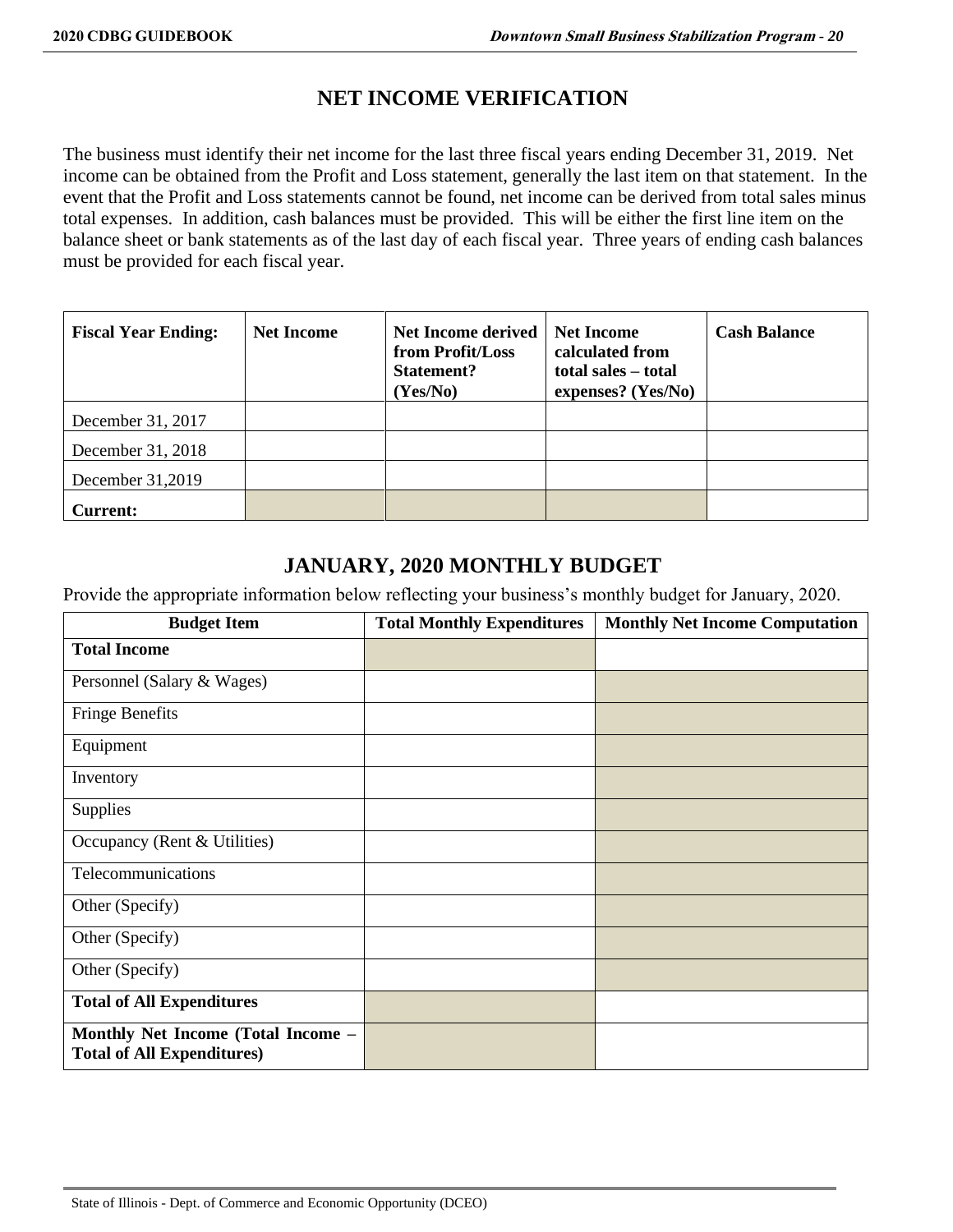### *Insert Most Recent Bank Statement here.*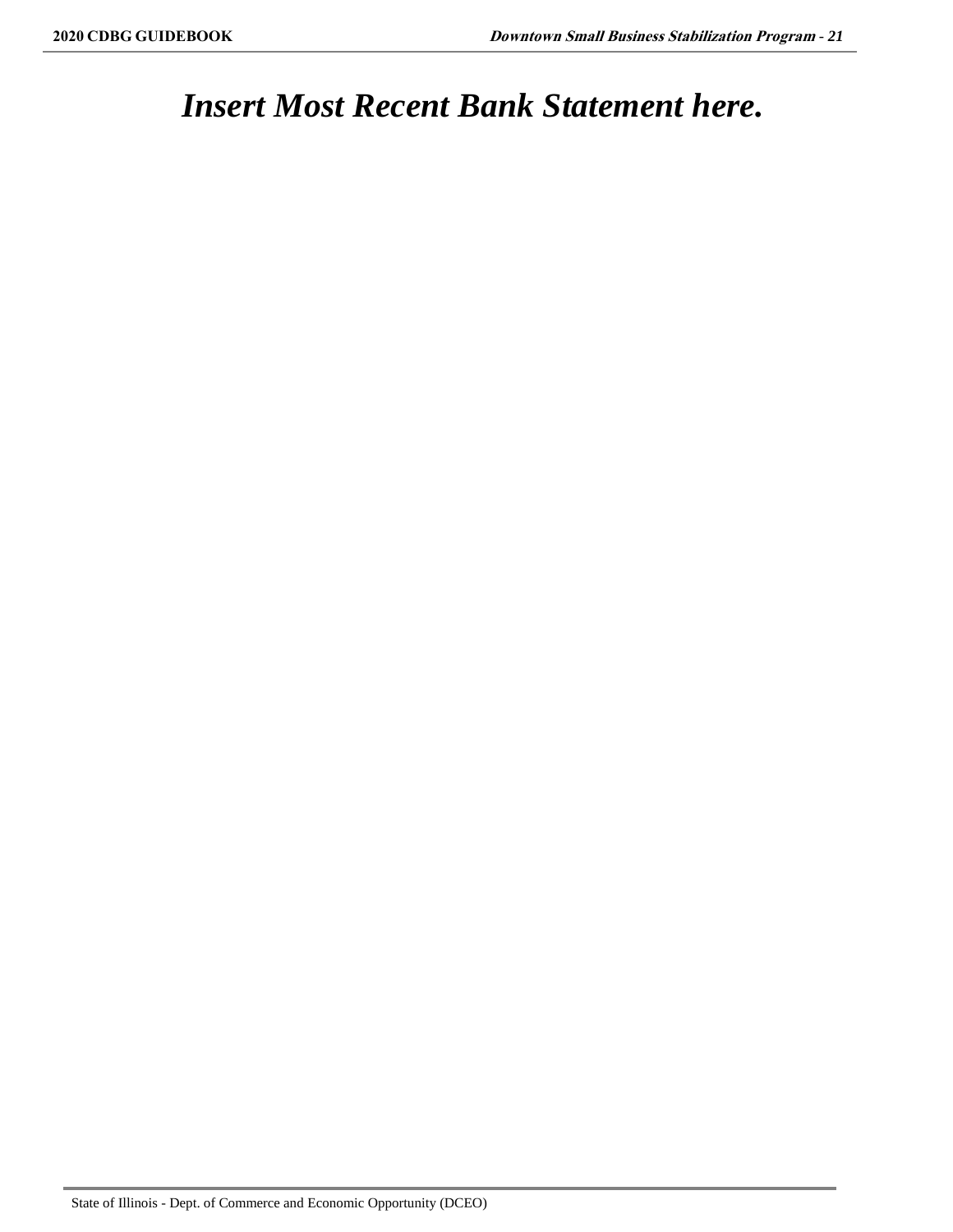# *Insert Additional Documentation here.*

If available, other forms of **documentation to demonstrate the lack of permanent working capital** in support of operating expenses. Such evidence may include shutoff utility notices, delinquent bills, denied loan applications, etc.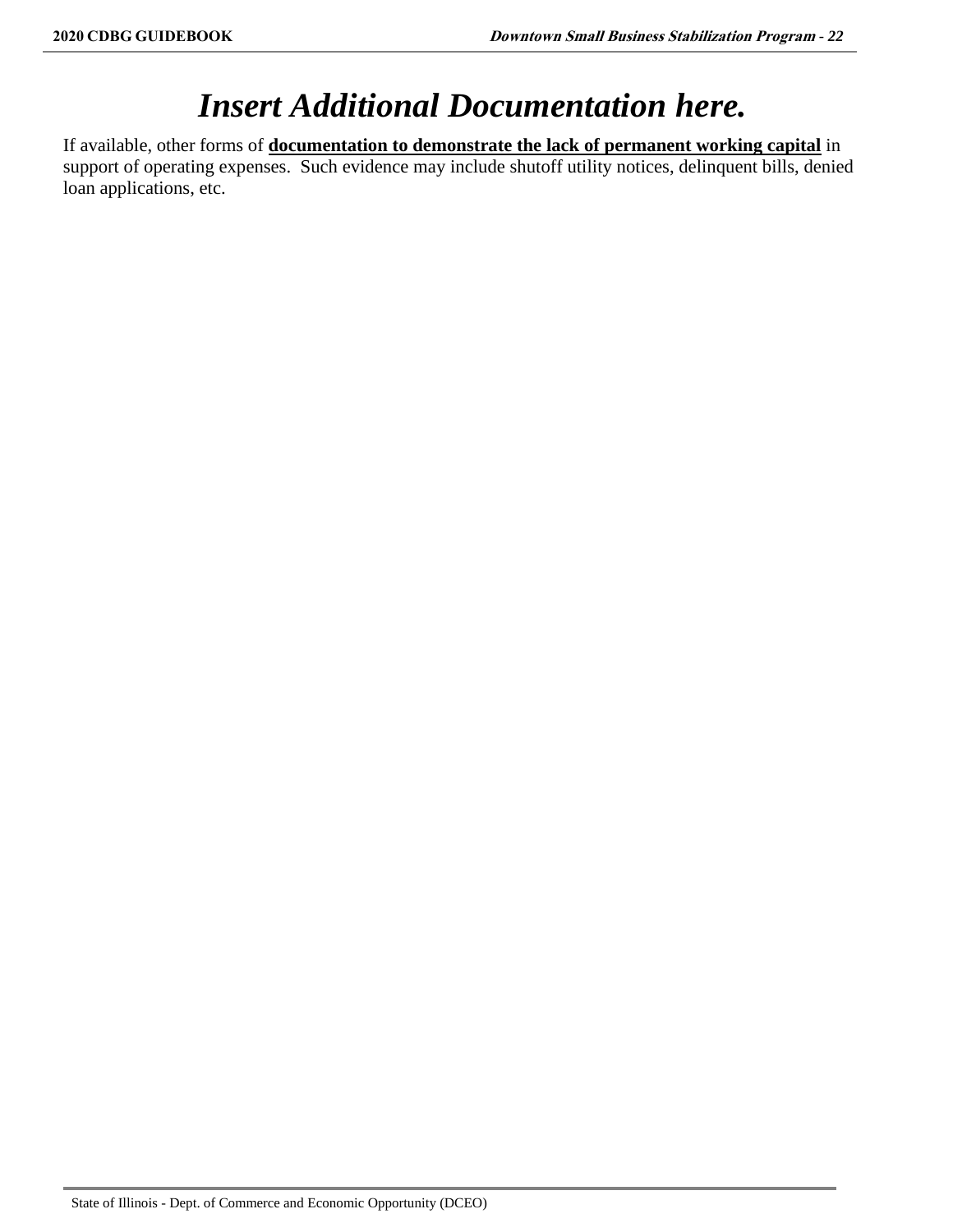### **DOCUMENTATION of EMPLOYEE STATUS**

*Expand as Needed*

Provide a list of all **personnel that were employed as of December 31, 2019 as well as new hires since that date**. Indicate the current status of each employee. Provide the total of employees on 12/31/19

| <b>Employee Name</b> | Employee's                                  | <b>Status on 12/31/19</b> |                                                             |                                                       |                                        |                                | <b>Current Status</b> |  |  |
|----------------------|---------------------------------------------|---------------------------|-------------------------------------------------------------|-------------------------------------------------------|----------------------------------------|--------------------------------|-----------------------|--|--|
|                      | Last 4<br>Digits of<br>Social<br>Security # | <b>Employed</b>           | <b>Hired</b><br>$\operatorname{\textbf{after}}$<br>12/31/19 | <b>Employed</b><br>working at<br>business<br>location | <b>Employed</b><br>working<br>remotely | <b>Temporarily</b><br>Laid Off | <b>Terminated</b>     |  |  |
|                      |                                             |                           |                                                             |                                                       |                                        |                                |                       |  |  |
|                      |                                             |                           |                                                             |                                                       |                                        |                                |                       |  |  |
|                      |                                             |                           |                                                             |                                                       |                                        |                                |                       |  |  |
|                      |                                             |                           |                                                             |                                                       |                                        |                                |                       |  |  |
|                      |                                             |                           |                                                             |                                                       |                                        |                                |                       |  |  |
|                      |                                             |                           |                                                             |                                                       |                                        |                                |                       |  |  |
|                      |                                             |                           |                                                             |                                                       |                                        |                                |                       |  |  |
|                      |                                             |                           |                                                             |                                                       |                                        |                                |                       |  |  |
|                      |                                             |                           |                                                             |                                                       |                                        |                                |                       |  |  |
|                      |                                             |                           |                                                             |                                                       |                                        |                                |                       |  |  |
|                      |                                             |                           |                                                             |                                                       |                                        |                                |                       |  |  |
|                      |                                             |                           |                                                             |                                                       |                                        |                                |                       |  |  |
|                      |                                             |                           |                                                             |                                                       |                                        |                                |                       |  |  |
|                      |                                             |                           |                                                             |                                                       |                                        |                                |                       |  |  |
|                      |                                             |                           |                                                             |                                                       |                                        |                                |                       |  |  |
|                      |                                             |                           |                                                             |                                                       |                                        |                                |                       |  |  |
|                      |                                             |                           |                                                             |                                                       |                                        |                                |                       |  |  |
|                      |                                             |                           |                                                             |                                                       |                                        |                                |                       |  |  |
|                      |                                             |                           |                                                             |                                                       |                                        |                                |                       |  |  |
|                      |                                             |                           |                                                             |                                                       |                                        |                                |                       |  |  |
|                      |                                             |                           |                                                             |                                                       |                                        |                                |                       |  |  |
|                      |                                             |                           |                                                             |                                                       |                                        |                                |                       |  |  |
|                      |                                             |                           |                                                             |                                                       |                                        |                                |                       |  |  |
| TOTAL:               |                                             |                           |                                                             |                                                       |                                        |                                |                       |  |  |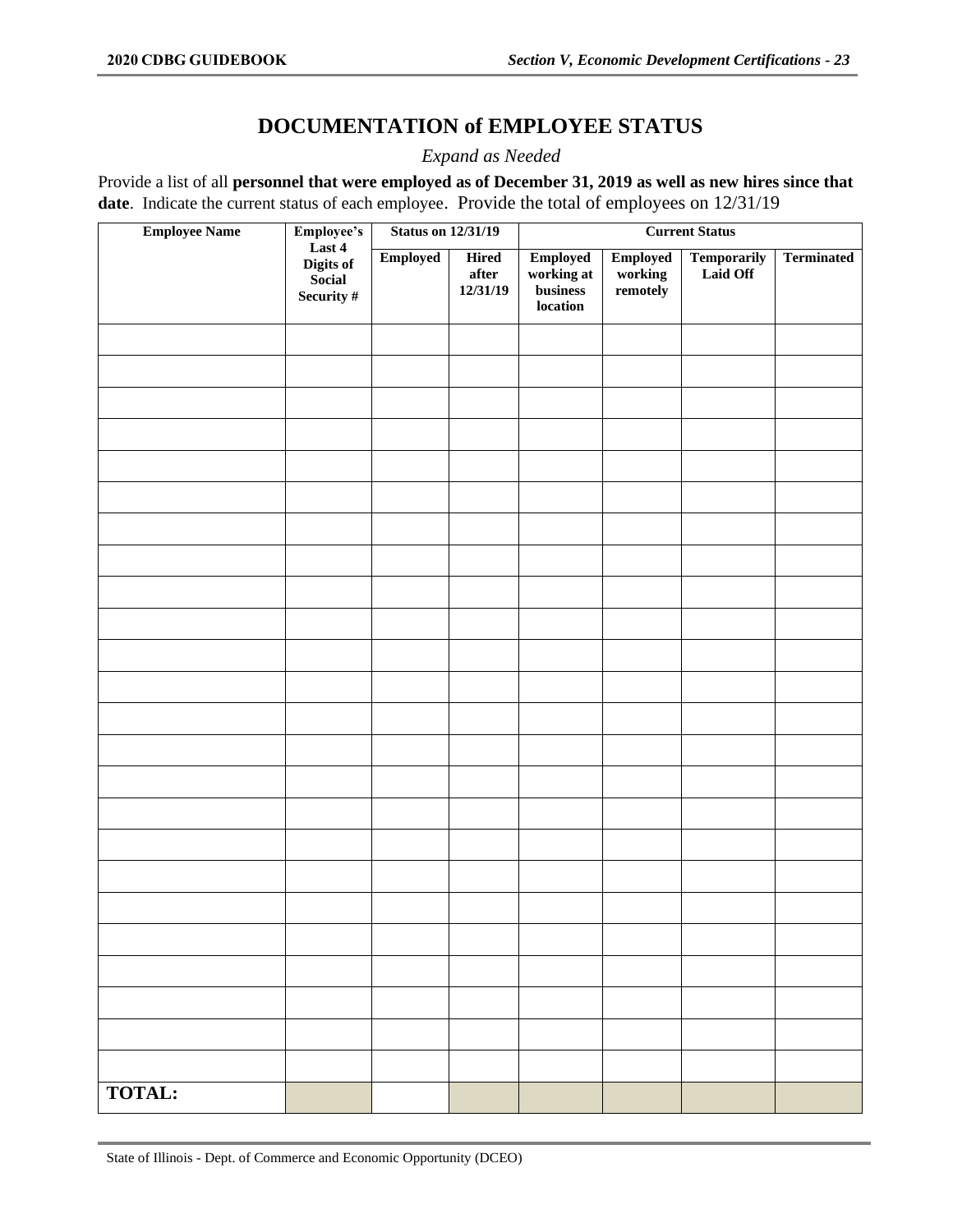### **COUNCIL RESOLUTION OF SUPPORT**

**Resolution No.** 

### **(The Resolution CANNOT be dated prior to the date of the Public Hearing)**

WHEREAS, the (unit of local government) is applying to the State of Illinois for a Community Development Block Grant Program grant, and

WHEREAS, it is necessary that an application be made, and agreements entered with the State of Illinois.

NOW, THEREFORE, BE IT RESOLVED as follows:

- 1) that the (unit of local government) apply for a grant under the terms and conditions of the State of Illinois and shall enter into and agree to the understandings and assurances contained in said application.
- 2) that the Mayor (County Board Chairman) and City Clerk (County Clerk) on behalf of the City (County) execute such documents and all other documents necessary for the carrying out of said application.
- 3) that the Mayor (County Board Chairman) and City Clerk (County Clerk) are authorized to provide such additional information as may be required to accomplish the obtaining of such grant.

| Passed this |  |  | (date required) |
|-------------|--|--|-----------------|
|-------------|--|--|-----------------|

ATTEST:

City Clerk (County Clerk) Mayor (County Board Chairman)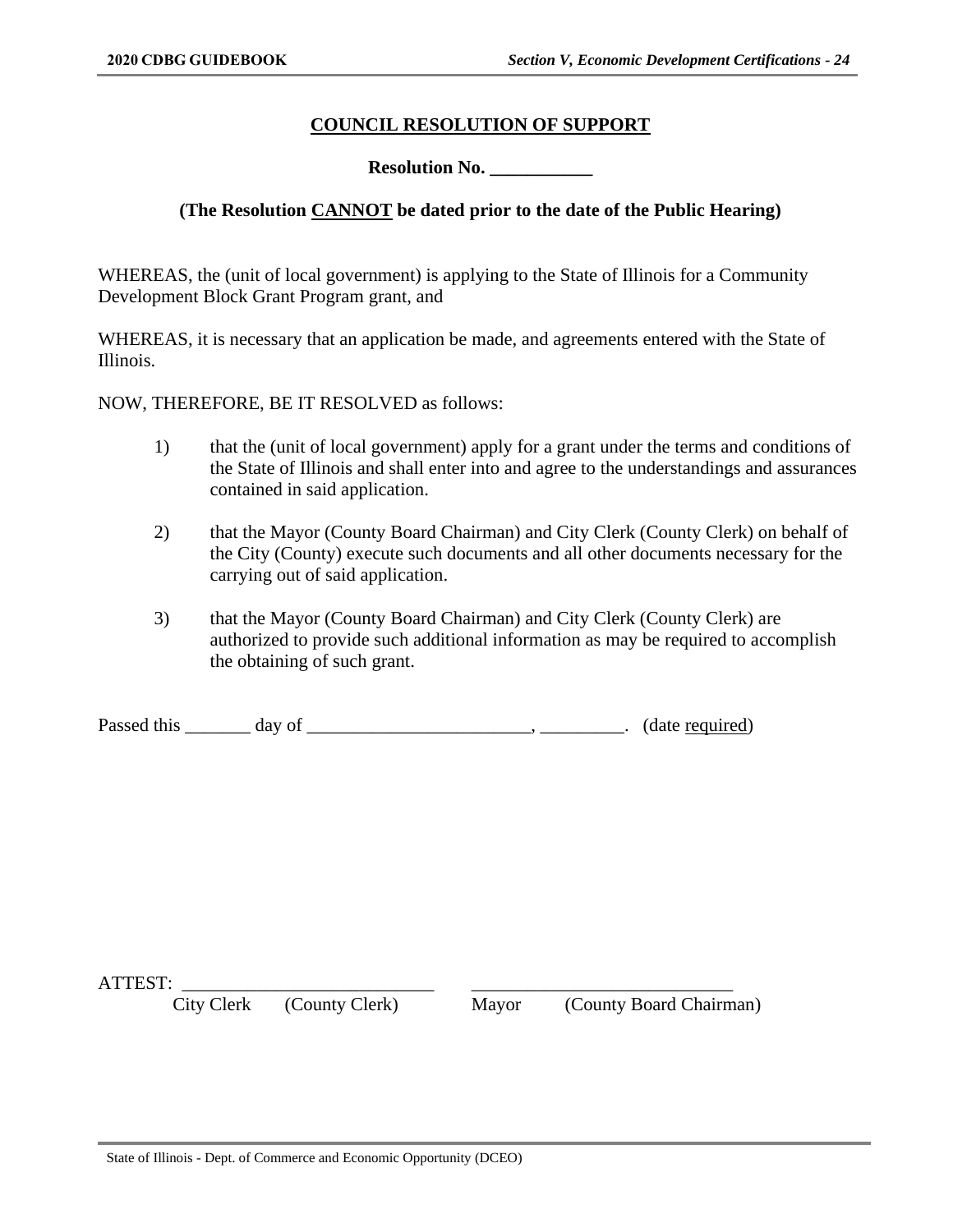### **PUBLIC HEARING NOTICE**

*Reasonable access to all available application materials must be provided where all persons within the community will have reasonable access (e.g., Village or City Hall or a public area such as a post office, web page, community center, bank, etc. located within the same county as the applicant) and shall be available for a reasonable amount of time to allow for response and comment.*

> (Applicant) will hold a public hearing on (date), at (time), in (place) to provide interested parties an opportunity to express their views on the proposed Rebuild Illinois Public Infrastructure Grant (RIPI) project. Persons with disabilities or non-English speaking persons who wish to attend the public hearing and need assistance should contact (name, address, and phone #) no later than (date). Every effort will be made to make reasonable accommodations for these persons.

> On or about (date of application submission), (Applicant) intends to apply to the Illinois Department of Commerce and Economic Opportunity for a grant from the Rebuild Illinois program. This program is funded by state funds as included in the 2019 Capital Bill. These funds are to be used for a community development project that will include the following activities: (summary of proposed project). The total amount of Rebuild Illinois funds to be requested is \$(Amount requesting). The (Applicant) also proposes to expend \$(amount) in non-Rebuild Illinois funds on the project. These non-Rebuild Illinois funds will be derived from the following sources: (source(s) and amount).

> Information related to this project will be available for review prior to the public hearing as of (date) at the office (location) between the hours of (office hours). Interested residents are invited to provide comments regarding these issues either at the public hearing or by prior written statement. Written comments should be submitted to (name and address) no later than (date) in order to ensure placement of such comments in the official record of the public hearing proceedings. A plan to minimize displacement and provide assistance to those displaced has been prepared by (Applicant) and is also available to the public. This project will result in (no displacement of any persons or businesses  $-$  or  $$ displacement of the following persons and businesses [name and address]). For additional information concerning the proposed project, please contact (name, telephone number) or write to (person, address).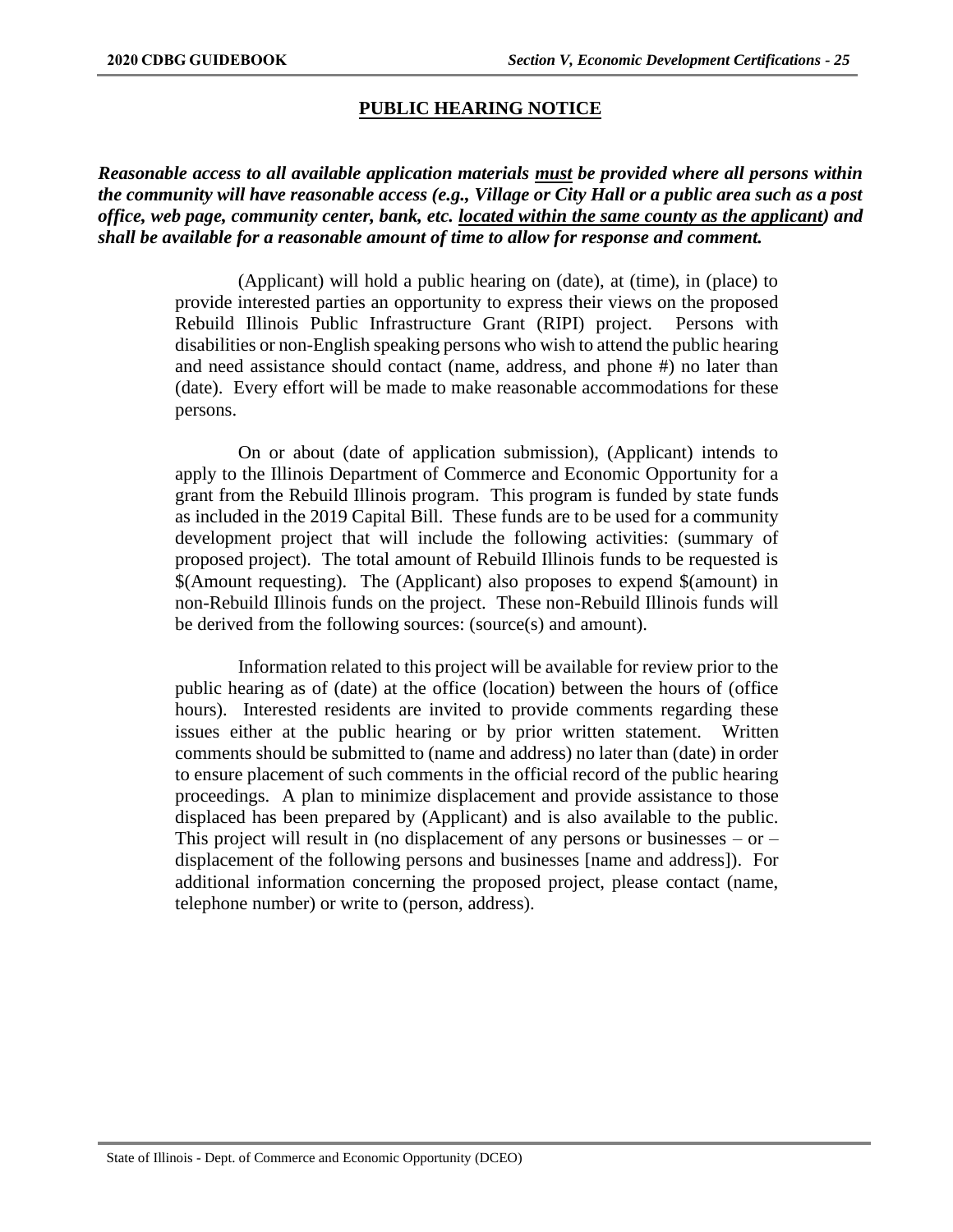# *Insert Seven Day Notice of Hearing here.*

The Notice of Public Hearing **must** be published at least once in a newspaper of general circulation at least seven calendar days (excluding the date of publication *and* the date of the hearing) prior to the public hearing. All project information must be available for viewing on the first date of publication at a location within the community.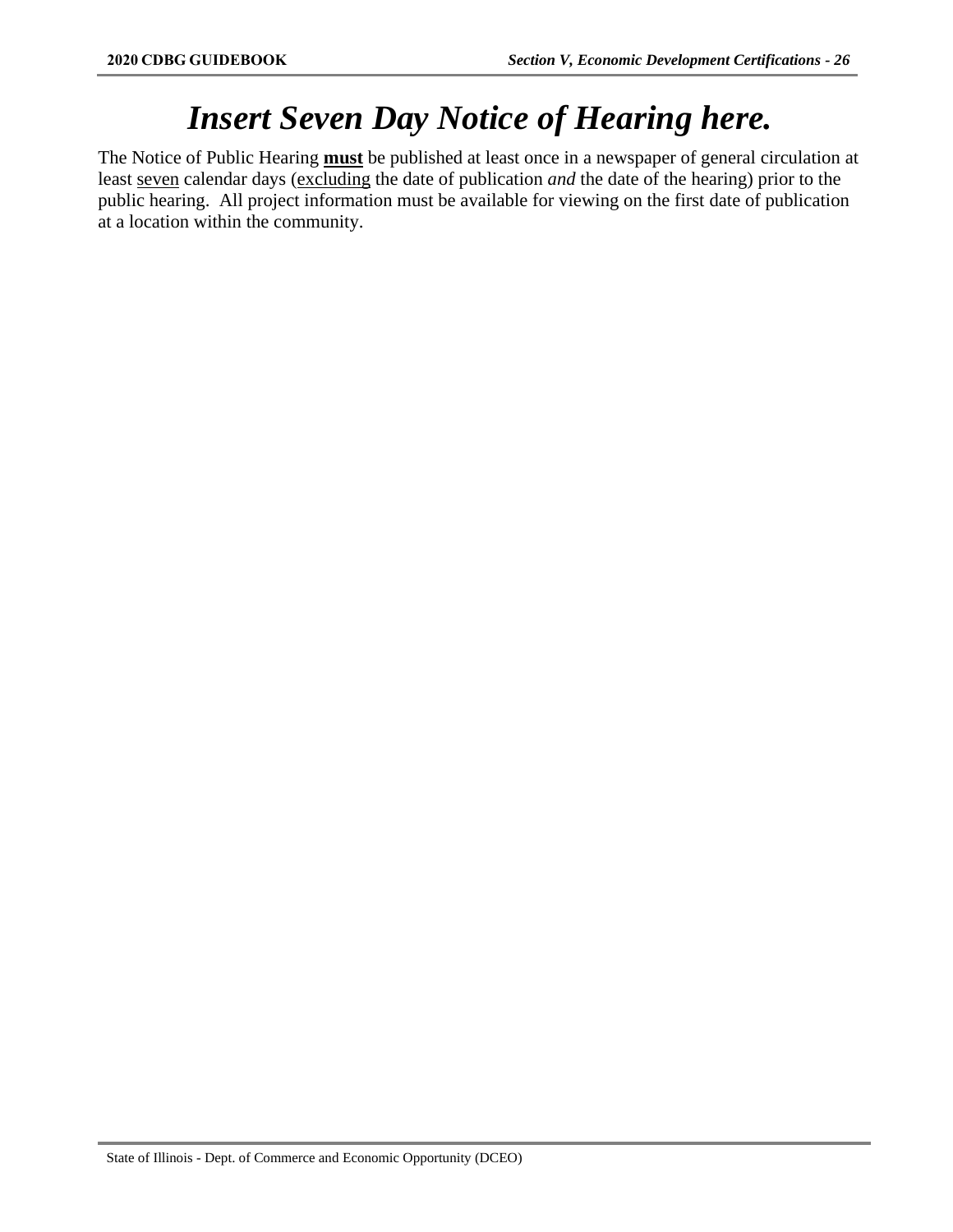## *Insert Newspaper Clipping and Publisher's Certification here.*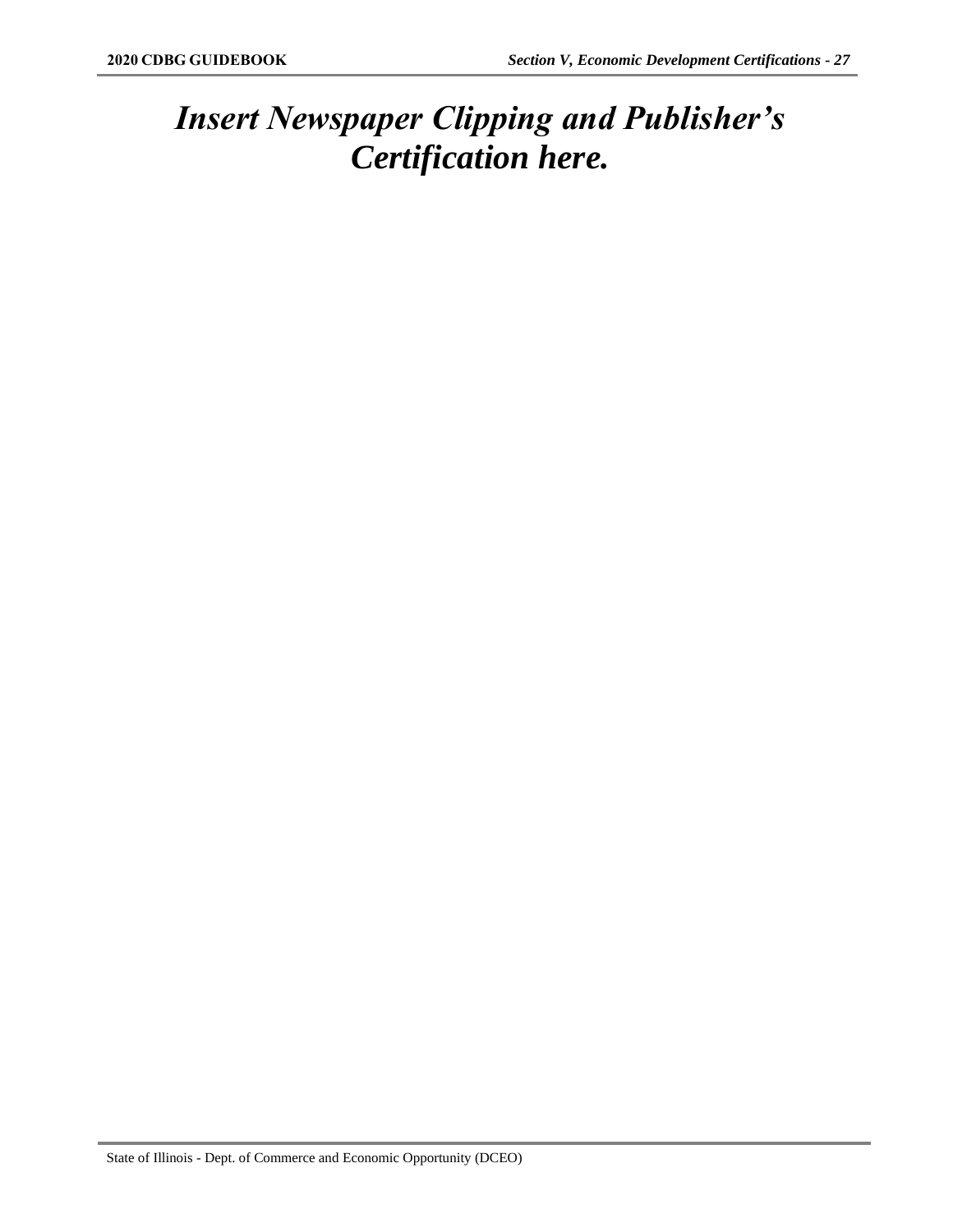# *Insert Certified Minutes here.*

The minutes of the public hearing must be certified by the chief elected official or other authorized local officials, such as county clerk, city clerk, etc.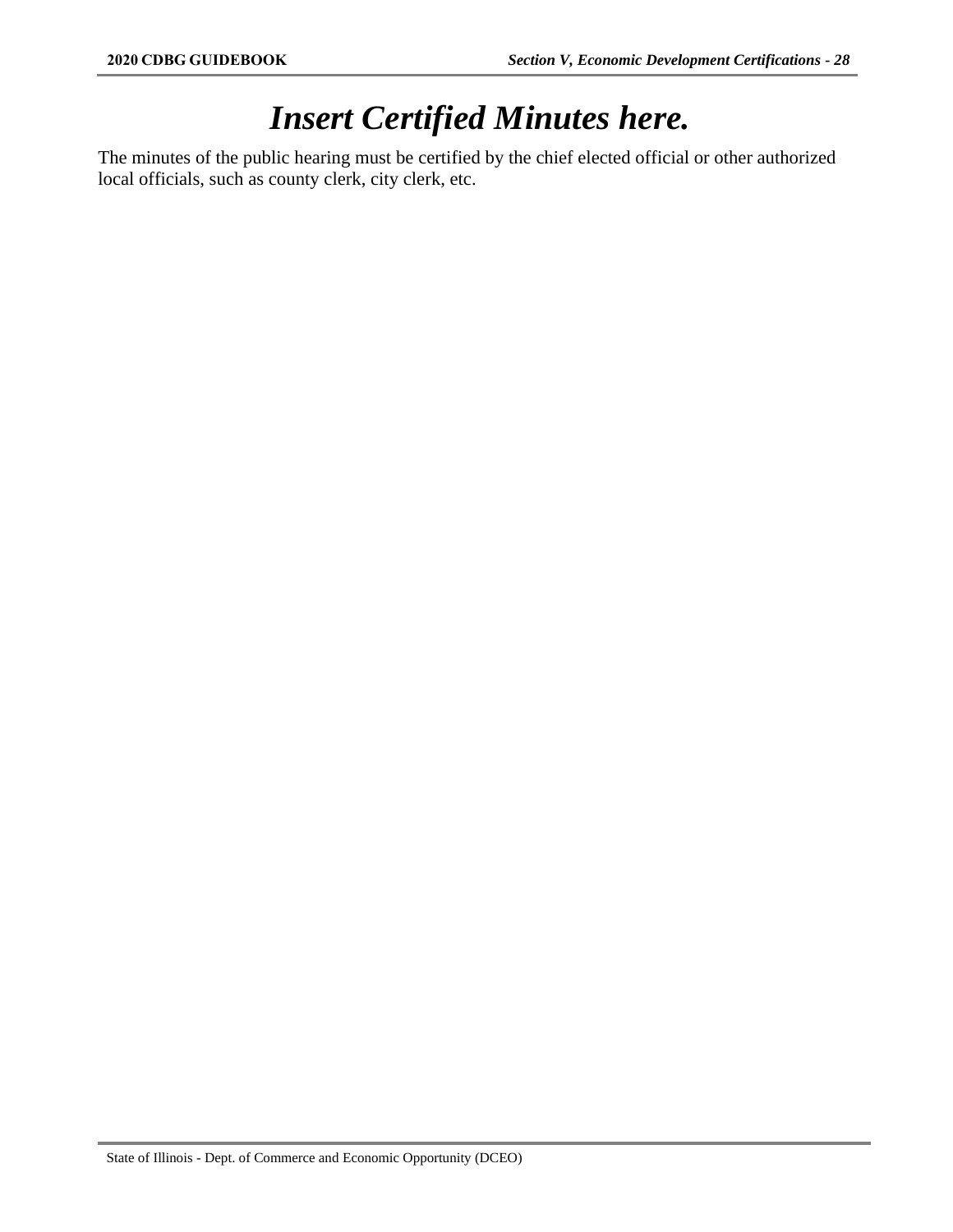### *Insert Attendance Sheets here.*

A copy of the public hearing attendance sheet must be included as part of the resident participation documentation. It is suggested that each person attending the public hearing provide his address and identify his role of participation (e.g., resident, elected or appointed official, municipal employee, contractor, grant administrator, business own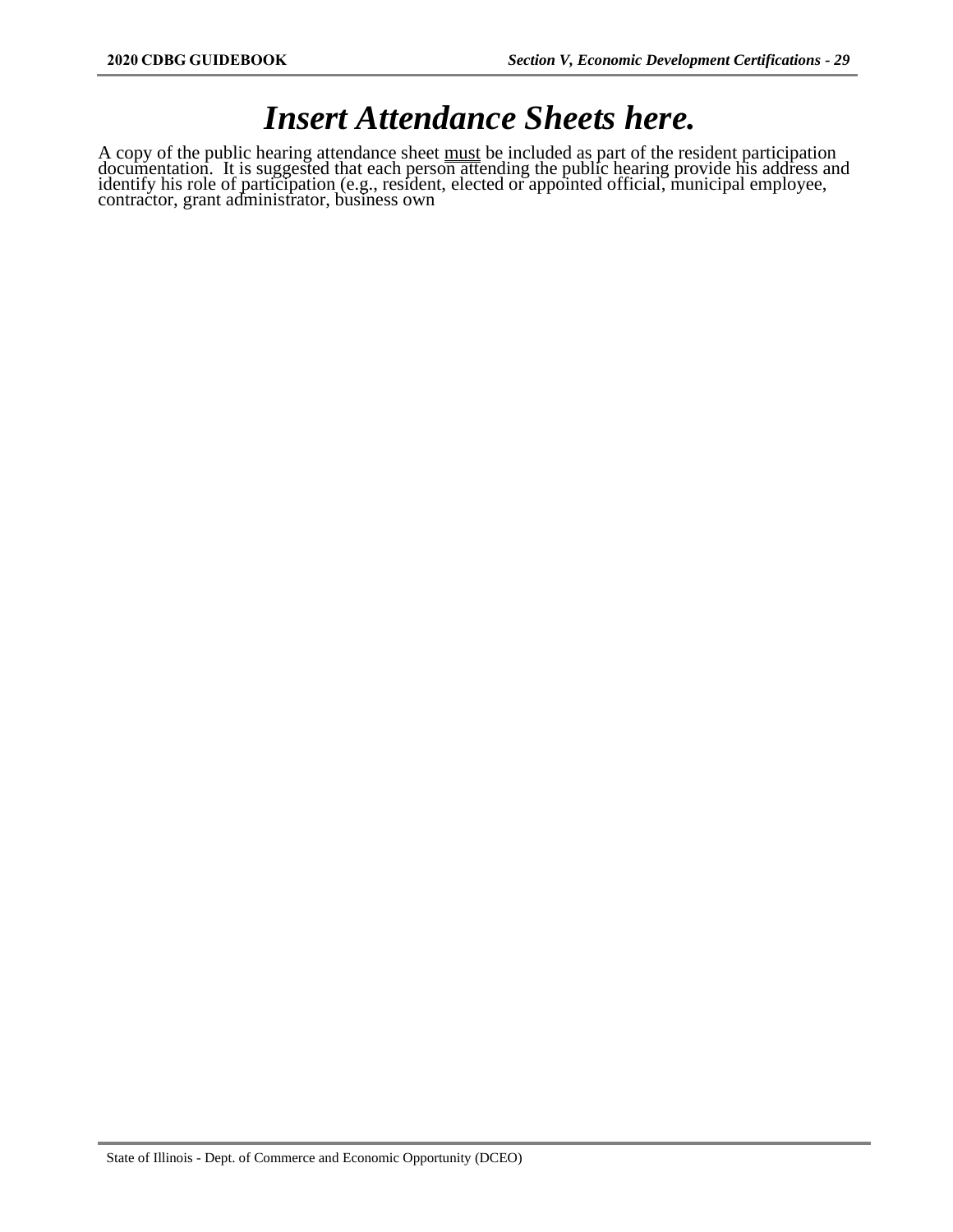### **MINORITY BENEFIT/AFFIRMATIVE HOUSING STATEMENT**

a. What is the percentage of the minority group(s) population residing in the community or the community nearest the proposed project service area?  $\%$ 

Identify the characteristics of the population of the project area by specific ethnic group. This information may be obtained from the most recent Census Data for the "applicant community." If submitting an "on behalf of" application for a project in an unincorporated area, use Census Data for the project's County.

| <b>Racial Group</b>                                                                                                                                                                                                                                                                                                                                                       | <b>Total</b><br><b>Persons</b> | # of Hispanic /<br><b>Latino Ethnicity</b> |
|---------------------------------------------------------------------------------------------------------------------------------------------------------------------------------------------------------------------------------------------------------------------------------------------------------------------------------------------------------------------------|--------------------------------|--------------------------------------------|
| White                                                                                                                                                                                                                                                                                                                                                                     |                                |                                            |
| <b>Black/African American</b>                                                                                                                                                                                                                                                                                                                                             |                                |                                            |
| Asian                                                                                                                                                                                                                                                                                                                                                                     |                                |                                            |
| American Indian/Alaskan Native                                                                                                                                                                                                                                                                                                                                            |                                |                                            |
| Native Hawaiian/Other Pacific Islander                                                                                                                                                                                                                                                                                                                                    |                                |                                            |
| American Indian/Alaskan Native and White                                                                                                                                                                                                                                                                                                                                  |                                |                                            |
| Asian and White                                                                                                                                                                                                                                                                                                                                                           |                                |                                            |
| Black/African American and White                                                                                                                                                                                                                                                                                                                                          |                                |                                            |
| American Indian/Alaskan Native and Black/African American                                                                                                                                                                                                                                                                                                                 |                                |                                            |
| Other Individuals Reporting more than One Race                                                                                                                                                                                                                                                                                                                            |                                |                                            |
| # of Female Headed Households                                                                                                                                                                                                                                                                                                                                             |                                |                                            |
| With the exception of "Female Heads of Households", the above numbers should<br>equal the total number of persons to benefit from the project service area.<br>b. What is the goal for the percentage of CDBG funded contracts to be awarded to<br>minority contractors?                                                                                                  |                                | $\%$                                       |
| c. If the percentage goal in $b$ is substantially less than the percentage of minorities residing in the community,<br>please explain.                                                                                                                                                                                                                                    |                                |                                            |
| d. The applicant agrees to affirmatively further fair housing by posting Fair Housing Posters<br>and by making HUD Fair Housing Complaint Forms available to the public.<br>In addition, the unit of local government<br>Already has a Fair Housing Resolution on file. (Indicate Number and Date Passed ______<br>$\Box$ If funded, will pass a Fair Housing Resolution. |                                |                                            |

### **Signature of Chief Elected Official:** \_\_\_\_\_\_\_\_\_\_\_\_\_\_\_\_\_\_\_\_\_\_\_\_\_\_\_\_\_\_\_\_ **Date:** \_\_\_\_\_\_\_\_\_\_\_\_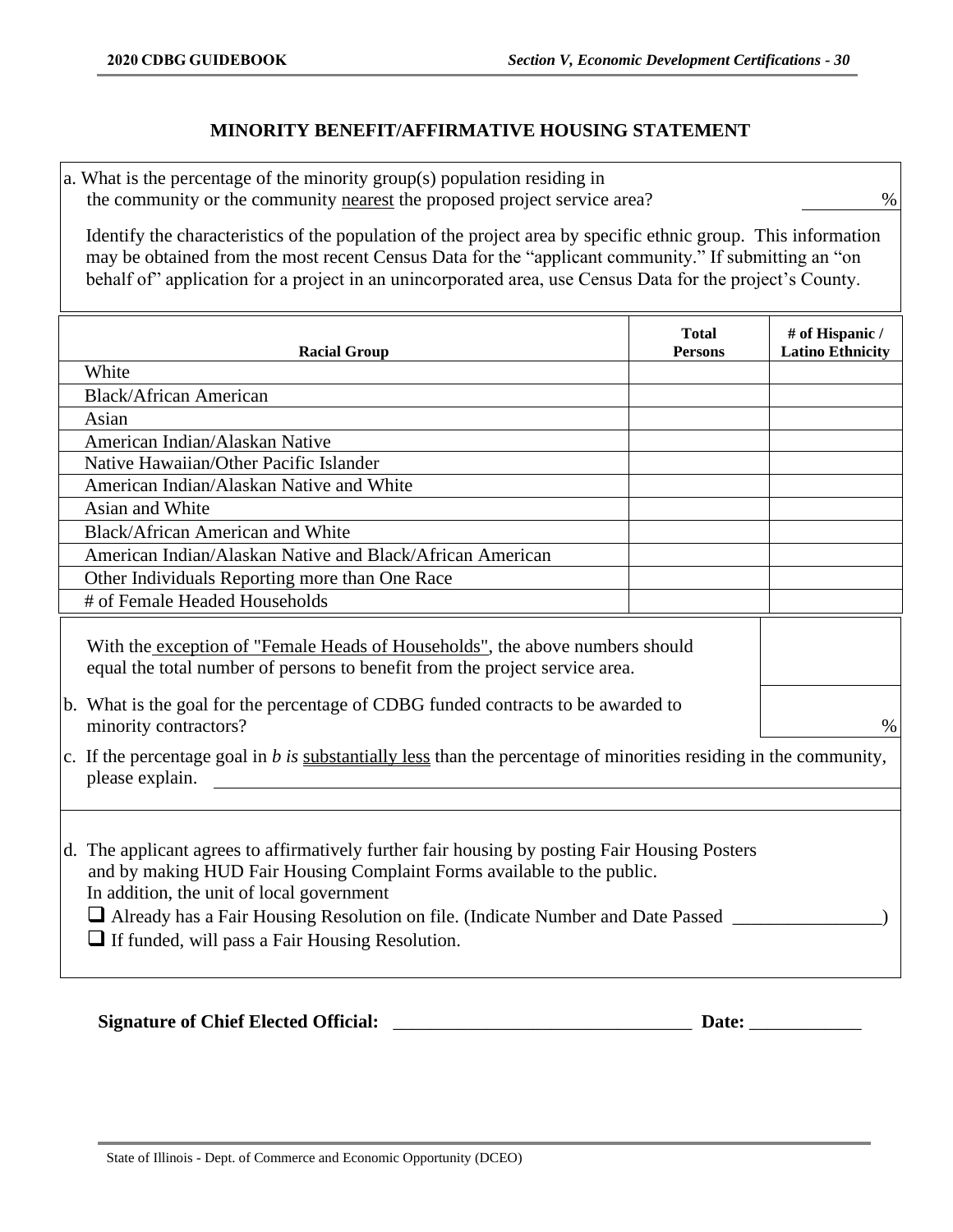### **LOCAL GOVERNMENT CERTIFICATIONS**

On this (date) of (month), (year), the (title and name of the Chief Elected Official) of (name of the local government) hereby certifies to the Department of Commerce and Economic Opportunity in regard to an application and award of funds through the Community Development Block Grant that:

- 1. It will comply with the National Environmental Policy Act (NEPA) with the submission of this application and it further certifies that no aspect of the project for assistance has or shall commence prior to the award of funds to the community and the receipt of an environmental clearance.
- 2. It will comply with the Interagency Wetland Policy Act of 1989 including the development of a plan to minimize adverse impacts on wetlands, or providing written evidence that the proposed project will not have an adverse impact on a wetland.
- 3. It will comply with the Illinois Endangered Species Protection Act and the Illinois Natural Area Preservation Act by completing the consultation process with the Endangered Species Consultation Program of the Illinois Department of Natural Resources, or providing written evidence that the proposed project is exempt.
- 4. It will identify and document all appropriate permits necessary to the proposed project, including, but not limited to: building, construction, zoning, subdivision, IEPA and IDOT.
- 5. No legal actions are underway or being contemplated that would significantly impact the capacity of the (name of local government) to effectively administer the program, and to fulfill the requirements of the CDBG program.
- 6. It will coordinate with the County Soil and Water Conservation District regarding standards for surface and subsurface (tile) drainage restoration and erosion control in the fulfillment of any project utilizing CDBG funds and involving construction.
- 7. It is understood that the obligation of the State will cease immediately without penalty of further payment being required if in any fiscal year the Illinois General Assembly or federal funding source fails to appropriate or otherwise make available sufficient funds for this agreement.
- 8. It acknowledges the applicability of Davis-Bacon prevailing wage rate requirements to construction projects; a wage rate determination must be obtained prior to commencement of any construction or equipment installation; and, it shall discuss these requirements with the contractor.
- 9. It will comply with Section 3 of the Housing and Urban Development Act of 1968 to ensure that employment and other economic opportunities generated by certain HUD financial assistance shall, to the greatest extent feasible, and consistent with existing federal, state, and local laws and regulations, be directed to low and very low income persons and businesses.
- 10. It certifies that no occupied or vacant occupiable low-to-moderate income dwellings will be demolished or converted to a use other than low-to-moderate income housing as a direct result of activities assisted with funds provided under the Housing and Community Development Act of 1974, as amended.
- 11. It will conduct a Section 504 self-evaluation of its policies and practices to determine whether its employment opportunities and services are accessible to persons with disabilities.
- 12. It will comply with 2 CFR 200, 24 CFR 570, Part 85, and the Illinois' Grant Accountability and Transparency Act (GATA).
- 13. The area, in whole or in part, in which project activities will take place, **IS** or **IS NOT** (*circle one)* located in a floodplain.

#### **A FEMA Floodplain map is included in the application (as required) and is located on Page \_\_\_\_\_\_\_\_\_**

14. DUNS Number: (# enter DUNS number here).

Signature of Chief Elected Official Date

\_\_\_\_\_\_\_\_\_\_\_\_\_\_\_\_\_\_\_\_\_\_\_\_\_\_\_\_\_\_\_\_\_\_\_\_\_\_\_\_\_\_\_\_\_\_\_\_\_\_\_\_\_\_\_\_\_\_\_\_\_\_\_\_\_\_\_\_\_\_\_\_\_\_\_\_\_\_\_\_\_\_\_\_\_\_\_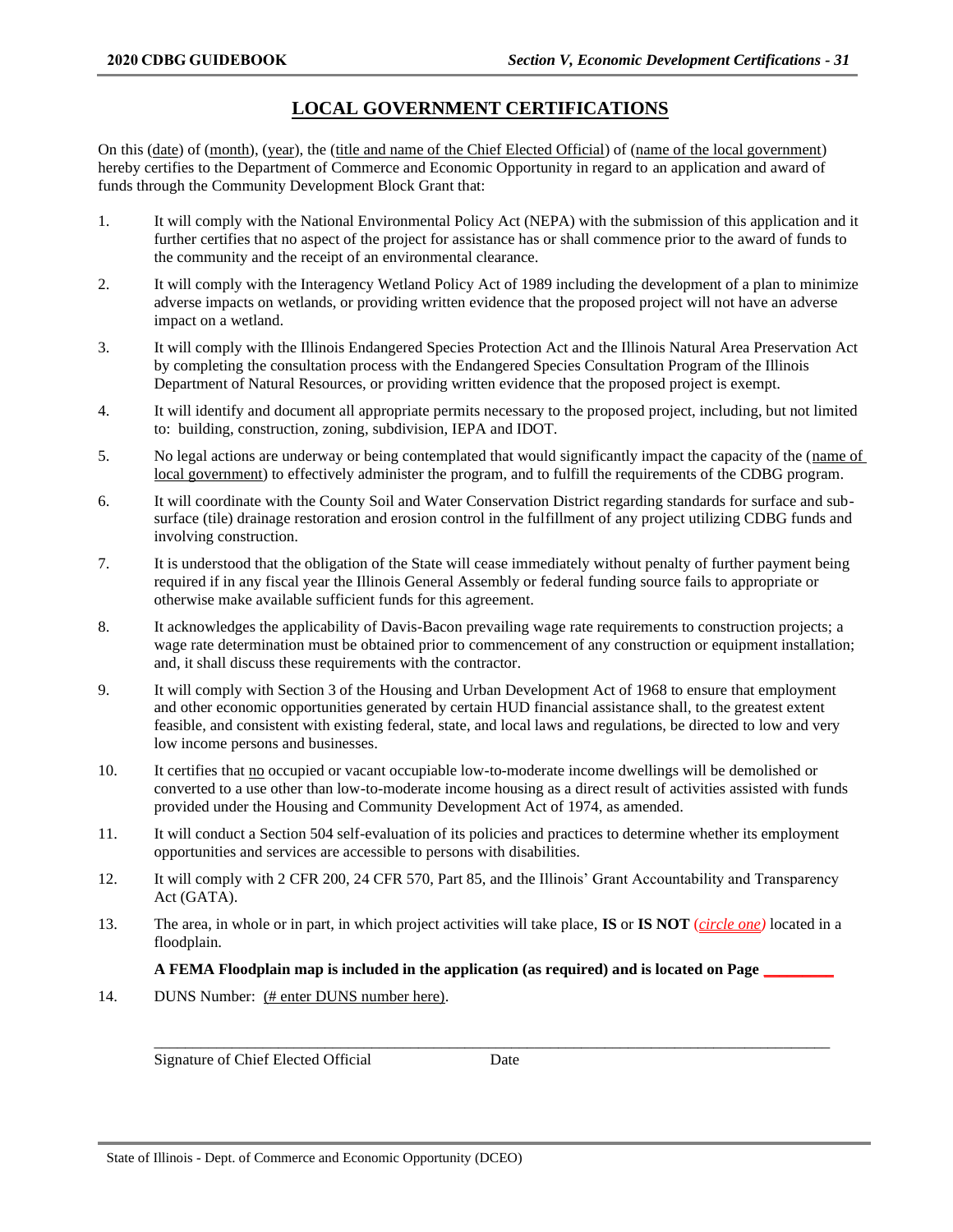### **BUSINESS CERTIFICATIONS**

### **The company understands that no aspect of the project proposed for assistance will commence prior to the award of funds to the community and the receipt of environmental clearance.**

The company certifies that it is a company in good standing, authorized to do business in Illinois and has no delinquent tax liabilities. The company further authorizes the Department of Commerce and Economic Opportunity to seek a tax clearance letter from the Illinois Department of Revenue and authorizes the Department of Revenue to provide such a letter stating whether the records of the Department show that Borrower is in compliance with all tax acts administered by the Department of Revenue and to which Borrower is subject.

The company also certifies that no tax liens, including but not limited to, municipal, county, state, or federal, have been filed against the company, any partners of the company, the majority shareholder of the company, or in the name of a related business owned by the recipient.

The company authorizes the Department of Commerce and Economic Opportunity to verify in any manner deemed appropriate any and all items indicated in this application which includes information obtained through the Illinois Department of Employment Security, Consumer Credit Bureau Services, business reporting services such as Dun and Bradstreet and criminal history record check.

The company certifies that all information and documentation contained in this application, is accurate, complete and true to the best of his/her knowledge.

The company certifies that it has read and understands the application guidelines.

| Signature of Chief Executive Officer  | Date  |  |
|---------------------------------------|-------|--|
| Typed Name of Chief Executive Officer |       |  |
| Name of Company                       | FEIN# |  |
| <b>Company Address</b>                | DUNS# |  |
|                                       | SIC#  |  |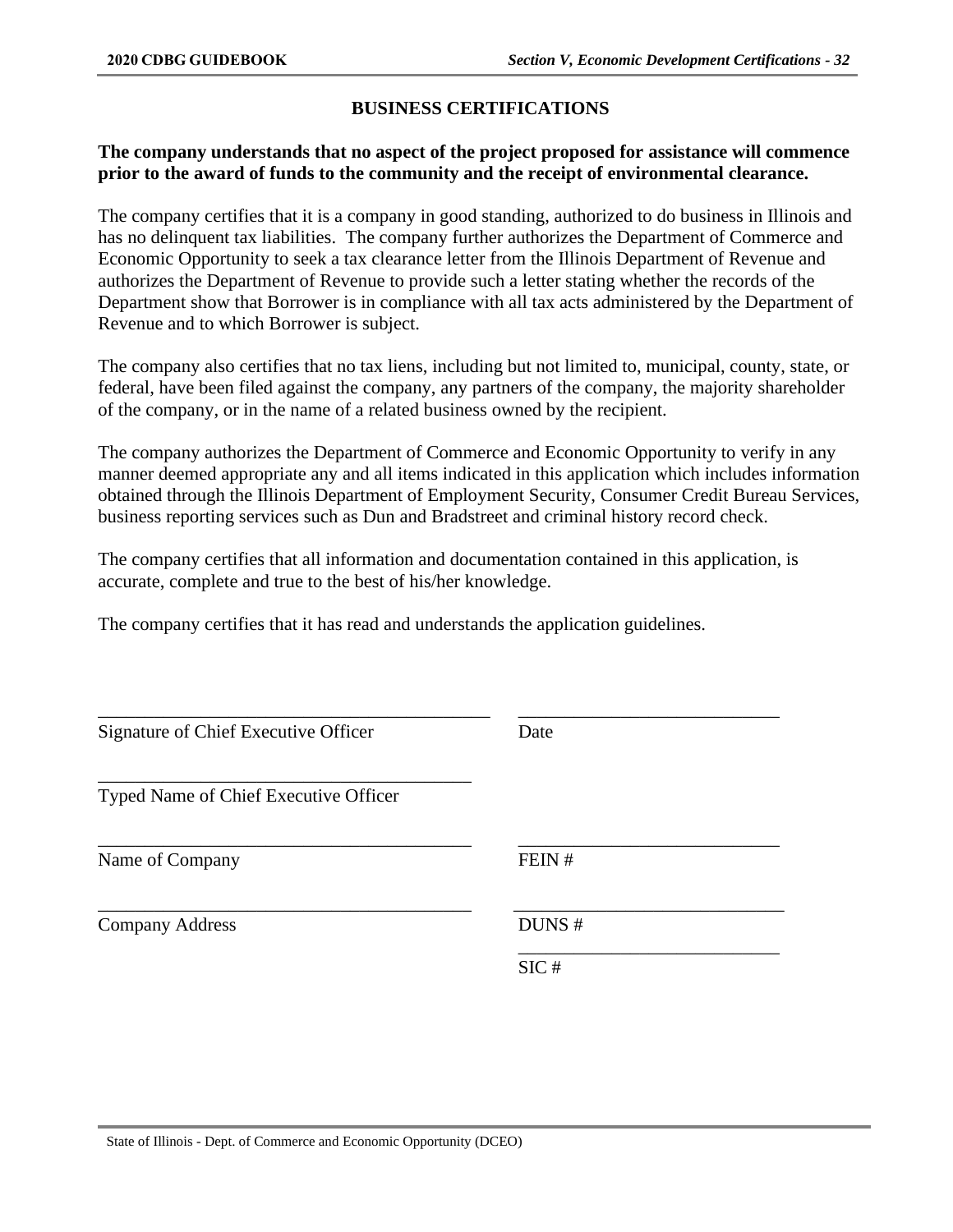### **MANDATORY DISCLOSURES**

Award applicants and recipients of awards from the State of Illinois (collectively referred to herein as "Grantee") must disclose, in a timely manner and in writing to the State awarding agency, all violations of State or federal criminal law involving fraud, bribery, or gratuity violations potentially affecting the award. See 30 ILCS 708/40; 44 Ill. Admin Code § 7000.40(b)(4); 2 CFR § 200.113. Failure to make the required disclosures may result in remedial action.

Please describe all violations of State or federal criminal law involving fraud, bribery, or gratuity violations potentially affecting the awarding of a grant to your organization:

Grantee has a continuing duty to disclose to the Department of Commerce and Economic Opportunity (the "Department") all violations of criminal law involving fraud, bribery or gratuity violations potentially affecting this grant award.

By signing this document, below, as the duly authorized representative of the Grantee, I hereby certify that:

- All of the statements in this Mandatory Disclosure form are true, complete and accurate to the best of my knowledge. I am aware that any false, fictitious, or fraudulent statements or claims may subject me to criminal, civil or administrative penalties. (U.S. Code, Title 18, Section 1001).
- There is no action, suit or proceeding at law or in equity pending, nor to the best of Grantee's knowledge, threatened, against or affecting the Grantee, before any court or before any governmental or administrative agency, which will have a material adverse effect on the performance required by the grant award.
- Grantee is not currently operating under or subject to any cease and desist order, or subject to any informal or formal regulatory action, and, to the best of the Grantee's knowledge, it is not currently the subject of any investigation by any state or federal regulatory, law enforcement or legal authority.
- If Grantee becomes the subject of an action, suit or proceeding at law or in equity that would have a material adverse effect on the performance required by an award, or an investigation by any state or federal regulatory, law enforcement or legal authority, Grantee shall promptly notify the Department in writing.

Grantee Organization: Company Name

```
By: \overline{\phantom{0}}
```
Signature of Authorized Representative

Printed Name: Authorized Signator Name

Printed Title: Authorized Signator Title Date: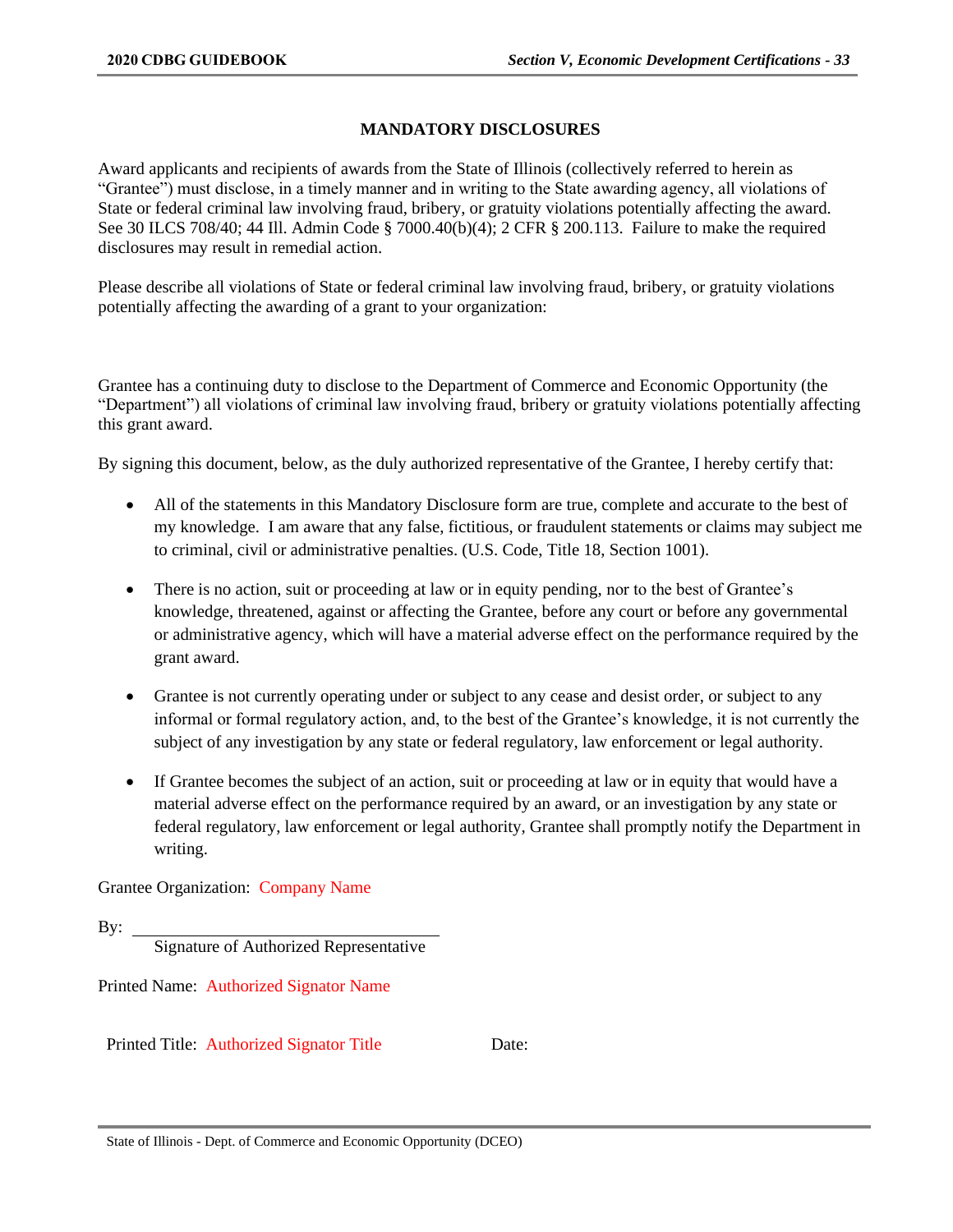#### **CONFLICT OF INTEREST DISCLOSURE**

Award applicants and recipients of awards from the State of Illinois (collectively referred to herein as "Grantee") must disclose in writing to the awarding State agency any actual or potential conflict of interest that could affect the State award for which the Grantee has applied or has received. See 30 ILCS 708/35; 44 Ill. Admin Code § 7000.40(b)(3); 2 CFR § 200.112. A conflict of interest exists if an organization's officers, directors, agents, employees and/or their spouses or immediate family members use their position(s) for a purpose that is, or gives the appearance of, being motivated by a desire for a personal gain, financial or nonfinancial, whether direct or indirect, for themselves or others, particularly those with whom they have a family business or other close associations. In addition, the following conflict of interest standards apply to governmental and non-governmental entities.

- **a. Governmental Entity.** If the Grantee is a governmental entity, no officer or employee of the Grantee, member of its governing body or any other public official of the locality in which the award objectives will be carried out shall participate in any decision relating to a State award which affects his/her personal interest or the interest of any corporation, partnership or association in which he/she is directly or indirectly interested, or which affects the personal interest of a spouse or immediate family member, or has any financial interest, direct or indirect, in the work to be performed under the State award.
- **b. Non-governmental Entity.** If the Grantee is a non-governmental entity, no officer or employee of the Grantee shall participate in any decision relating to a State award which affects his/her personal interest or the interest of any corporation, partnership or association in which he/she is directly or indirectly interested, or which affects the personal interest of a spouse or immediate family member, or has any financial interest, direct or indirect, in the work to be performed under the State award.

The Grantee shall also establish safeguards, evidenced by policies, rules and/or bylaws, to prohibit employees or officers of Grantee from engaging in actions, which create, or which appear to create a conflict of interest as described herein.

**The Grantee has a continuing duty to immediately notify the Department of Commerce and Economic Opportunity (the "Department") in writing of any actual or potential conflict of interest, as well as any actions that create or which appear to create a conflict of interest.**

*Please describe all current potential conflict(s) of interest, as well as, any actions that create or which appear to create a conflict of interest related to the State award for which your organization has applied.*

If the Grantee provided information above regarding a current potential conflict of interest or any actions that create or appear to create a conflict of interest, the Grantee must immediately provide documentation to the applicable Department grant manager to support that the potential conflict of interest was appropriately handled by the Grantee's organization. If at any later time, the Grantee becomes aware of any actual or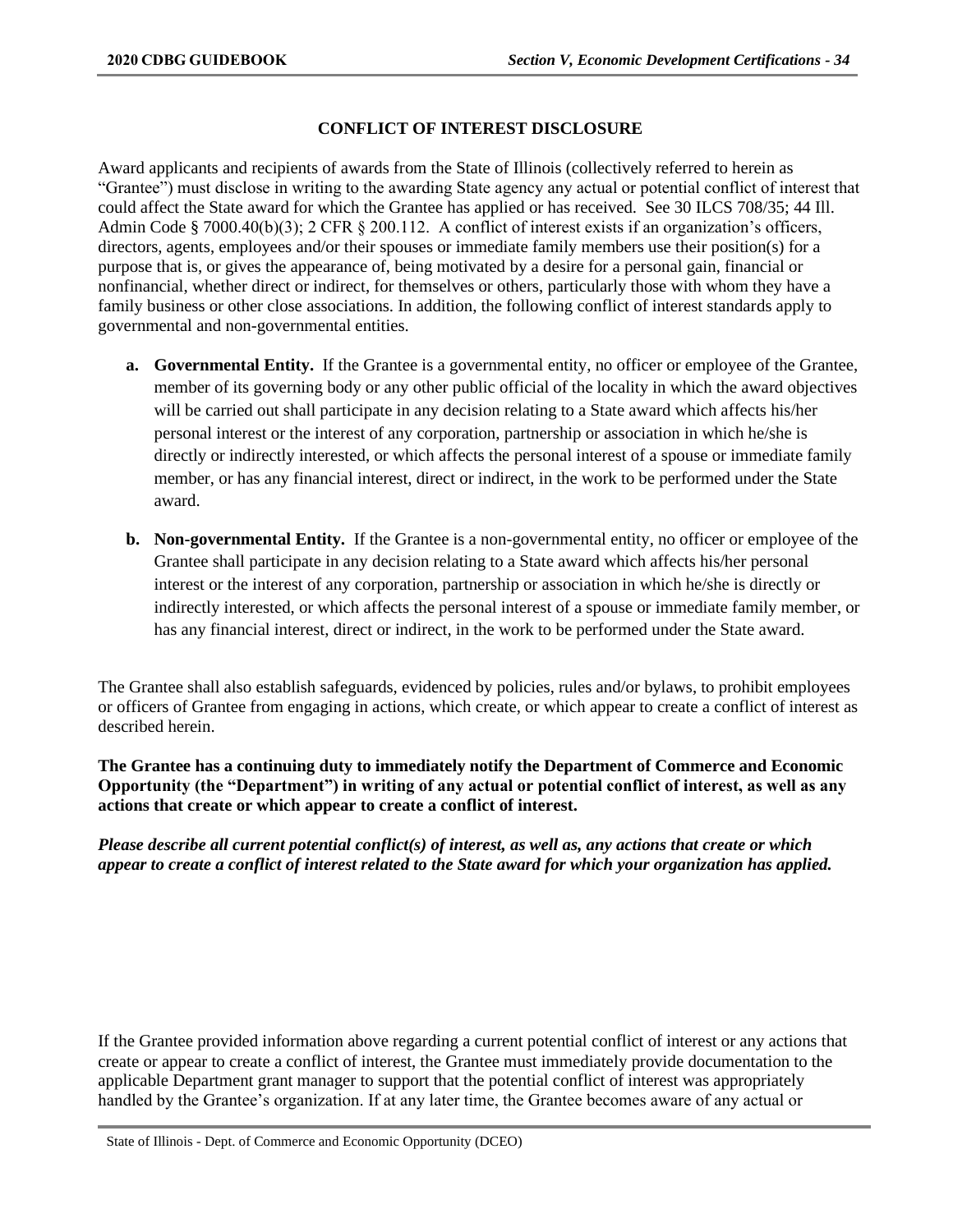potential conflict of interest, the Grantee must notify the Department's grant manager immediately, and provide the same type of supporting documentation that describes how the conflict situation was or is being resolved.

Supporting documentation should include, but is not limited to, the following: the organization's bylaws; a list of board members; board meeting minutes; procedures to safeguard against the appearance of personal gain by the organization's officers, directors, agents, and family members; procedures detailing the proper internal controls in place; timesheets documenting time spent on the award; and bid documents supporting the selection of the contractor involved in the conflict, if applicable.

By signing this document, below, as the duly authorized representative of Grantee, I hereby certify that:

- All of the statements in this Conflict of Interest Disclosure form are true, complete and accurate to the best of my knowledge. I am aware that any false, fictitious, or fraudulent statements or claims may subject me to criminal, civil or administrative penalties. (U.S. Code, Title 18, Section 1001).
- If I become aware of any situation that conflicts with any of the representations herein, or that might indicate a potential conflict of interest or create the appearance of a conflict of interest, I or another representative from my organization will immediately notify the Department's grant manager for this award.
- I have read and I understand the requirements for the Conflict of Interest Disclosure set forth herein, and I acknowledge that my organization is bound by these requirements.

Grantee Organization: Community Name

By:

Signature of Authorized Representative

Printed Name: Authorized Signator Name

Printed Title: Authorized Signator Title Date: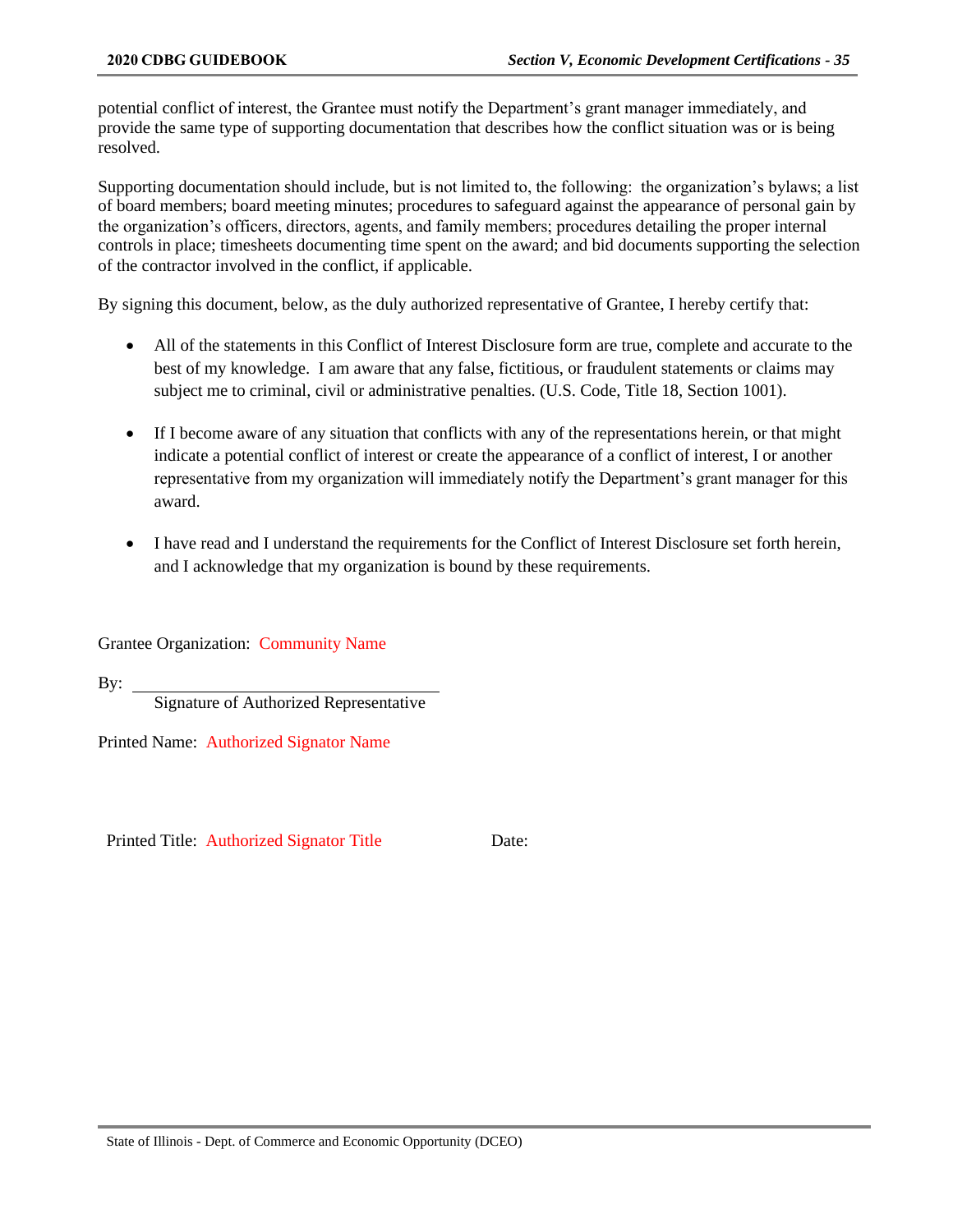# *Insert Copy of Fair Housing Resolution here.*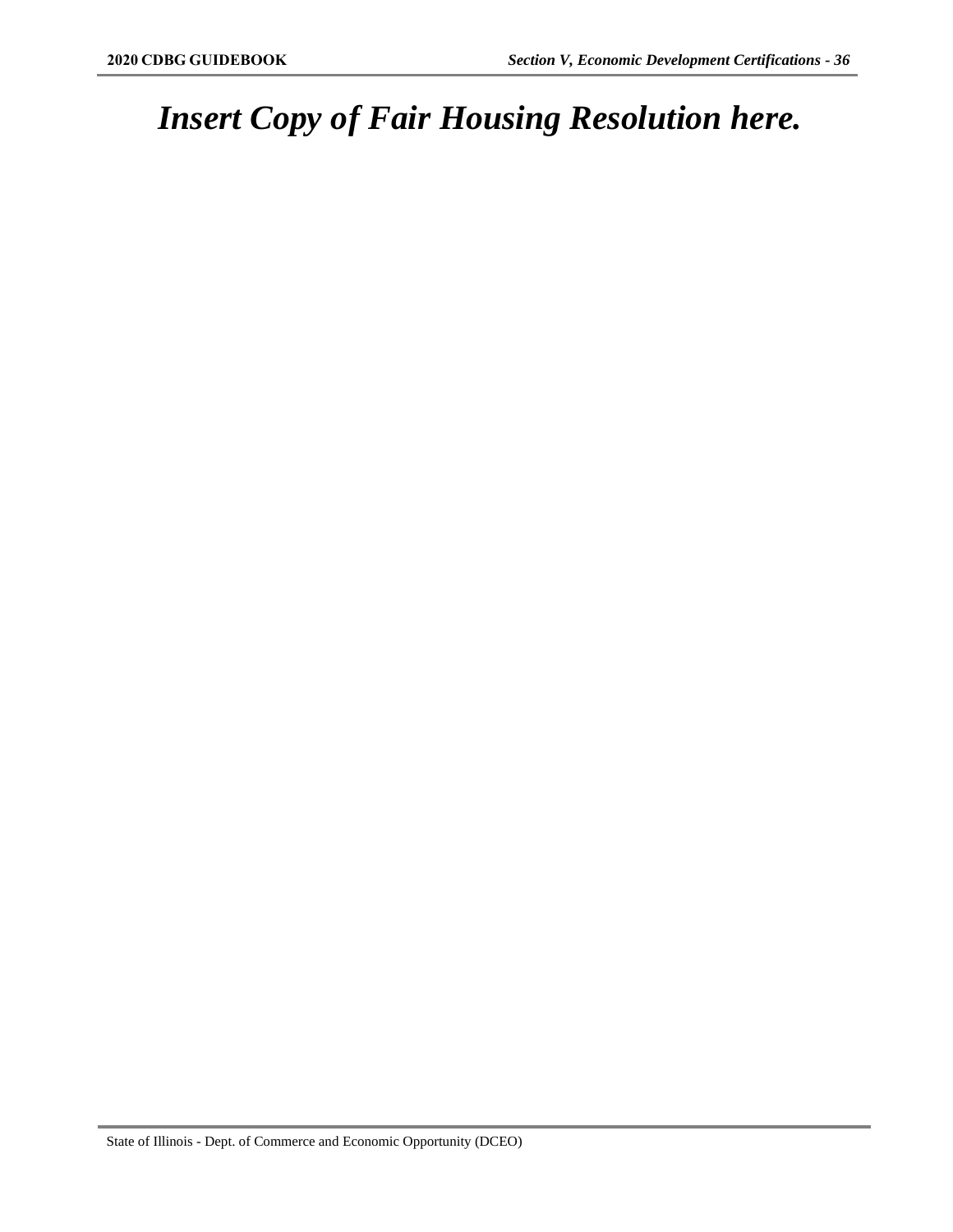### *Insert W-9 here.*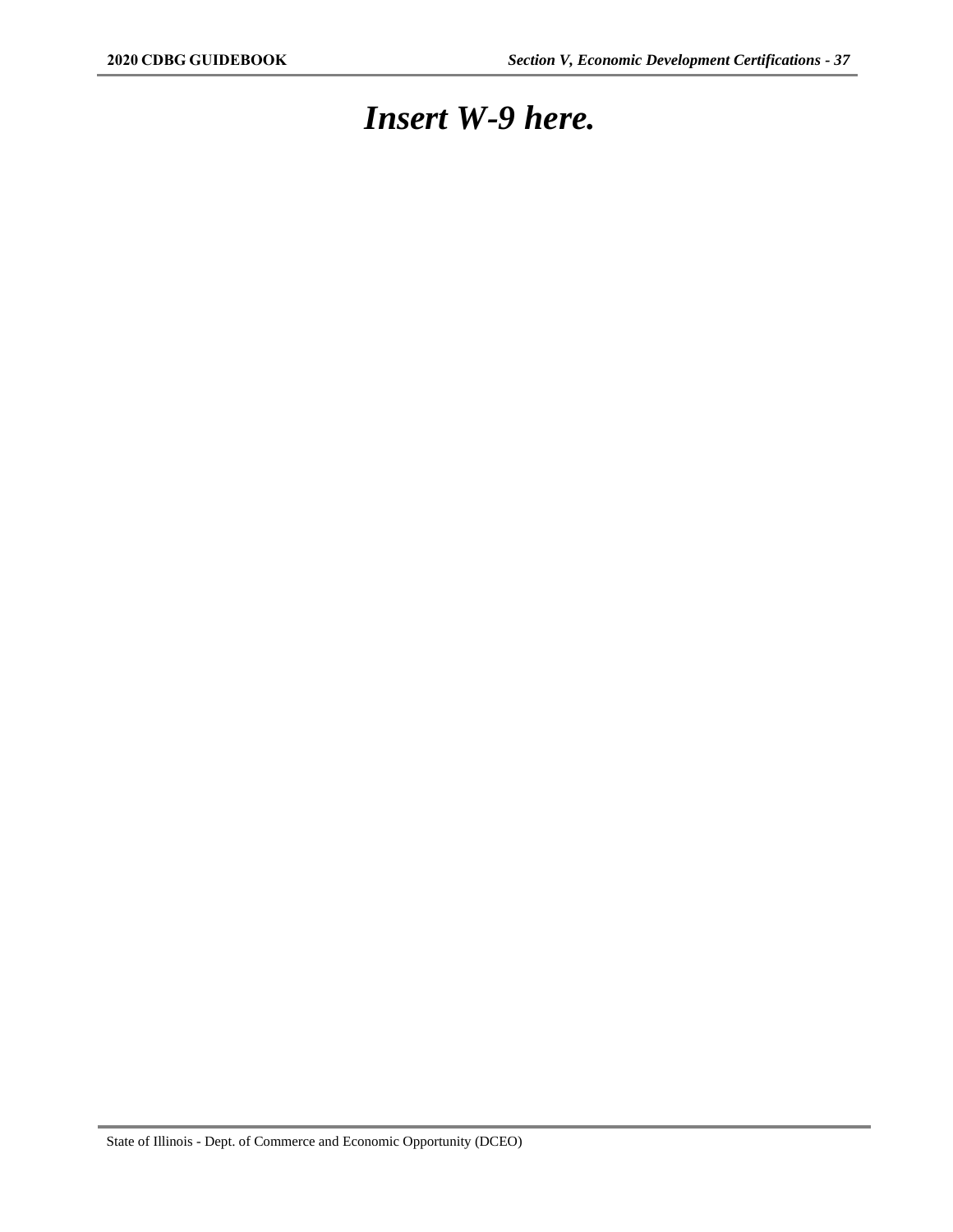## *Insert SAM Registration (CAGE#) here.*

If not available at time of application, must be received prior to grant award.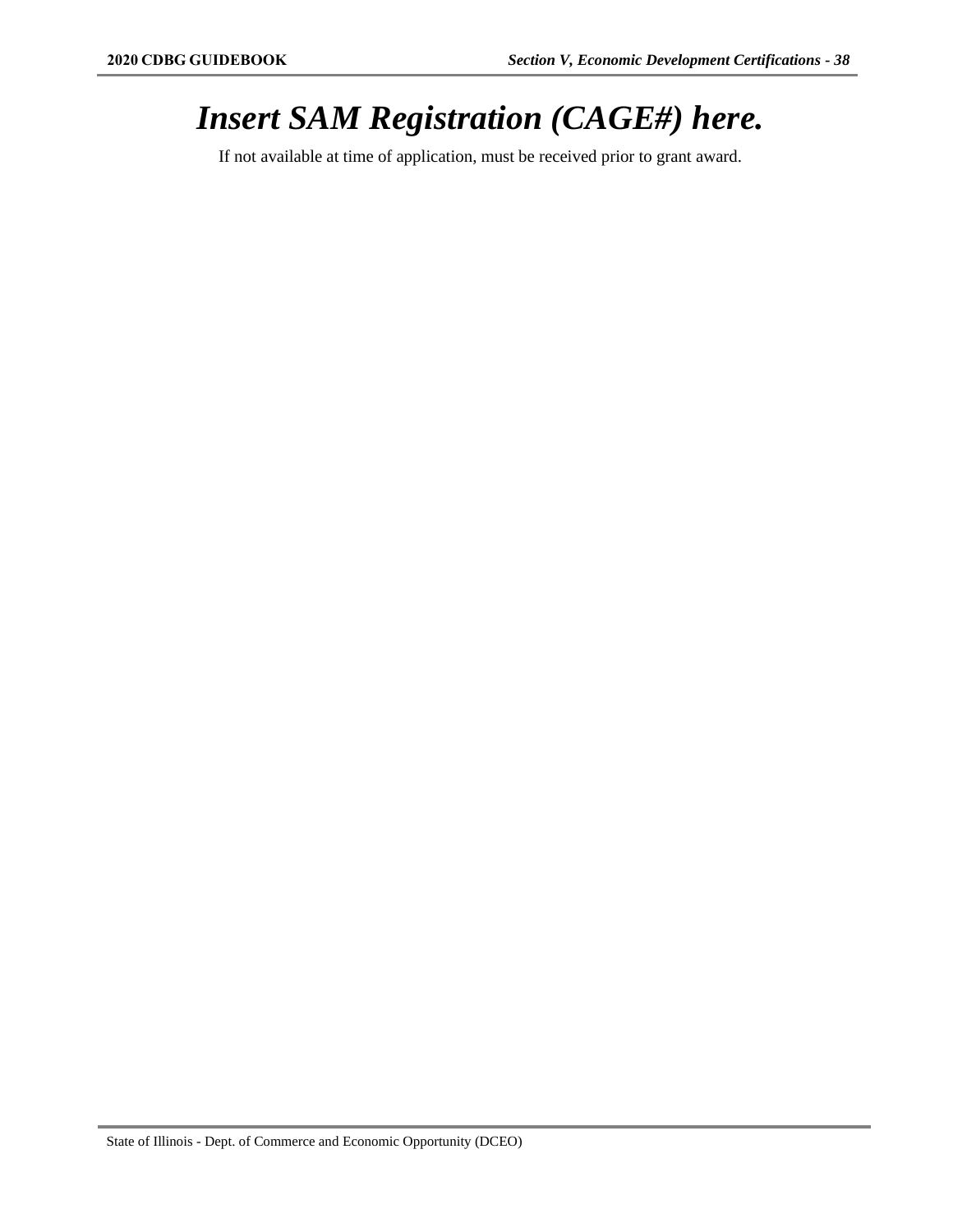# *Insert IRS Certification Letter here.*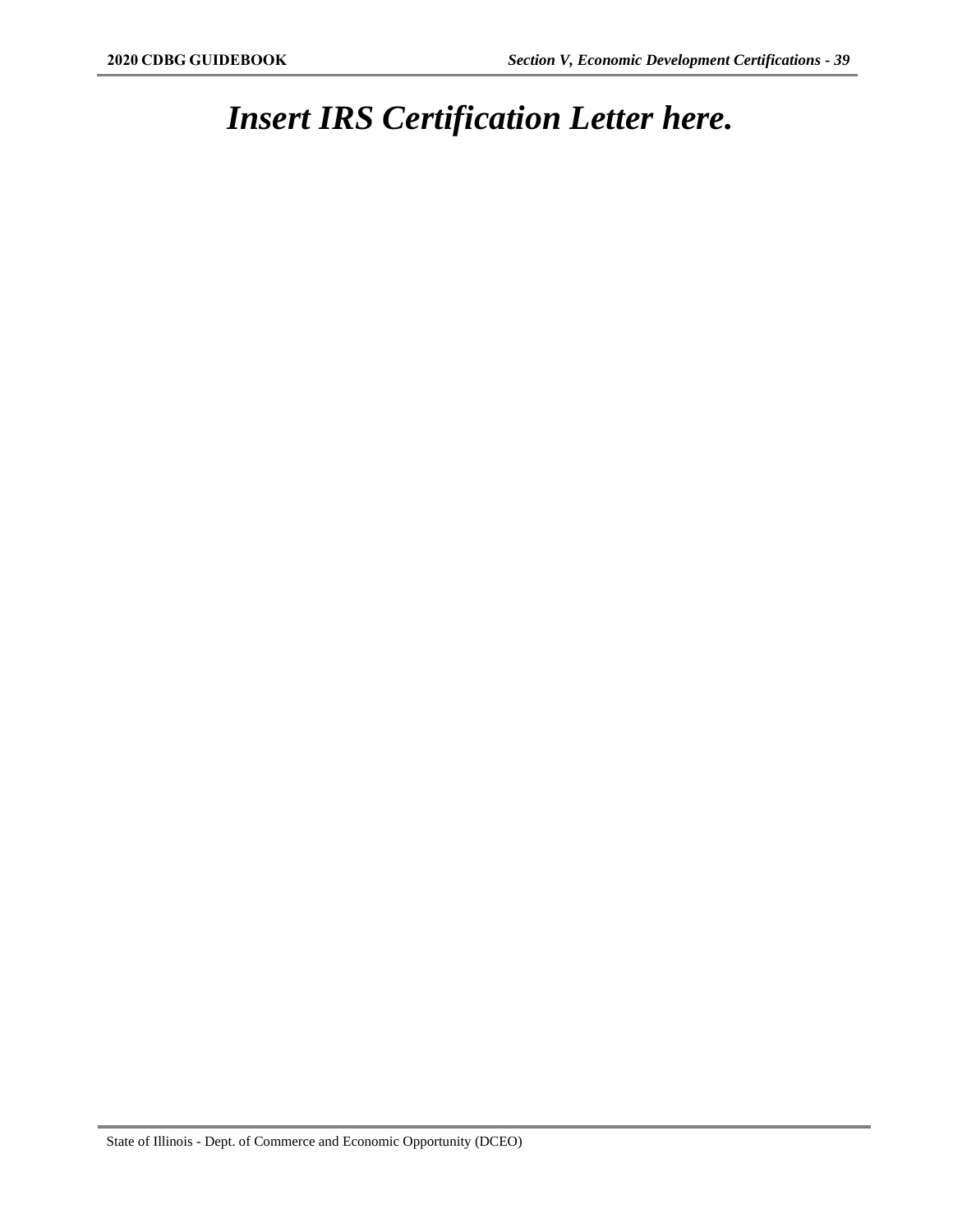### *Insert Environmental Review form here.*

A HUD Exempt/Categorically Excluded not subject to 58.5 **Environmental Review form**, signed and dated by the community's environmental review preparer and chief elected official must be included with the application. This can be can be found in the Downstate Small Business Stabilization section on:

<https://www2.illinois.gov/dceo/CommunityServices/CommunityInfrastructure/Pages/default.aspx>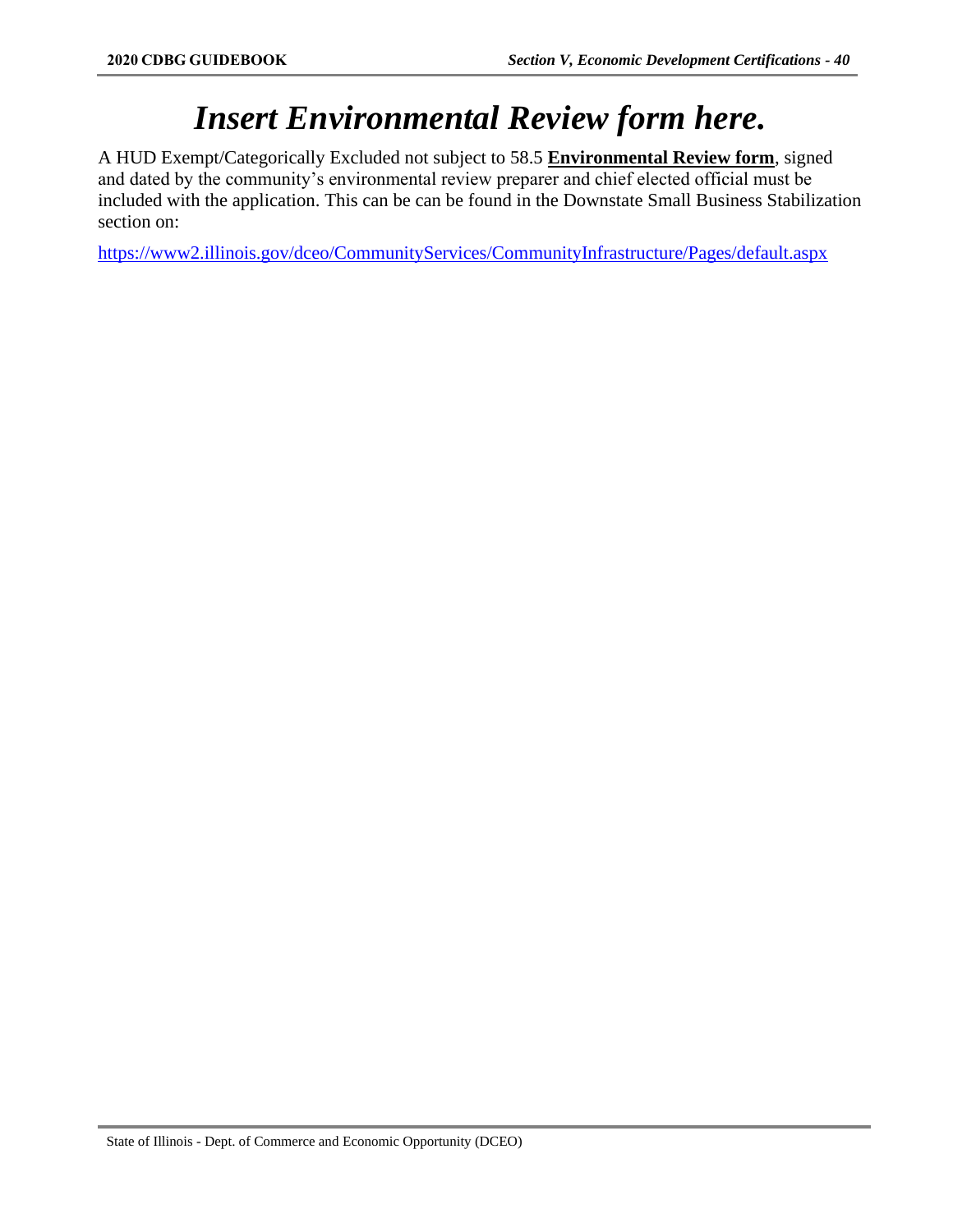### *Insert FEMA FIRMette here.*

A copy of the current **FEMA FIRMette** obtained from FEMA's Map Service Center [\(https://msc.fema.gov.portal.home\)](https://msc.fema.gov.portal.home/) with the business's location clearly marked must be included with the application. If the business is located in a denoted prohibited floodway, then the business would be ineligible for assistance unless the business is a functionally dependent use of the floodway (e.g., a riverside marina or boat repair shop).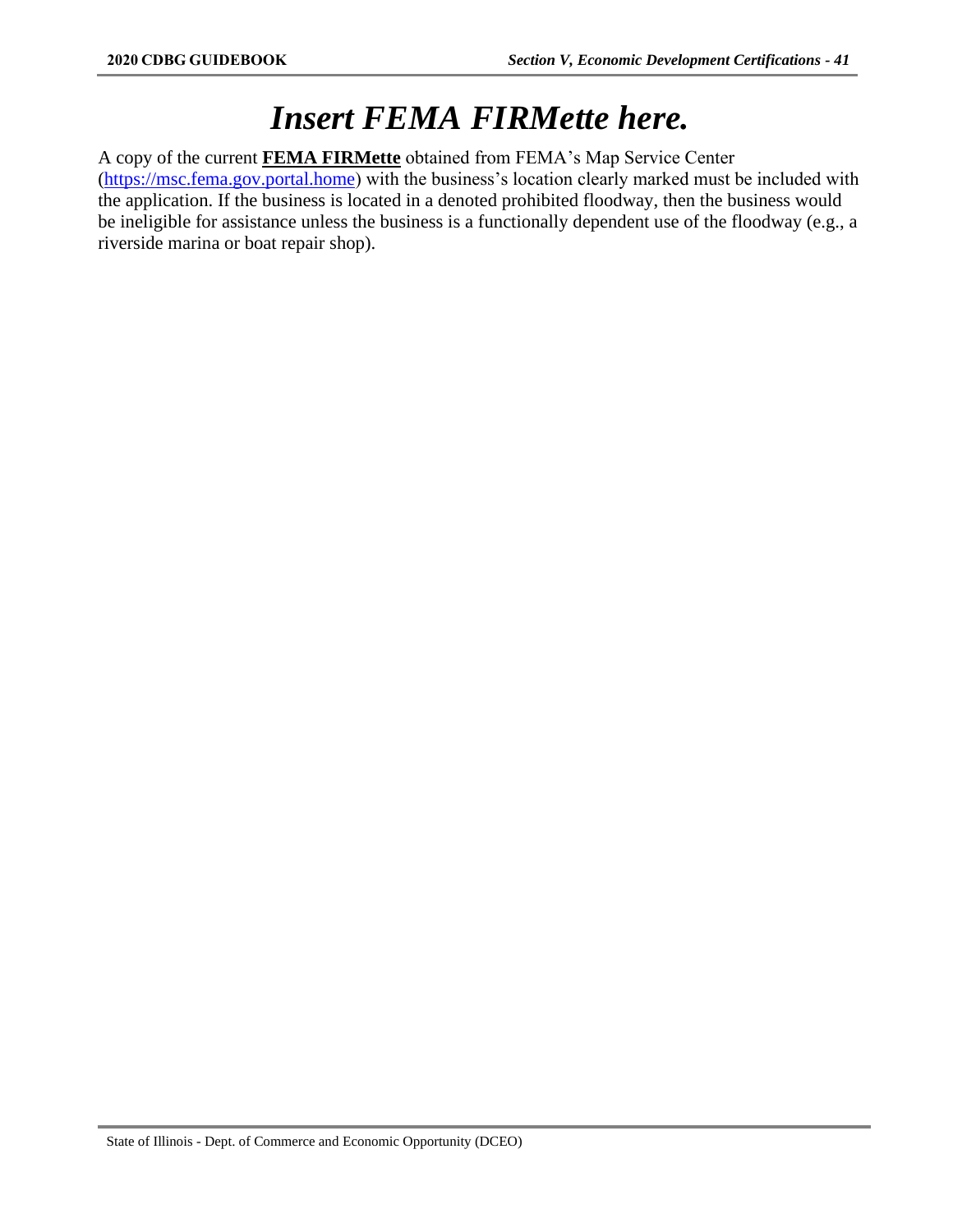### **PARTICIPATION AGREEMENT**

**THIS AGREEMENT** is made as of the \_\_\_\_ day of \_\_\_\_\_\_\_\_, 2020 by and between the **City of \_\_\_\_\_\_\_\_\_\_\_\_** ("Unit of Local Government") and \_\_\_\_\_\_\_\_\_\_\_\_\_\_\_\_\_\_\_\_\_\_, Inc., a \_\_\_\_\_\_\_\_\_\_\_\_\_\_\_\_\_\_\_ corporation ("Company").

**WHEREAS**, the Unit of Local Government is interested in expanding its economic base with the primary emphasis on creating and retaining jobs primarily for low and moderate-income persons; and

**WHEREAS**, the Unit of Local Government has entered into an agreement with the Illinois Department of Commerce and Economic Opportunity to implement an economic development program that significantly impacts upon the Unit of Local Government's economic base; and

**WHEREAS**, the Company is interested in maintaining and/or expanding its employment base; and

**NOW, THEREFORE**, in consideration of the mutual covenants contained herein, the parties agree as follows:

#### **I. GENERAL DEFINITIONS**

1.1 "Application" shall mean all materials submitted by the Company to the Unit of Local Government or the State of Illinois in connection with this Agreement.

1.2 "DCEO Funds" shall mean the sum of \$\_\_\_\_\_\_\_\_\_\_\_\_\_ representing the grant received by the Unit of Local Government pursuant to its agreement with the Illinois Department of Commerce and Economic Opportunity (DCEO).

### **II. PERFORMANCE**

- 2.1 The Unit of Local Government agrees, subject to the terms and conditions of this Agreement, to complete the Project.
- 2.2 The project cost shall be paid with Community Development Block Grant funds through DCEO.
- 2.3 In the event the Unit of Local Government fails to receive the DCEO funds, for any reason, this Agreement shall be terminated, at the sole option of the Unit of Local Government, without fault as to either party.

### **III. COVENANTS, REPRESENTATIONS AND WARRANTIES OF THE COMPANY**

3.1 On or prior to the date of this Agreement, all legal matters incident to this Agreement and the transactions contemplated hereby shall be satisfactory to the Unit of Local Government.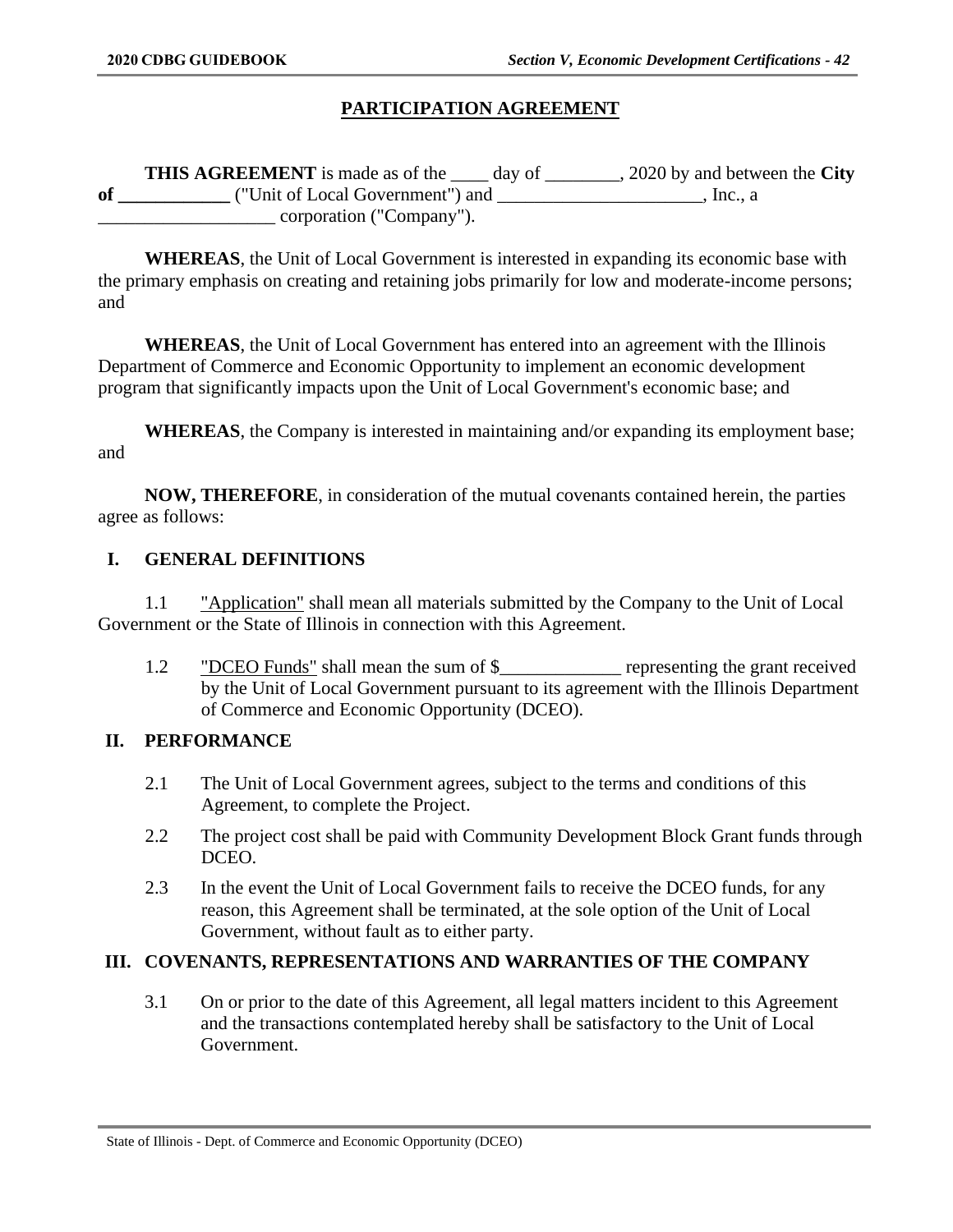3.2 Company represents and warrants that:

(a) Company is a corporation or partnership, as the case may be, duly formed, validly existing and in good standing under the laws of Illinois, is duly licensed and duly qualified as a foreign corporation or partnership, as the case may be, in good standing in all the jurisdictions in which the character of the property owned or leased or the nature of the business conducted by it requires such licensing or qualification and has all corporate or partnership powers, as the case may be, and all material governmental licenses, authorizations, consents and approvals required to carry on its business as now conducted.

(b) The execution, delivery and performance by Company of this Agreement, are within Company's corporate or partnership powers, have been duly authorized by all necessary corporate or partnership action, require no action by or in respect of, or filing with, any governmental body, agency or official and do not contravene any provision of applicable law or regulation or of the Articles of Incorporation or By-Laws or Partnership Agreement of Company, as the case may be.

(c) This Agreement constitutes a valid and binding agreement of Company.

(d) The Application is in all respects true and accurate and there are no omissions or other facts or circumstances which may be material to this Agreement or the Project.

(e) The financial information delivered to Unit of Local Government pursuant to the Application fully and accurately present the financial condition of the Company. No material adverse change in the condition, financial or otherwise, of Company has occurred since the date of the financial statements most recently delivered to the Unit of Local Government.

(f) Neither Company nor, to the best of Company's knowledge, any of Company's employees have been convicted of bribing or attempting to bribe an officer or employee of the Unit of Local Government, nor has the Company made an admission of guilt of such conduct which is a matter of record.

- 3.3 The company shall keep detailed records of all matters related to this Agreement (including the Exhibits hereto).
- 3.4 The company shall comply with all applicable state and federal law and regulations promulgated thereunder. Company shall comply with all applicable laws and regulations prohibiting discrimination on the basis of race, sex, religion, national origin, age or handicap, including but not limited to the Illinois Human Rights Act, as now or hereafter amended, and the Equal Employment Opportunity Clause promulgated pursuant thereto.
- 3.5 Company shall fully and completely indemnify, defend and hold harmless the Unit of Local Government and the State of Illinois and their officers, directors, employees and agents against any liability, judgment, loss, cost, claim, damage (including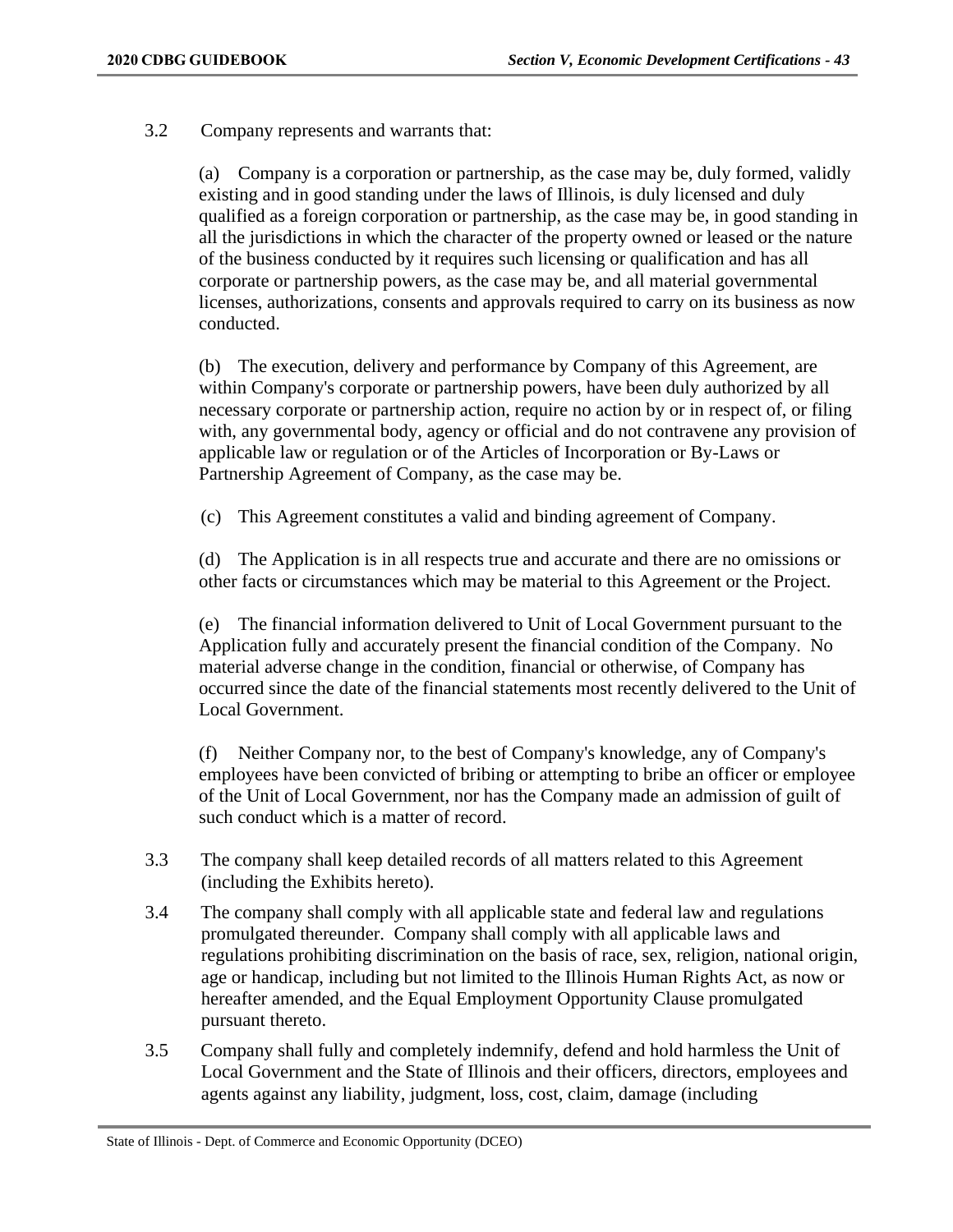consequential damage) or expense (including attorney's fees and disbursements, settlement costs, consultant fees, investigation and laboratory fees) to which any of them may become subject insofar as they may arise out of or are based upon this Agreement or any agreement or document executed by Company and Unit of Local Government as part of the transaction described herein.

3.6 The Unit of Local Government shall have the right of access, at all reasonable hours, to Company's premises and books and records for purpose of determining compliance with this Agreement. In addition to the reporting specifically required hereunder, Company shall furnish to the Unit of Local Government such information as the Unit of Local Government may reasonably request with respect to this Agreement.

### **IV. DEFAULT AND REMEDIES**

4.1 If one or more of the following events ("Defaults") occurs and is not timely cured, then, the Unit of Local Government may declare Company in default under this Agreement and seek any of the enumerated remedies described in this Section.

(a) Company fails to observe or perform any covenant or agreement contained in this Agreement, including the Exhibits hereto, for 10 days after written notice to cure thereof has been given to Company by the Unit of Local Government;

(b) Any representation, warranty, certificate or statement made by Company in this Agreement, including the Exhibits hereto, or in any certificate, report, financial statement or other document delivered pursuant to this Agreement shall prove to have been incorrect when made in any material respect;

(c) Company shall commence a voluntary case or other proceeding seeking liquidation, reorganization or other relief with respect to itself or its debts under any bankruptcy, insolvency or other similar law now or hereafter in effect or seeking the appointment of a trustee, receiver, liquidator, custodian or other similar official of it or any substantial part of its property, or shall consent to any such relief or to the appointment of or taking possession by any such official in an involuntary case or other proceeding commenced against it, or shall make a general assignment for the benefit of creditors, or shall fail generally to pay its debts as they become due, or shall take any corporate action to authorize any of the foregoing;

(d) An involuntary case or other proceeding shall be commenced against Company seeking liquidation, reorganization or other relief with respect to it or its debts under any bankruptcy, insolvency or other similar law now or hereafter in effect or seeking the appointment of a trustee, receiver, liquidator, custodian or other similar official of it or any substantial part of its property, and such involuntary case or other proceedings shall remain undismissed and unstayed for a period of 60 days; or an order for relief shall be entered against Company under the federal bankruptcy laws as now or hereafter in effect;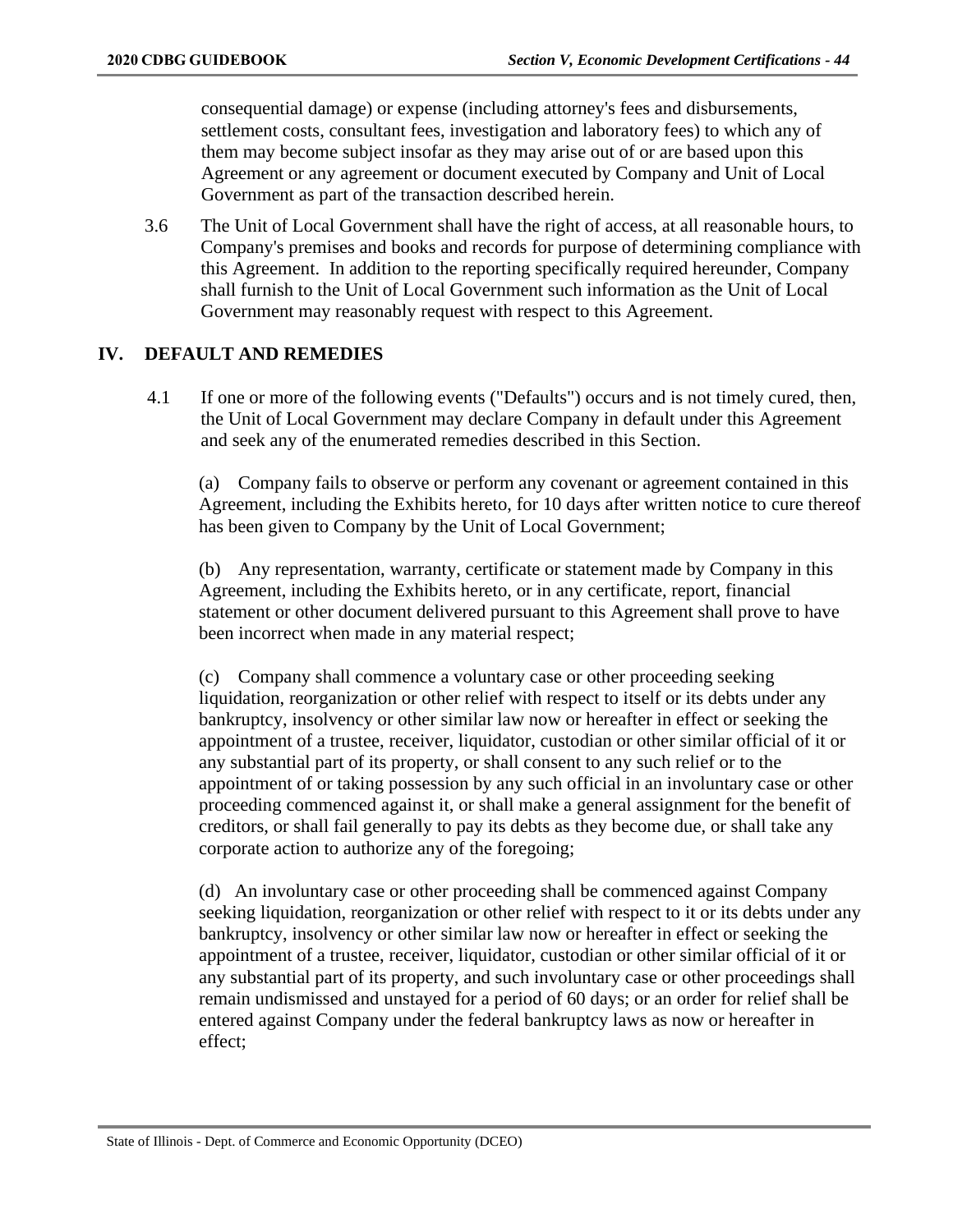(e) Company ceases the conduct of active trade or business in the Unit of Local Government's community for any reason, including, but not limited to, fire or other casualty;

- 4.2 If a Default occurs and is not timely cured, then the Unit of Local Government shall seek reimbursement from the Company for all funds (including DCEO funds) expended by the Unit of Local Government on or related to the Project, including, but not limited to architectural engineering, construction, administrative, real estate and incidental costs related thereto.
- 4.3 Upon notice of a Default and if said Default is not timely cured, the Unit of Local Government shall notify the Company that reimbursement shall be made to the Unit of Local Government within 30 days after said notice. If the Company fails to reimburse the Unit of Local Government within 30 days after the date of the notice, the Unit of Local Government shall have the right to collect interest on the unpaid balance beginning on the  $31<sup>st</sup>$  day after notice at a rate equal to 12% per annum.
- 4.4 If the Unit of Local Government is successful in any proceeding to enforce the terms of this Agreement, then the Unit of Local Government shall have the right to obtain from the Company, as an additional remedy, attorney fees, costs and expenses, related to the proceeding.

### **V. TERMINATION**

- 5.1 This Agreement may be terminated at any time by written, mutual agreement of the parties, provided the Unit of Local Government has obtained written consent from the Illinois Department of Commerce and Economic Opportunity as to such termination.
- 5.2 This Agreement may be terminated by the Unit of Local Government whenever it issues a notice of Default to the Company and the Company does not timely cure the Default pursuant to Section IV.
- 5.3 This Agreement will terminate when the Project has been completed and when all of the terms and conditions of this Agreement (including the Exhibits thereto) creating duties upon the Company, have been satisfied by the Company.

### **VI. GENERAL PROVISIONS**

- 6.1 Notice required hereunder shall be in writing and shall be deemed to have validly served, given or delivered upon deposit in the United States mail, by registered mail, return receipt requested, at the address set forth on the signature page hereof or to such other address as each party may specify for itself by like notice.
- 6.2 All covenants, agreements, representations and warranties made herein and, in the certificates, delivered pursuant hereto shall survive the execution of the Agreement and shall continue in full force and effect so long as the Agreement shall be in force.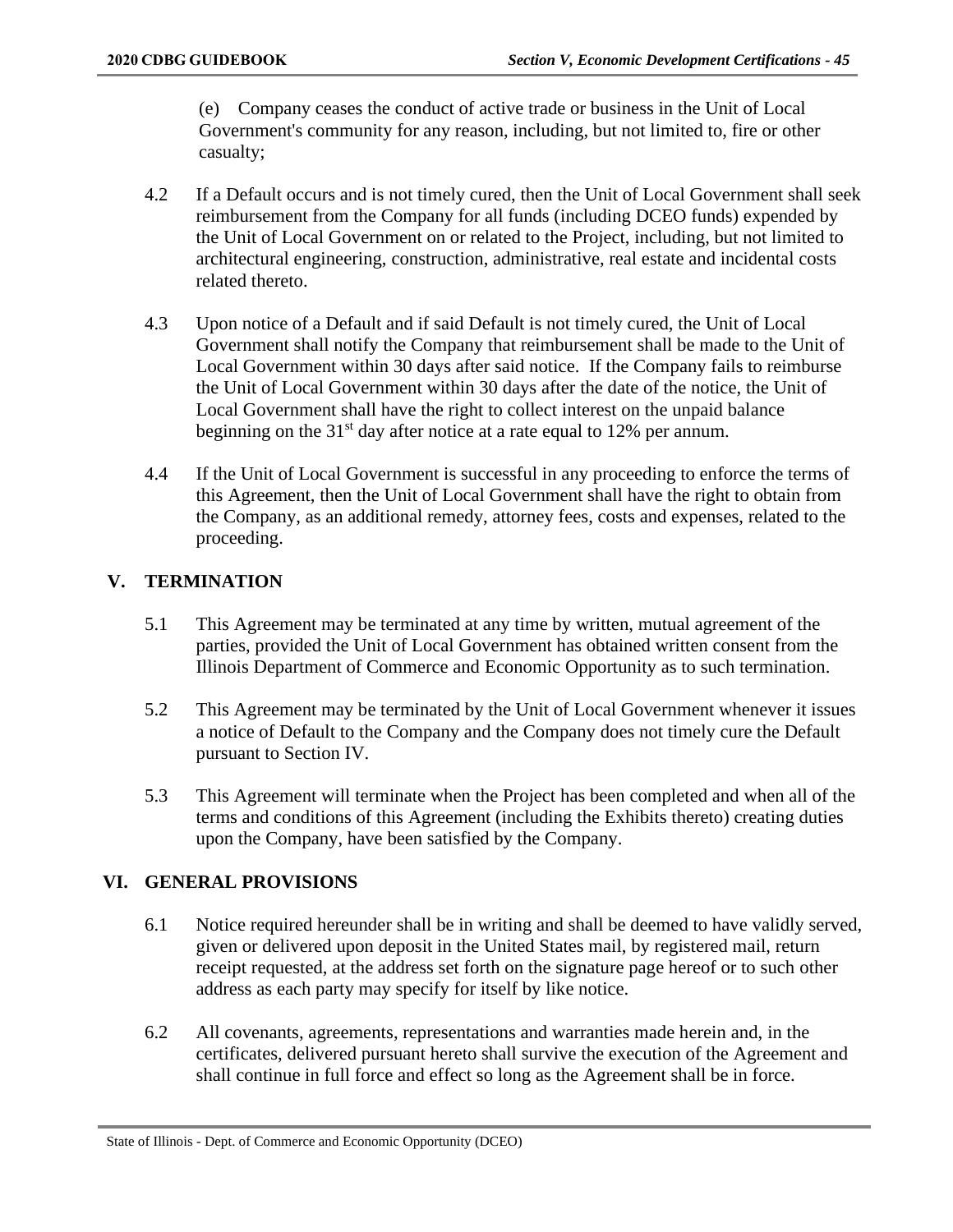- 6.3 No failure or delay by the Unit of Local Government in exercising any right, power or privilege hereunder shall operate as a waiver thereof nor shall any single or partial exercise thereof preclude any other or further exercise thereof or the exercise of any other right, power or privilege. The rights and remedies herein provided shall be cumulative and not exclusive of any rights or remedies provided by law.
- 6.4 Wherever possible each provision of this Agreement shall be interpreted in such manner as to be effective and valid under applicable law, but if any provision shall be invalid under applicable law, such provision shall be ineffective to the extent of such invalidity without invalidating the remaining provisions of this Agreement.
- 6.5 This Agreement represents the full and complete agreement between the parties with respect to the matters addressed herein and there are no oral agreements or understandings between the parties.
- 6.6 This Agreement shall be construed in accordance with and governed by the law of the State of Illinois.
- 6.7 This Agreement may be signed in any number of counterparts, each of which shall be an original, with the same effect as if the signatures thereto and hereto were upon the same instrument.
- 6.8 No modification of or waiver of any provision of this Agreement shall be effective unless the same shall be in writing and signed by the parties hereto, and provided further, that the Unit of Local Government shall obtain written consent of the Illinois Department of Commerce and Economic Opportunity prior to executing any such modification or waiver.
- 6.9 The Company certifies that it has not been barred from bidding on or receiving State contracts as a result of a violation of Section 33E-3 or 33E-4 of the Criminal Code of 1961 (bid rigging or bid rotating, respectively) (720 ILCS 5/33E-3 and 5/33-4).
- 6.10 The Company certifies that it has not been barred from being awarded a contract or subcontract under Section 50-5 of the Illinois Procurement (Code 30 ILCS 500).
- 6.11 The Company acknowledges that receipt of benefits under this agreement may require compliance with the Prevailing Wage Act (820 ILCS 130). Persons willfully failing to comply with or violating this act may be in violation of the Criminal Code. Questions concerning compliance with the Prevailing Wage Act should be directed to the Illinois Department of Labor.
- 6.12 The Unit of Local Government acknowledges that if the project as proposed by this Agreement is completed in accordance with this Agreement and the Agreement executed between the Unit of Local Government and the Department of Commerce and Economic Opportunity then the provisions cited above in 6.9; 6.10; and 6.11 do not apply to the Company but do apply to the activities to be completed by the Unit of Local Government.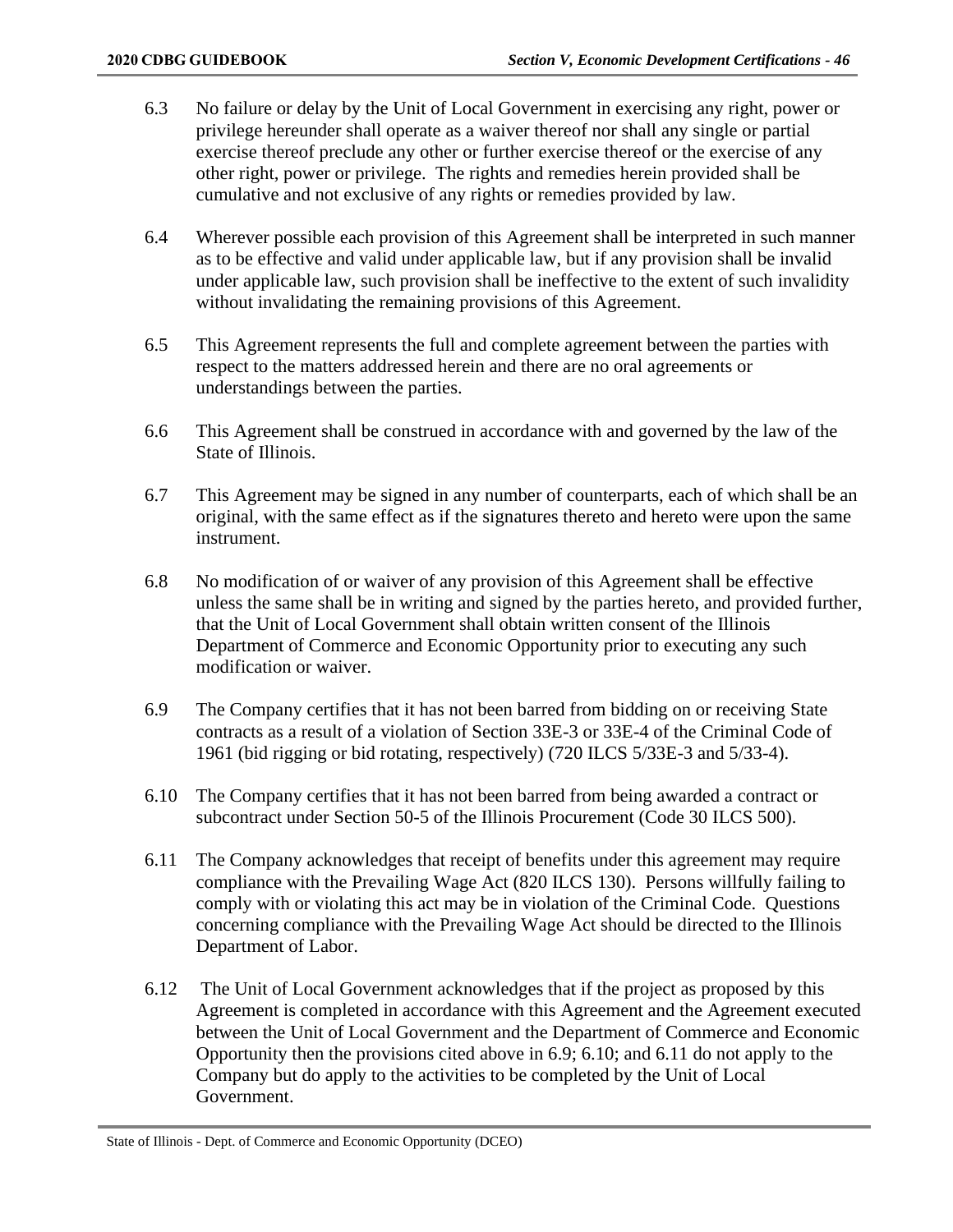**IN WITNESS WHEREOF,** the parties executed this Agreement the day and year first above written.

(Company Name)

By: (Name of Officer) Its: President

1

By: Honorable (Name of Mayor) Its: Mayor

Address: Address: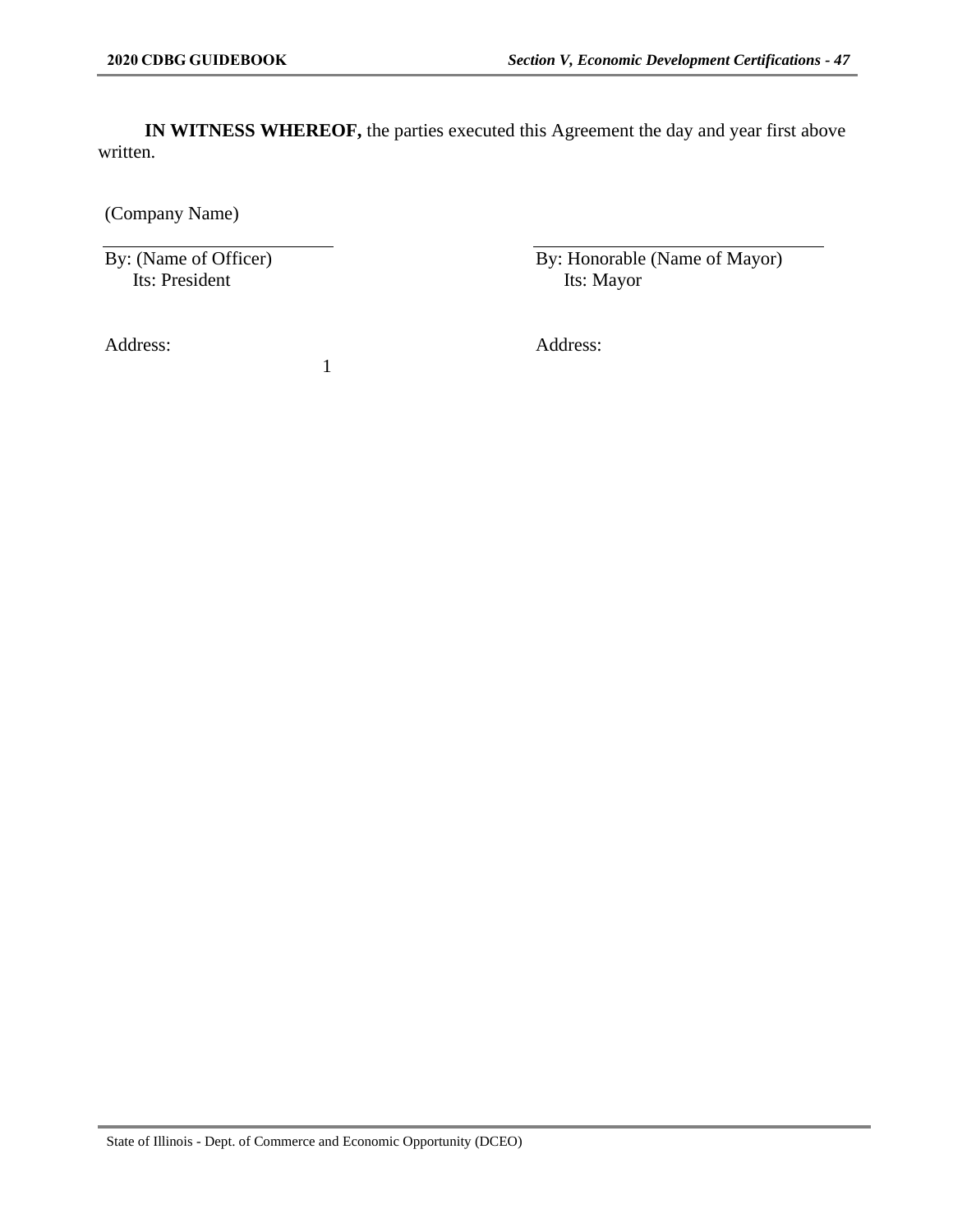## *Insert Certificate of Good Standing from Secretary of State here.*

Certificates of Good Standing for the benefiting business from the Illinois Secretary of State must accompany the application.